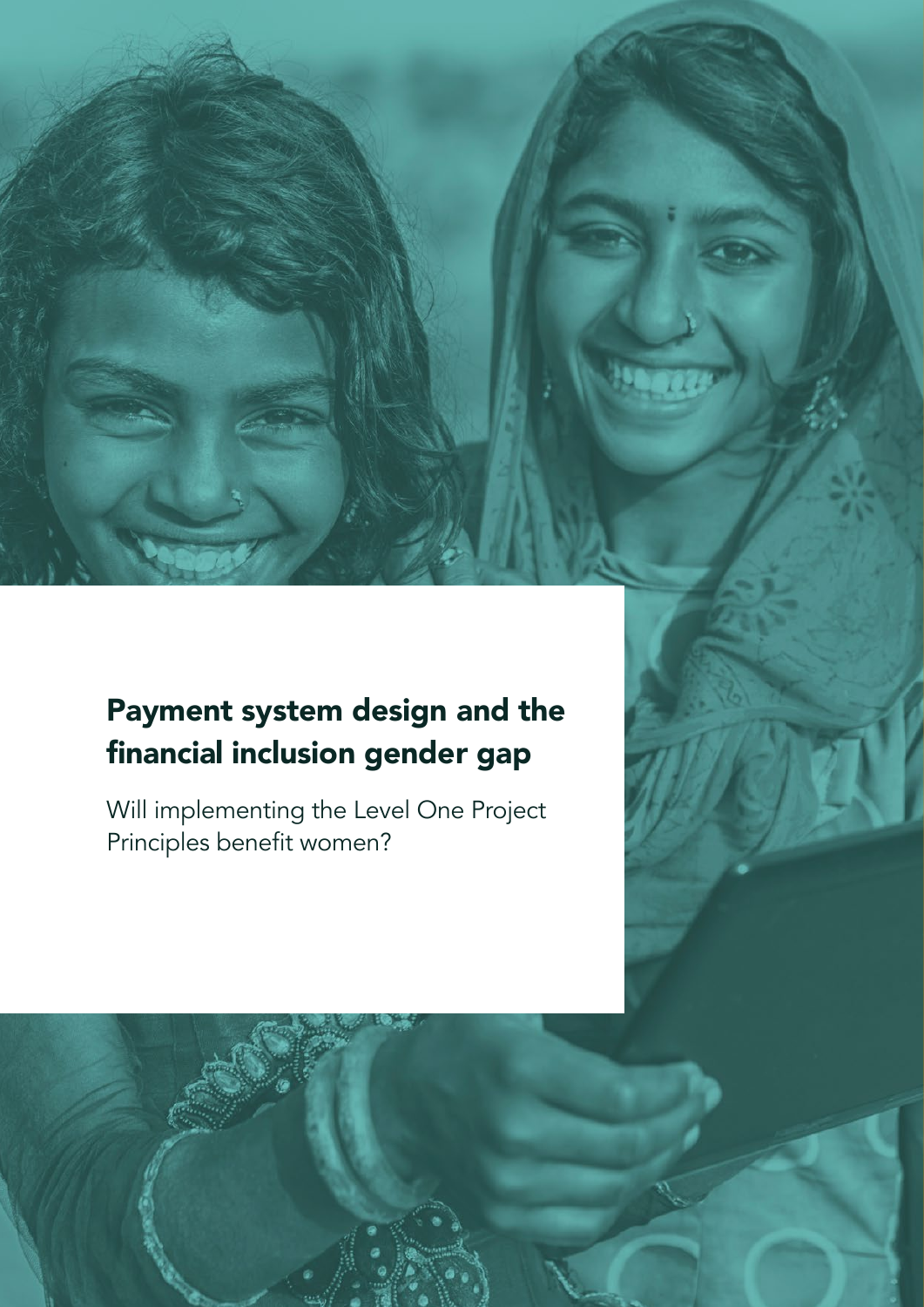#### Acknowledgements

The authors would like to express their gratitude to:

our respondents for graciously and generously giving us their time;

our research partners—in Kenya, the AFROES research team, led by Gathoni Mwai and Sylvia Oloo, and in Côte d'Ivoire, the Empow'Her research team, particularly Soazig Barthelemy, Chloe Roncajolo and Serge Couadio;

our global and country-specific expert interviewees;

the Global Center for Gender Equality at Stanford University—particularly to Angela Hartley, Margaret Greene, and Nicole Figot—for their expertise and advice throughout this project.

This project is a collaboration between the DFS Lab, Caribou Digital, and Caribou Data and was generously funded by the Bill and Melinda Gates Foundation.



Caribou Digital is a research and delivery consultancy dedicated to building ethical, sustainable digital economies. Collectively they have decades of experience in delivering digital technology projects on the ground in emerging markets and researching the impact of digital platforms on primarily low-income users, including women.



The DFS Lab is an early-stage fintech accelerator and investor focused on Africa and South Asia. DFS Lab's goal is to bring cutting edge global mentorship and fintech insight together with granular on-the-ground knowledge of how to launch and build fintech businesses for African and South Asian consumers. DFS Lab has helped its companies go from idea to fully funded startup attracting investment from well known international venture firms including: Accel, NYCA, Anthemis group, 500 startups, Y Combinator, Omidyar Network, Accion, Open Space Ventures, Alpha Group, Consonance, and others.



Caribou Data provides quantified insights into market trends and consumers' digital behaviour in emerging economies. Through representative panels of anonymous users, we construct comprehensive, 360-degree pictures of consumers' digital activity and behaviours, with insights across apps, platforms, networks, and financial transactions. Built on a commitment to individual privacy, transparency in how we handle data, and fairness in how we compensate our panelists, Caribou Data analytics are always effectively anonymous and GDPR-compliant.

### **BILL&MELINDA GATES** foundation

We are grateful to the Bill & Melinda Gates Foundation for funding this research.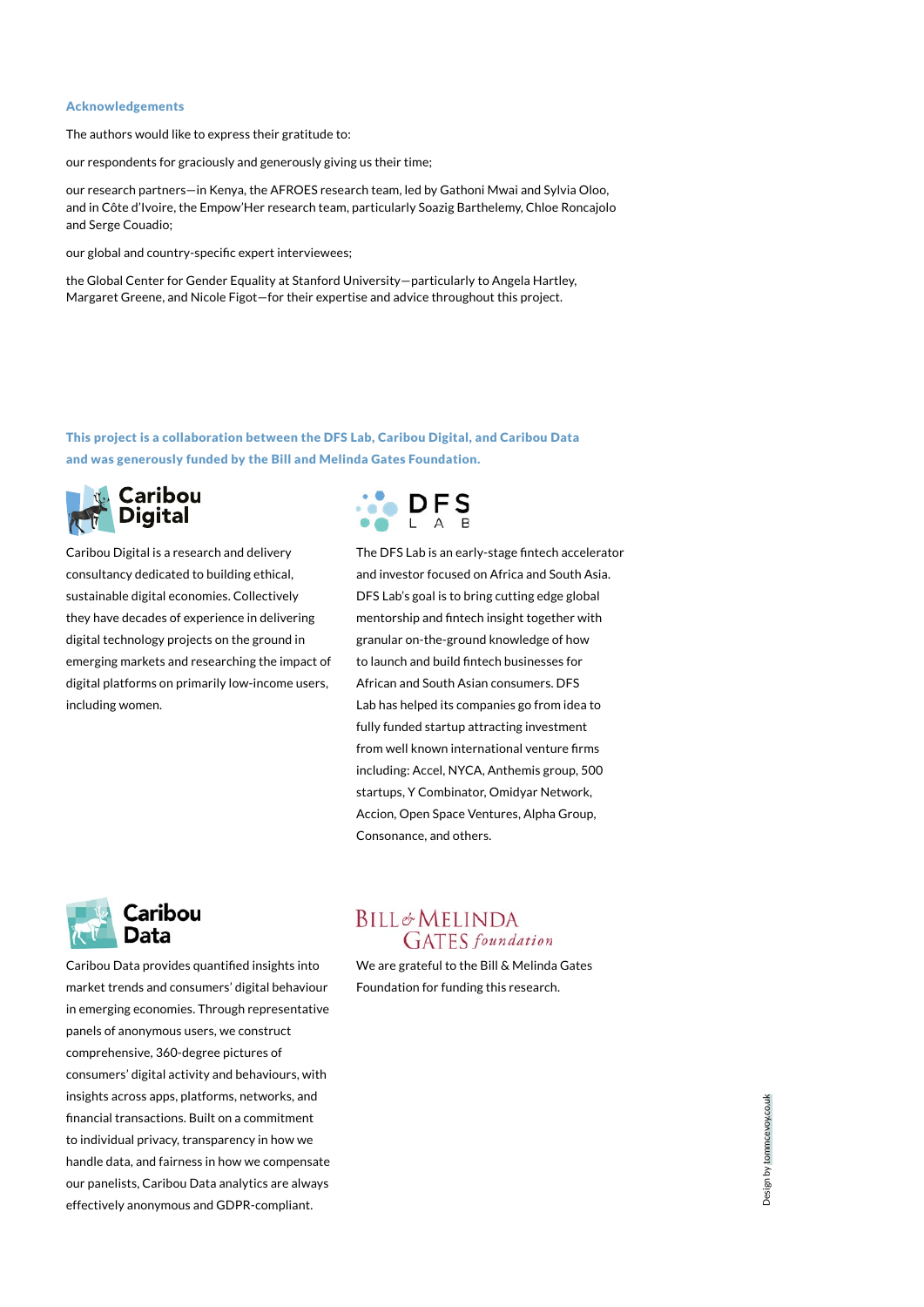# **Contents**

| <b>Executive Summary</b>                                                            | 2  |
|-------------------------------------------------------------------------------------|----|
| Understanding gender dynamics in finance                                            | 5  |
| Some common social dynamics around gender<br>and finance                            | 5  |
| Macro factors in the environment                                                    | 6  |
| Micro factors in women's daily interactions                                         | 7  |
| Our research approach and methods                                                   | 9  |
| Evaluation of the impact of L1P Principles on gender<br>dynamics and the gender gap | 12 |
| Mapping cumulative user impacts of L1P Principles                                   | 12 |
| Mapping predicted user impacts of individual<br><b>L1P Principles</b>               | 13 |
| <b>A Few Recommendations for DFSPs</b>                                              | 34 |
| <b>Conclusions</b>                                                                  | 36 |
| <b>Annexes</b>                                                                      | 38 |
| <b>Annex 1: Curated Reading list</b>                                                | 38 |
| Annex 2: Kenya qual report                                                          | 41 |
| Annex 3: Côte d'Ivoire qual report                                                  | 41 |
| <b>Annex 4:</b> Cross country quant comparison<br>of gender behaviour               | 41 |
| <b>Annex 5: Methods</b>                                                             | 42 |
| <b>Annex 6: The Level One Principles</b>                                            | 47 |
| <b>Annex 7: Bibliography</b>                                                        | 48 |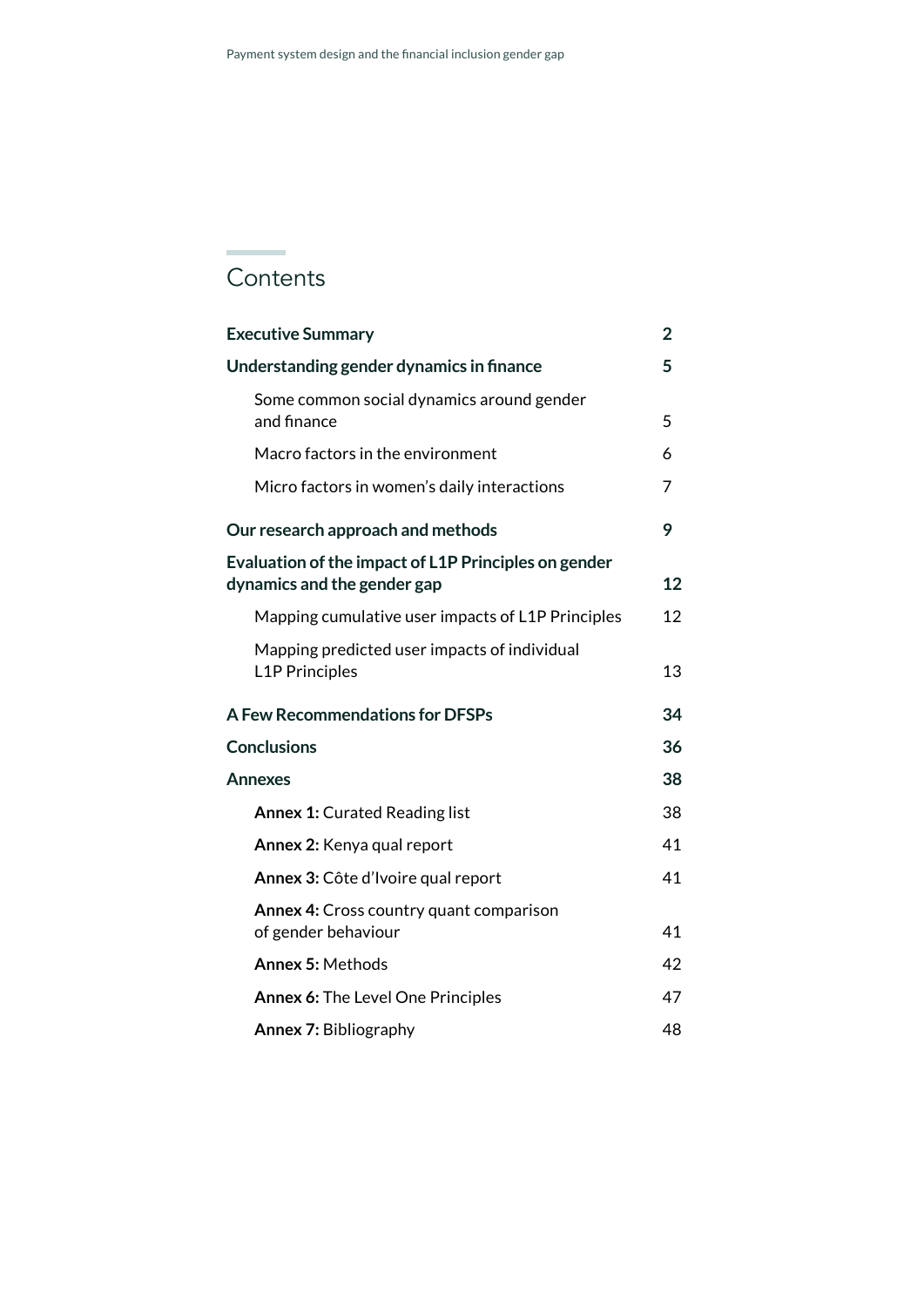# Executive Summary

*The gender gap in financial inclusion is stubborn. Between 2011 and 2017, the world saw strong progress which brought 1.2 billion people into the global financial system for the first time. But, the gap between the proportion of men and women who had an account with a financial institution in low- and middle-income markets stayed stuck at 9 percentage points.***<sup>1</sup>**

Why—despite the reduction of financial inclusion barriers overall—do so many women remain outside the formal financial system? What barriers exclude them in greater numbers than men? Is it culture? Institutions? Or a failure on the part of financial providers to design products that interest them? A good deal of research and product market experimentation has tried to address this dilemma—with only mixed results.

In this paper, we explore this phenomenon from a different angle. We ask*, can better digital payment system design create the conditions for more women to use digital financial tools?* At first blush, this question may seem out of place. Why would we expect to see some underlying gender bias in the choice between real-time transfers and T+1 settlements or between interoperable and closed-loop systems? While these highly technical choices seem far removed from women's daily lives, our research indicates that better payment system design *can* create a financial system that is more open and accessible and, by doing so, creates the conditions for more women to use the system.

This paper explores this proposition in the context of the Level One Project (L1P) Principles for payment system design put forward by the Bill & Melinda Gates Foundation. Our primary aim is to examine the principles for their potential impact on the financial inclusion gender gap through in-depth research consisting of three complementary approaches: (1) qualitative focus group discussions and indepth interviews with hundreds of women and men in Kenya and Côte d'Ivoire; (2) quantitative population-level data collection and analyses in five countries (Côte d'Ivoire, Bangladesh, Kenya, Nigeria, South Africa); and (3) a global literature review supplemented by a series of expert interviews. Our aim is to predict the likely impact of L1P Principles on relevant gender gaps. This is by no means an impact measurement of the principles in practice—most payment systems in countries have some elements which are aligned to the L1P Principles, and some which are not. Instead, we speculate (as rigorously and logically as possible) about the individual and cumulative impacts of the principles on the gender gap in financial inclusion using the data we gathered in more aligned and less aligned countries as comparison.

Generally, our analysis predicts that adoption of an L1P system has positive benefits for women relative to the typical digital payments system. Our research emphasises that women's exclusion is driven by structural-cultural and socio-economic issues. Such issues include the fact that many societies invest less in building women's knowledge

<sup>1</sup> Demirgüç-Kunt et al., 2018.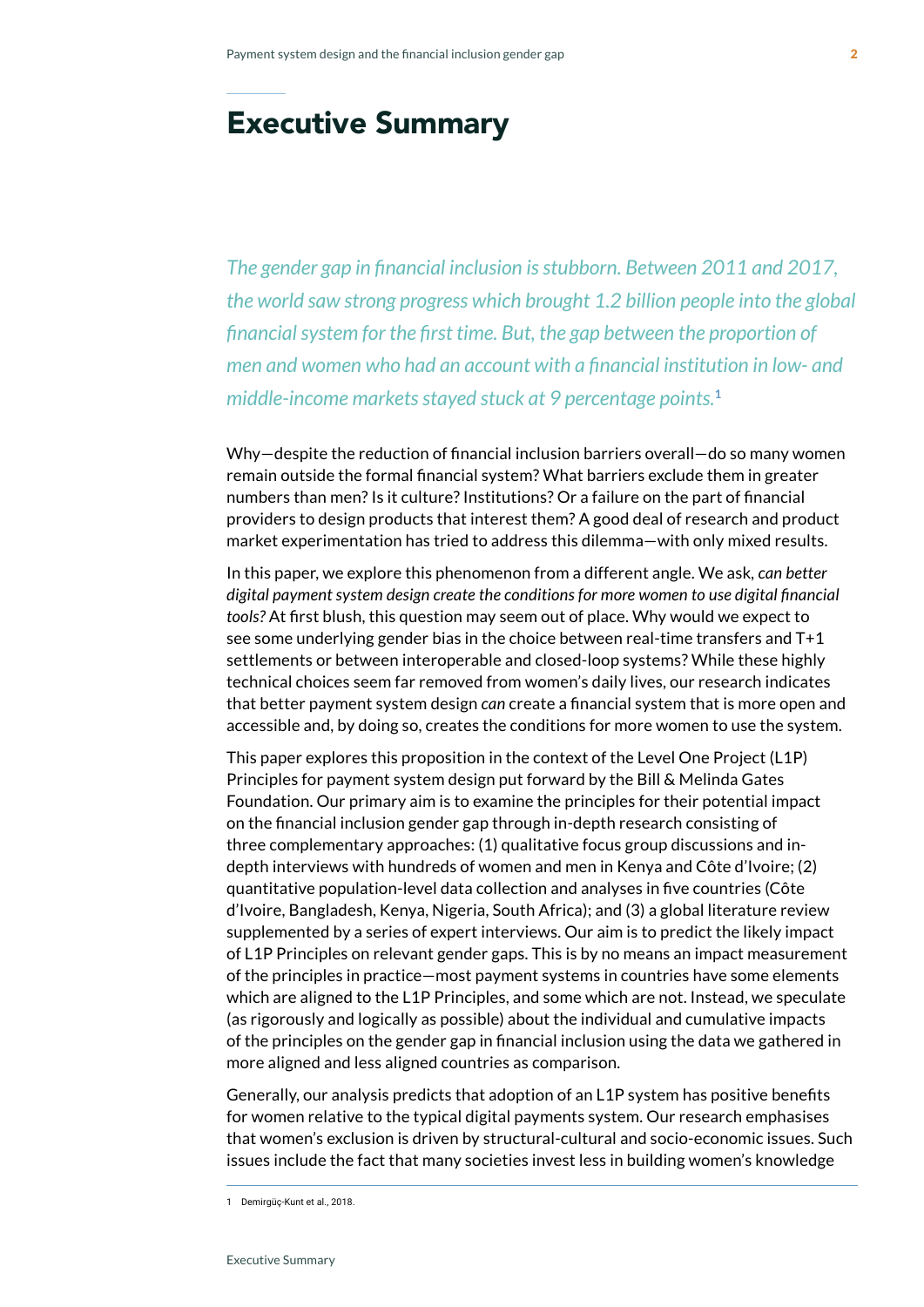and trust of financial products. Also, the fact that women are more often budget and time constrained than men and thus more sensitive to cost and time barriers, and they face more specific structural barriers, like owning lower-end phones or lacking necessary ID documents. Better payment system design features and policies can help address these barriers. Key areas where we believe L1P would be an improvement on the typical digital payments system and reduce the gender gap include:

- 1 **Interoperability:** Interoperability lowers barriers to entry and experimentation and also incentivises merchants to join the system en masse. This will be especially beneficial for women because it will lead to more convenience as well as new kinds of more specialised DFS products that meet women's specific needs. Locked savings accounts are one example enabled through interoperability—others will be revealed by market experimentation and so are hard to predict.
- 2 **Low cost and pricing transparency:** While lower costs benefit everyone, women appeared to be more price sensitive, both in our focus groups and in other research studies. The quantitative data also showed that women paid more in fees in Kenya, and hence would benefit from lower tariff rates.
- 3 **Tiered KYC:** Population-level data from other research, as well as results from qualitative interviews, show that women are much more likely to have limited forms of ID and thus will benefit significantly from the availability of accounts with lower KYC requirements.
- 4 **Low-end phones:** Women are more likely to have feature phones or low-end Android devices and thus payment systems and financial services that don't accommodate these users will disadvantage women disproportionately.
- 5 **Access points (agent availability):** In focus groups in both Kenya and Côte d'Ivoire, women often spoke about agents being their main point of contact for information and help in using financial products. This principle is especially important in bankbased systems, where branches or ATMs are often scarcer than agents and are less welcoming places for women to find help than the neighborhood shop owner (agent).

Additionally, we have recommended minor modifications to some of the principles to increase their impact in closing the gender gap, such as changes to principles that address irrevocability, account identifiers and directories, pricing transparency, user experience, and consumer education. Beyond these, we have also recommended better articulation and organisation of the principles, including enabling inexpensive user devices and notifications, and we are happy to see these suggestions have already been integrated into the official principles. In some cases, the principles may be sound but implementation by financial service providers needs to be guided so that users, especially women, are not left behind. For example, in the case of interoperability, while women valued the ability to transfer money between service providers in focus groups, they also recounted times when their transfers were left "hanging" (failed to complete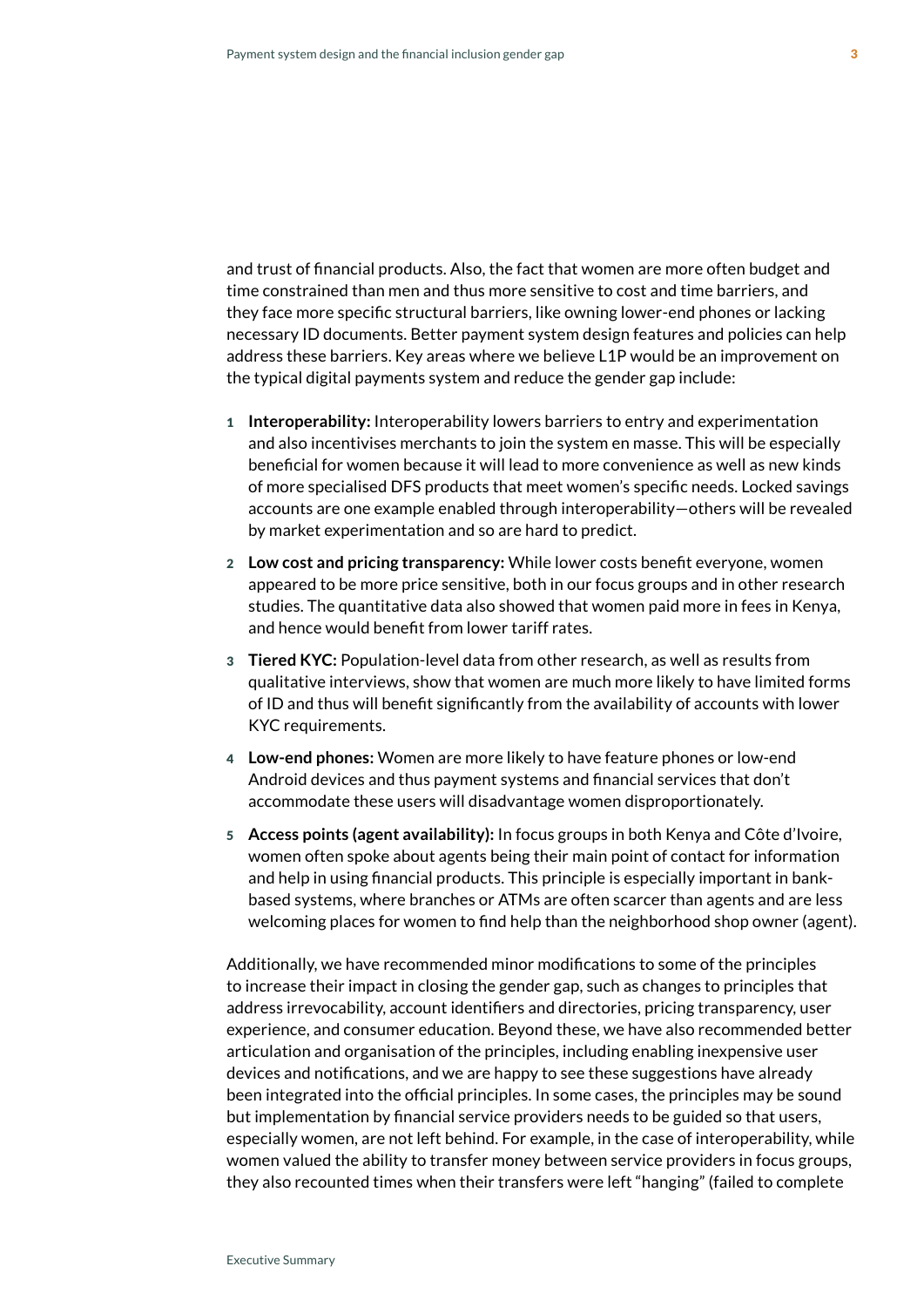but delayed in recrediting the money and notifying the user) between two systems likely caused by poor implementation on the part of services providers.

This report is structured in five sections:

- the first section provides more information about the gender norms and biases that exist in cultures and societies and how these impact women at the macro and micro level, such as through policies and laws as well as daily interactions;
- the second section outlines our research approach and methodologies;
- the third section maps the predicted impacts of the L1P Principles on gender dynamics and the gender gap, both cumulatively and individually—here we also identify our recommended changes to the principles;
- the fourth section outlines our recommendations for the wider industry, particularly DFS providers; and
- the fifth section contains our concluding remarks.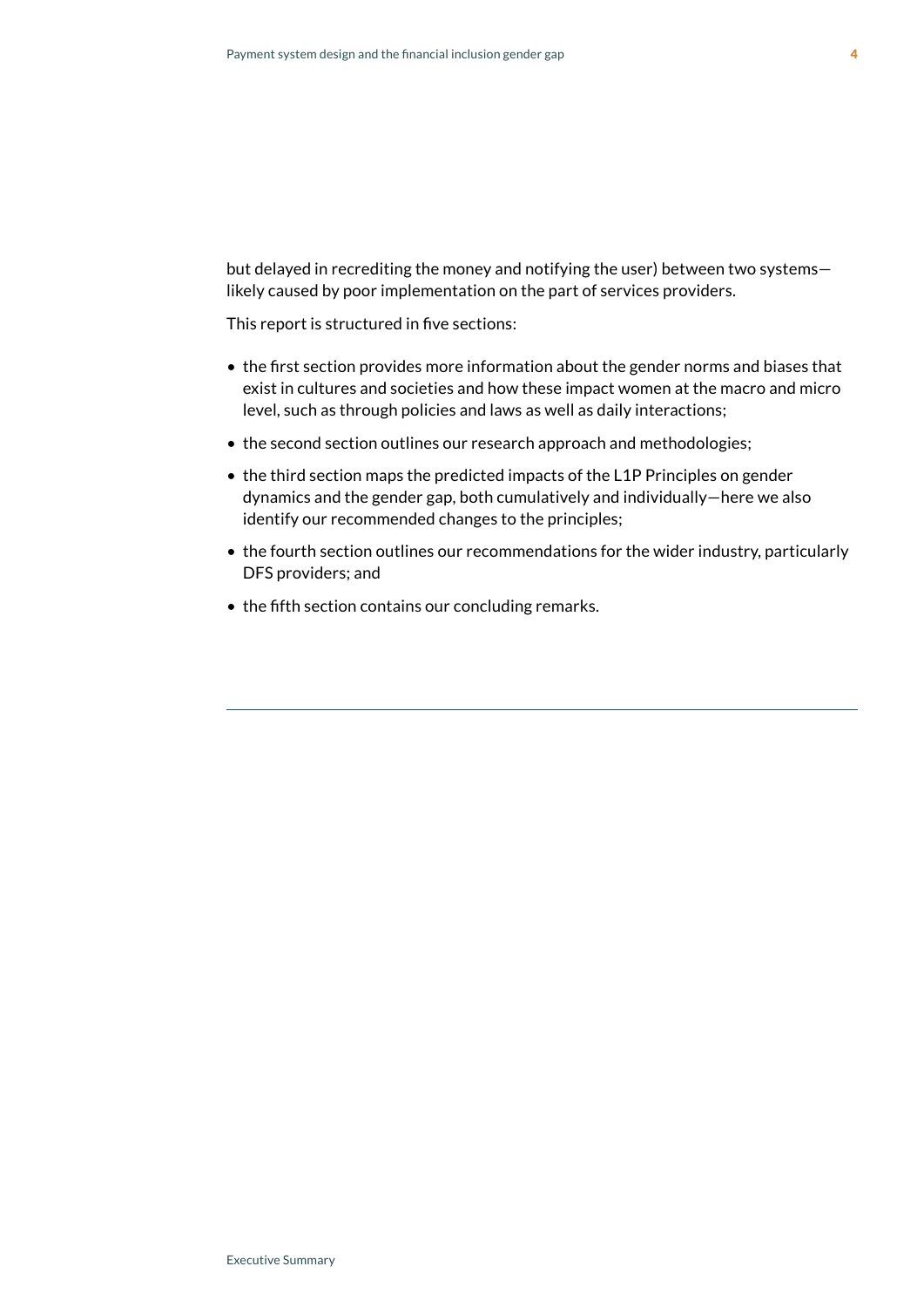# Understanding gender dynamics in finance

*Various factors are at play when considering gender dynamics in finance. Foremost are cultural norms and gender biases, which are deeply ingrained and often have similar features across societies and contexts (though clear differences do exist between cultures and countries). In turn, these cultural dynamics impact in a variety of ways that we break down into macro factors in the environment, such as legal and policy barriers, as well as into the micro factors which play out in women's daily interactions.*

# Some common social dynamics around gender and finance

Cultural norms and biases can impact access to and usage of digital financial services, particularly for women.**2** These norms and biases tend to arise in many different ways, but there are often similarities across societies (though certainly not the same everywhere). Some of the most widespread and damaging gender norms we found include:

- the expectation that men can appropriate money from wives and female family members;
- the expectation that men can control or direct how money is spent by women;
- a limited investment in building financial knowledge and intuition in women and girls;
- the expectation that women use money for the benefit of their families/communities; and
- ambivalence or even antagonism towards women's financial independence and adoption of new products or communications tools.

These norms become further institutionalised by the following macro and micro factors:

2 CGAP, 2017; IDEO, 2019; OECD, 2018; Pitcathly et al., 2016; Potnis, 2016; World Bank, 2019.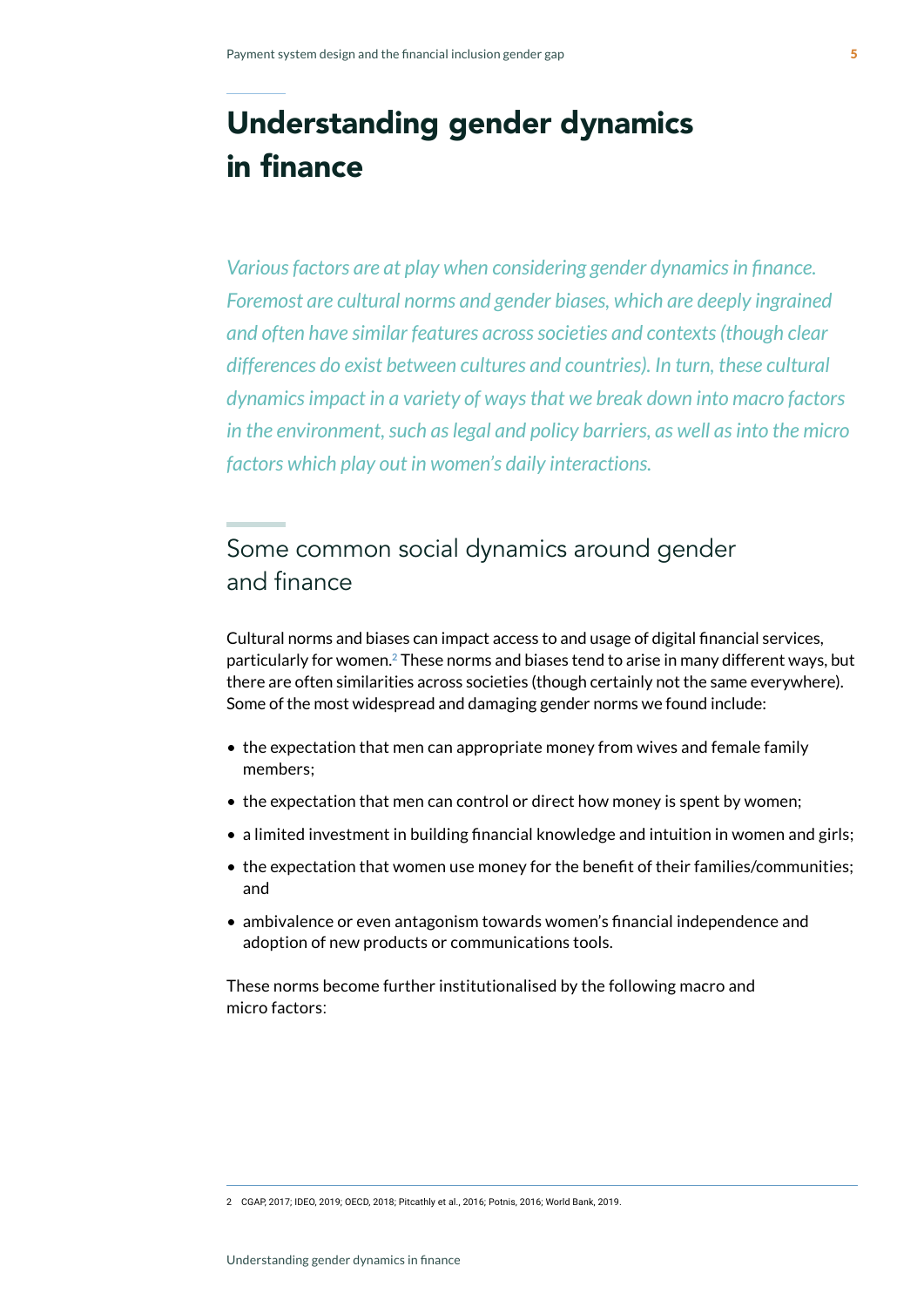# Macro factors in the environment

There are many ways in which cultural norms get baked into the social and economic environment, limiting financial inclusion either through explicit laws and policies or through long-term accumulations of biases. Within a macro context, these factors include:

- **Legal and policy barriers:** Many laws persist that discriminate against women and indirectly or directly contribute to the financial inclusion gender gap and which impact DFS access and usage for women.**3** Legal discrimination persists in property ownership, obtaining identification documents, working and travelling outside the home, and inheritance, among others.**<sup>4</sup>**
- **Mobile device ownership gaps:** Though mobile devices are critical for DFS to flourish, women are less likely than men to own them. More than 390 million women in low- and middle-income countries remain unconnected, and 165 million fewer women than men own mobile devices.**5** When they do have a phone they are more likely to have a basic or feature phone, while men more often have smartphones.**<sup>6</sup>**
- **Socio-economic realities:** Women are more likely to be poor, to experience time poverty and pay gaps, and to be out of the workforce or participate in the informal sector (with no legal protection or social benefits)—all factors that make it harder to access or adopt digital financial services.**<sup>7</sup>**
- **DFS literacy, broader digital familiarity, and education gaps:** Low levels of traditional education and literacy (including reading, writing, and numeracy), digital/ technical familiarity, and financial literacy are widely recognised as barriers to DFS access and use, and affect women disproportionately.**<sup>8</sup>**
- **Service delivery models, products, and marketing biased towards men:** DFS providers often bias their product design and marketing towards men for a variety of reasons.**9** DFS marketing is usually oriented toward remittance senders, who are often men, while women are more likely to receive money.**10** Further, agents may be harder for women to visit due to social norms or economic factors, such as limits in mobility or taboos against women interacting with men they are not related to.**<sup>11</sup>**

<sup>3</sup> AFI, 2017; Demirgüç-Kunt et al., 2013; World Bank, 2018.

<sup>4</sup> World Bank, 2018.

<sup>5</sup> Rowntree, 2020.

<sup>6</sup> Rowntree, 2020.

<sup>7</sup> Demirgüç-Kunt et al., 2013; Pitcaithly et al., 2016, World Economic Forum, 2018.

<sup>8</sup> Rowntree, 2018; Burjorjee and Bin-Humam, 2018; Genesis Analytics, 2018; Pitcaithly et al., 2016; Hasler and Lusardi, 2017; Belalcázar, 2015; GSMA, 2015; Klapper, 2015; Scharwatt and Minischetti, 2014.

<sup>9</sup> Klapper, 2015;

<sup>10</sup> Pitcaithly et al., 2016; Klapper, 2015; Helms, 2013; UNCDF, 2019b; Scharwatt and Minischetti, 2014; GSMA, 2013.

<sup>11</sup> GSMA, 2013; ODI, 2015.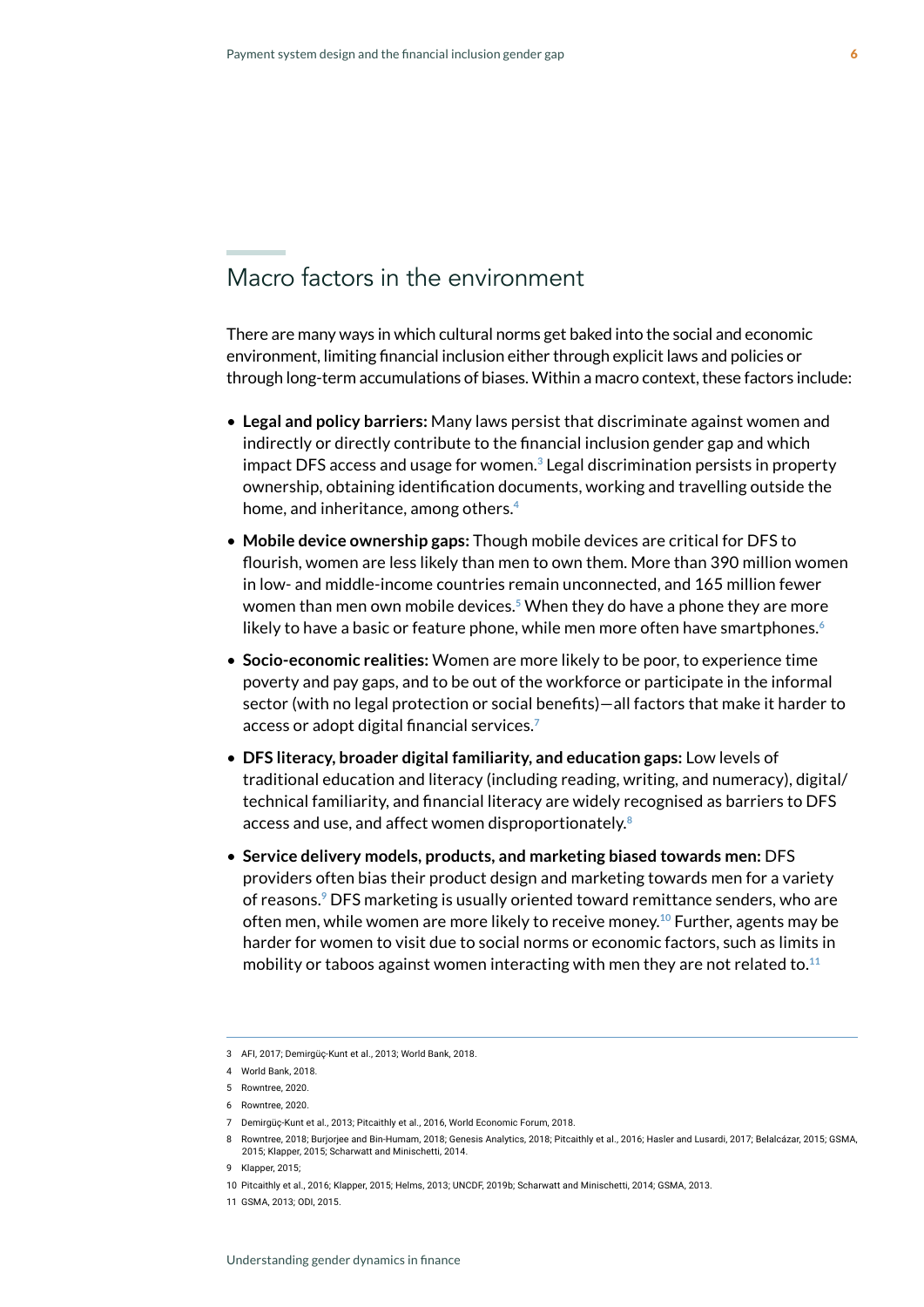# Micro factors in women's daily interactions

Beyond the macro factors, cultural and gender dynamics also play out in daily interactions so that men and women live very different experiences with respect to their financial options. These result in women having greater needs for:

- **Secrecy and privacy:** Women exhibit a preference for secrecy when it comes to DFS.**12** In Uganda, women who were able to hide money from their husbands showed better economic outcomes.**<sup>13</sup>**
- **Accounts and products that allow self-imposed restrictions:** With less control over resources and household decision-making, women often value features like the ability to hide funds, limit access over time, or pre-commit to spending. Default (opt-in or opt-out) savings interventions are more effective at influencing women's longer-term savings than men's.**<sup>14</sup>**
- **Features that help establish trust and confidence:** Trust and risk (potentially driven by lack of investment in women's financial literacy and/or consumer education) were cited as important factors for women when adopting and using DFS.**15** Women's financial decisions are more influenced by perceived risk, and women often make adoption decisions more cautiously.**<sup>16</sup>**
- **Emphasis on health, children, and household in allocating both time and money:**  When women have discretion over their financial choices, they are more likely than men to prioritise spending that benefits the entire family, such as health care, education, and housing.**17** Women are also more time constrained, often taking on the entirety of the upkeep of the household and childcare as well as pursuing incomeearning activities.
- **Distribution/delivery models that achieve greater proximity, engagement, and accommodation:** Face-to-face interactions with agents are often a preferred source of information and education on financial services. Also, because many women in emerging markets are less mobile and often more time constrained, women may benefit from closer and denser DFS access points.**<sup>18</sup>**
- **Reliance on social networks:** Women are very influenced by other women and peers and rely on their social networks to determine which financial products to adopt.**<sup>19</sup>**

<sup>12</sup> GSMA, 2013; Klapper, 2015; Pitcaithly et al., 2016; Fiorillo, 2017; UNCDF, 2019b

<sup>13</sup> Fiala, 2017.

<sup>14</sup> Chetty et al., 2018.

<sup>15</sup> Burjorjee and Bin-Humam, 2018; Ng'weno et al., 2018; Women's World Banking, 2019; UNCDF, 2019a; UNCDF, 2019b; Koblanck et al., 2017.

<sup>16</sup> Chetty et al., 2018; Pitcaithly et al., 2016.

<sup>17</sup> Iskenderian, 2017.

<sup>18</sup> Ng'weno et al., 2018; World Bank, 2018; Gammage et al., 2017; Pitcaithly et al., 2016; Klapper, 2015; Belalcázar, 2015.

<sup>19</sup> Chetty et al., 2018; OECD, 2018; DFS Lab 2019.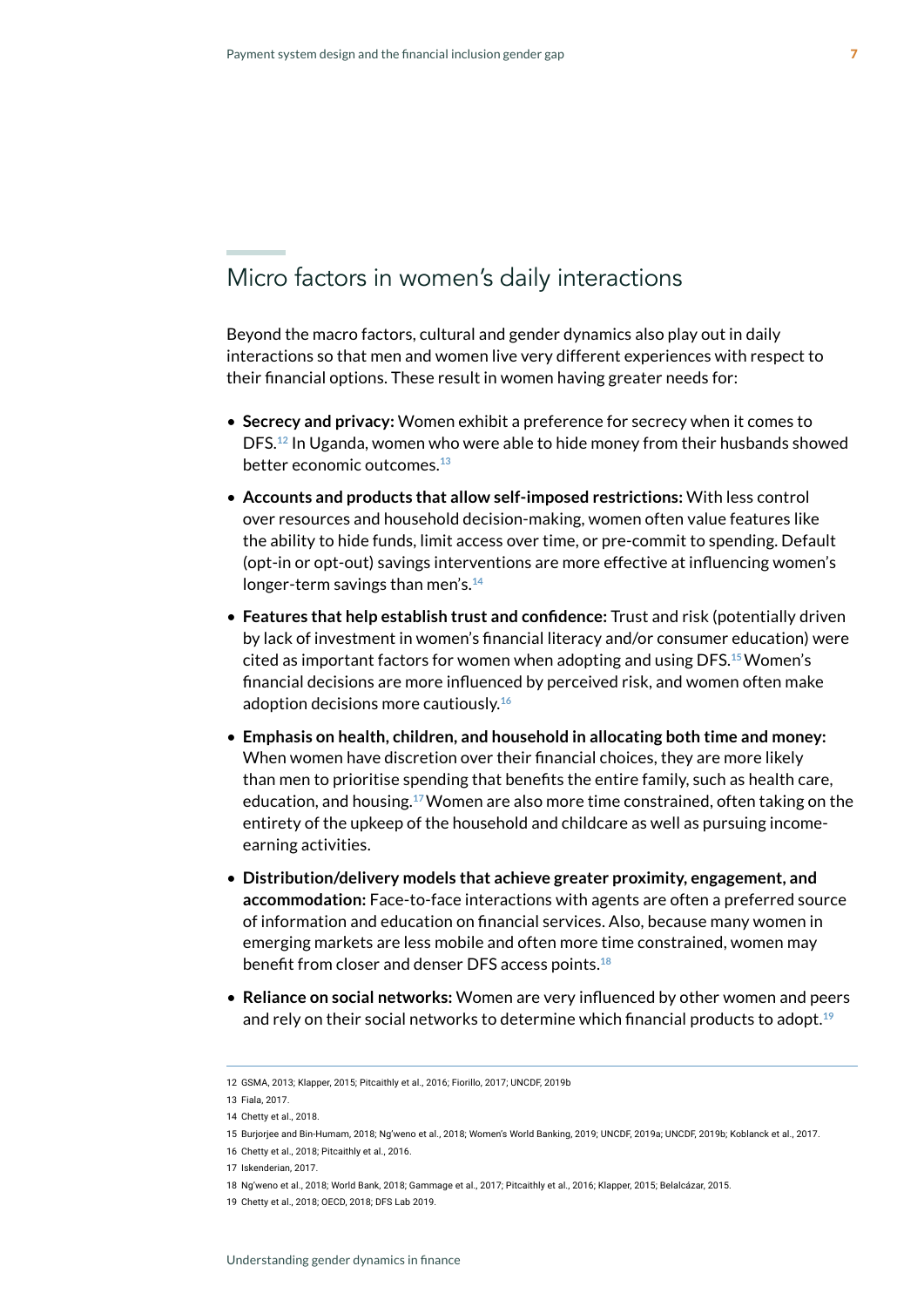In our qualitative interviews, we found most of these elements at play to some degree or another. We found that women were significantly more risk averse than men and relied on agents or their social network to make decisions and that women were more time and budget constrained, thus more impacted by convenience and cost. The wider literature also confirms that women tend to have lower-end phones and many women lack the ID documents needed for full KYC.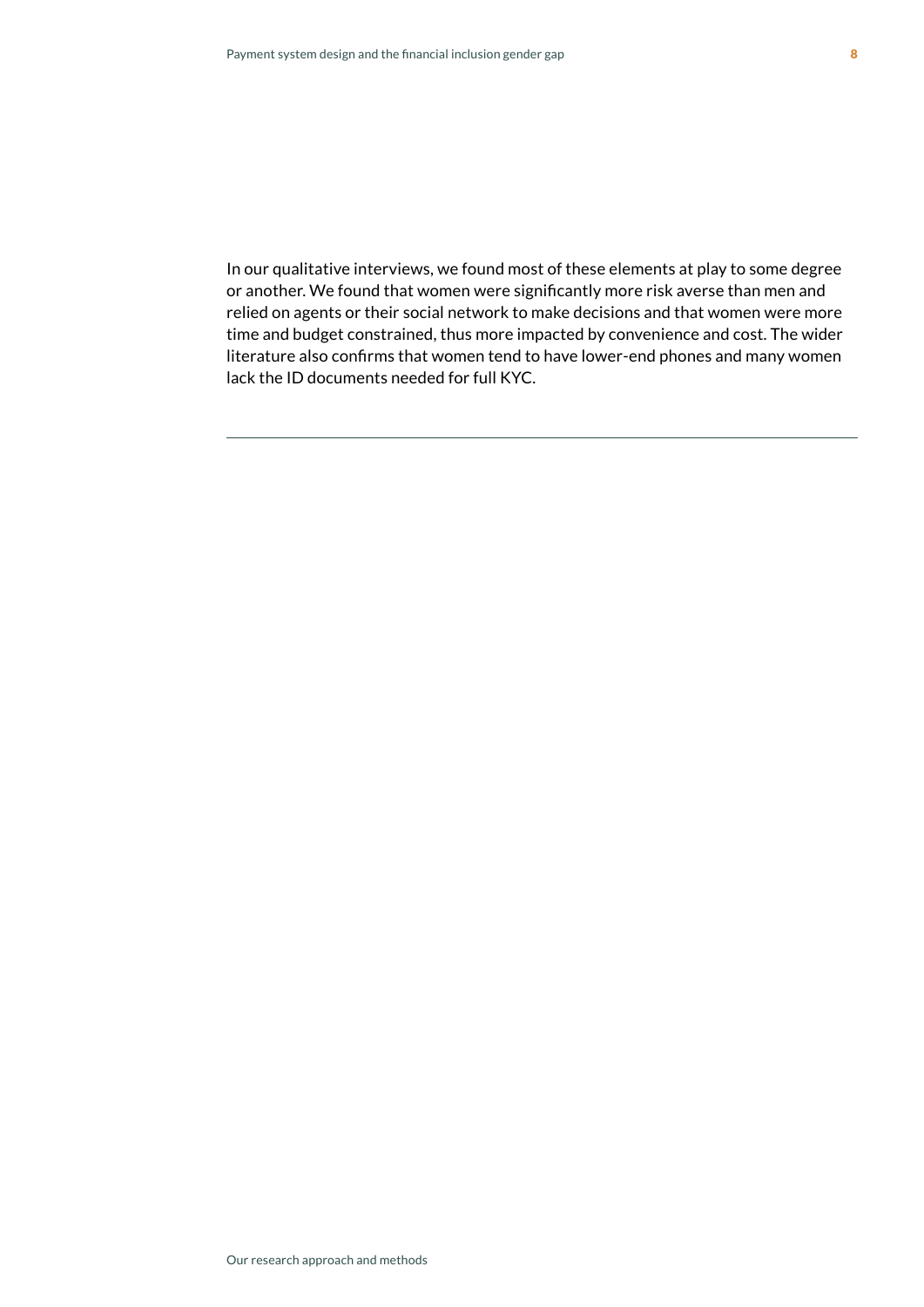# Our research approach and methods

*Primary research questions: Is the adoption of the L1P Principles likely to affect end user experience of using digital financial services? Will it affect women's experience in different ways than men? If so, how will the L1P Principles likely affect the gender gap in financial inclusion? Based on the answers to these questions, we also made recommendations for how the L1P Principles could be improved.*

The L1P Principles have individual impacts as well as cumulative impacts (the impacts that come from the reinforcing effect of their being enabled simultaneously) on end user experiences. It's not easy to unravel the likely relationship between the principles and women's financial empowerment because (i) there are few active deployments of fully L1P-aligned systems,**20** and (ii) the causal chain between payment system design features and end-user outcomes can be quite obscure and difficult to unravel.

**Methods:** due to the challenges inherent in this research, we decided to explore these questions through a variety of lenses and thus took three complementary methodological approaches:

- 1 We conducted qualitative focus group discussions, in-depth user interviews, and expert interviews in Kenya and Côte d'Ivoire.
- 2 We conducted quantitative research comparing high resolution data capturing digital and financial behaviours of women and men in Bangladesh, Côte d'Ivoire, Kenya, Nigeria, and South Africa.
- 3 We surveyed existing research and spoke to both local and global experts.

With our qualitative work and quantitative data analyses, the goal is to use the lived experiences and digital transactional histories of men and women in these markets to assess the likely gender impacts of having a fully implemented L1P system. The payment systems in each country have some L1P-aligned elements (e.g., mobile money systems in Kenya, Côte d'Ivoire, and Bangladesh feature real-time, push payments) as well as some elements which are not L1P aligned (e.g., most mobile money systems are not interoperable, and some payments are revocable in an ad hoc manner).

Exploring how people use those aligned features and discussing their experiences allows us to infer how users will benefit (or not) from those features. Similarly, observing how users react to elements that are not L1P aligned can shed light on the value of switching to an L1P system. Looking at differences in men's and women's experiences across these contexts gives us a further understanding of how the adoption of L1P Principles might impact women and their usage of digital financial services.

9

<sup>20</sup> There are eight FSP (financial services for the poor) countries: Kenya, Tanzania, Uganda, Nigeria, India, Pakistan, Bangladesh, and Indonesia.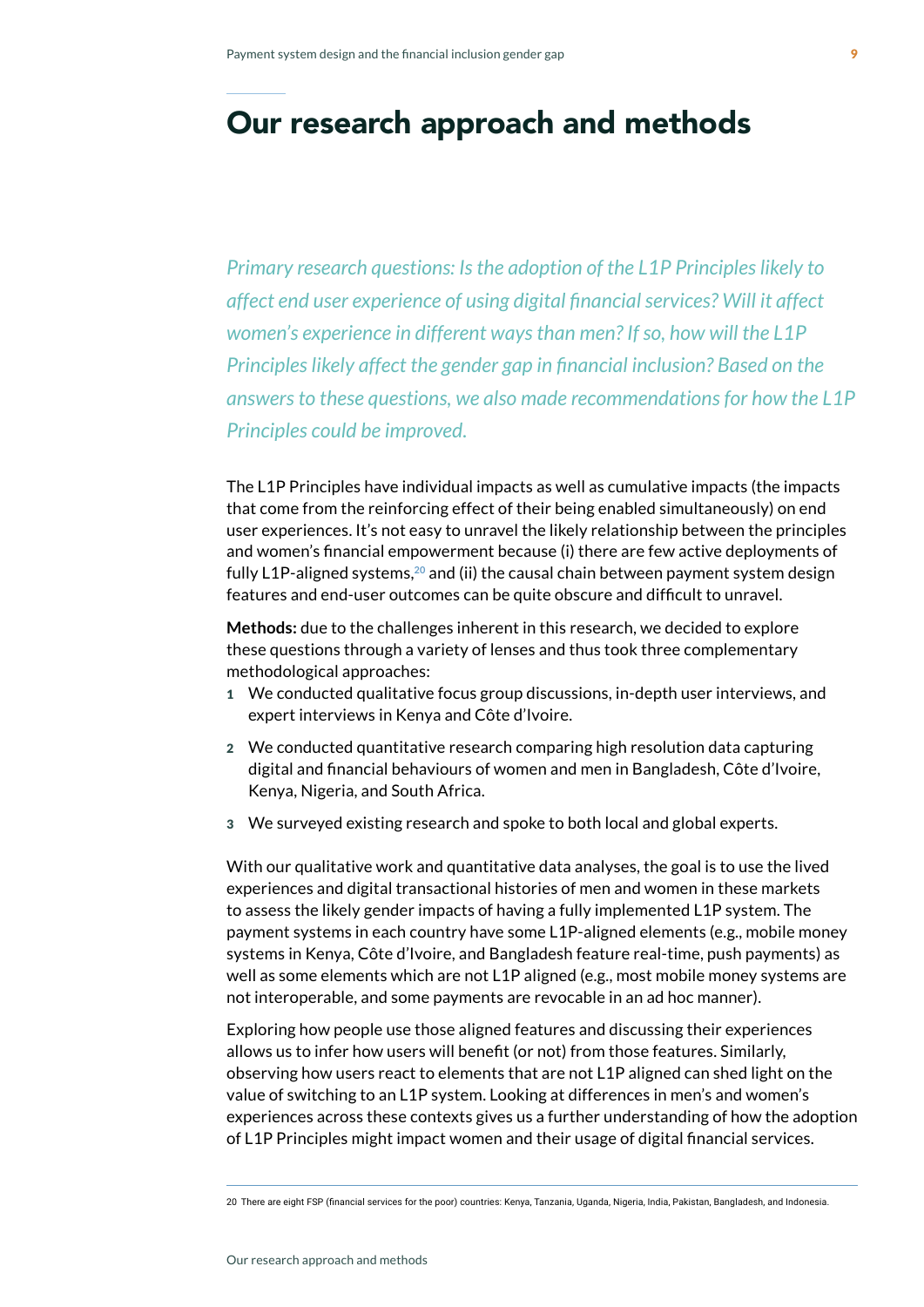We recognise that our approaches come with a few caveats. For instance, it was sometimes hard to discern why women and men reacted differently in our focus group discussions—whether the topic at hand was truly a gender-based issue or whether women were just more likely to speak about it in the focus group setting. In general, we decided that a *gender impact* is likely if women experience something that may affect their usage of digital financial services differently than men do, and thus ultimately affect the gender gap in financial inclusion.

Given the above, there are a few key concepts to keep in mind when interpreting our findings:

- **Prediction vs. assessment:** There is no way to do a randomised assessment of the impacts of L1P-aligned systems because there are no fully L1P-aligned systems in operation (although we recognise that Kenya and India come close). Our goal is instead to predict likely gender impacts if a fully aligned system was put in place.
- **Gender impacts:** We defined gender impacts as impacts in which a greater response from women or men is observed, rather than including only those effects which we could trace back to a particular definition of gender discrimination or cultural bias. For example, women are usually lower income on average than men and they may be more sensitive to price for this reason. Nevertheless, we would include price sensitivity as a gender impact because it affected women more.**<sup>21</sup>**
- **Methodological considerations:** 
	- − Neither our quantitative or qualitative data are truly representative for different reasons. The quantitative data collected by Caribou Data is based on representative panels of smartphone (Android) users and therefore skew higherincome; and qualitative research via focus groups engaged with only 80 men and women in each country, mostly near the respective capitals. Together, however, we believe they provide solid insights into user experiences and challenges.
	- − It is always challenging to ask hypothetical questions around use. For example, a question such as, "would access from one account vs. having to use multiple accounts simplify your usage?" (with regards to interoperability) would most likely lead to a positive response but without nuance. We tried to be careful in our discussions and interviews to avoid such loaded questions, but they highlight the challenge of hypothetical scenarios. And finance is always a sensitive subject to discuss.

To better explore the predicted impact of the L1P Principles on end users, we selected five different countries for qualitative and quantitative assessment. For our qualitative research, we selected Kenya and Côte d'Ivoire—two markets with differing levels of DFS adoption and usage, as well as alignment with the principles, though they were similar in that they have prevalent mobile money adoption. Through this approach, we

<sup>21</sup> We found it impossible to decide ex ante which effects were due to related factors like income vs. some measurable definition of gender descrimination, and, in any case, even factors like lower income, at their root, are often related to gender discrimination.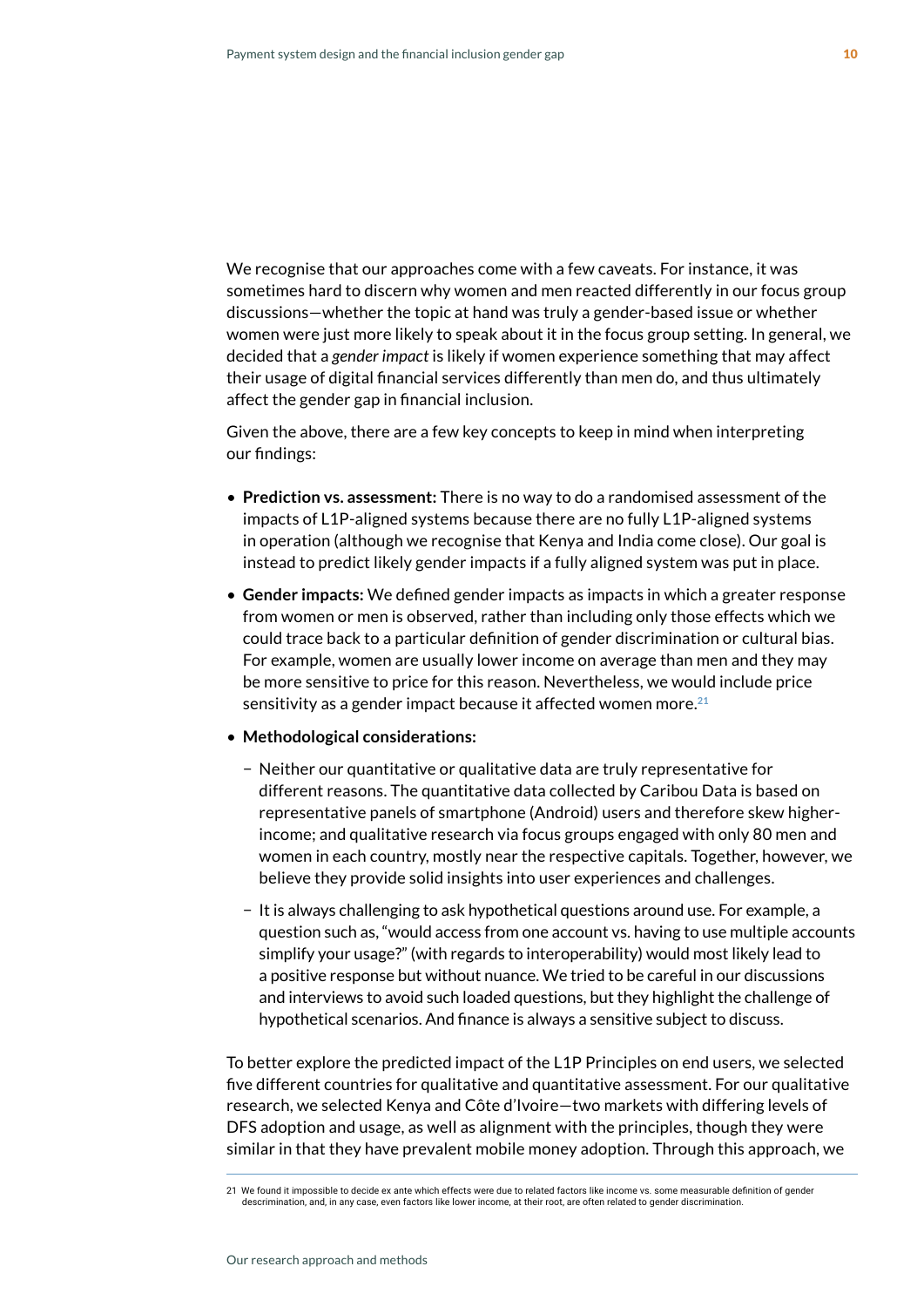aimed to find common themes but also meaningful, comparable nuances and results. We selected Kenya because it is a market with a high use of mobile money that mimics interoperability by being a near-DFS monopoly but with a lack of seamless integration between mobile money and banking systems. Comparatively, Côte d'Ivoire is a more nascent DFS market, with multiple mobile money deployments and growing DFS adoption and usage. To complement the findings from the qualitative research, we selected five countries as part of our quantitative assessment: Kenya, Côte d'Ivoire, Bangladesh, Nigeria, and South Africa. These countries illustrate varied levels of development and alignment to the L1P Principles, and they offer important quantitative differences in our findings (the table below contains a few key figures for each country). Annex 5 provides more details on the qualitative and quantitative methodologies and approaches used in this research.

| Key country facts<br>(sources)                                 | <b>KEN</b> | <b>CIV</b> | <b>NGA</b> | <b>ZAF</b>    | <b>BDG</b> |
|----------------------------------------------------------------|------------|------------|------------|---------------|------------|
| GDP per capita \$US<br>(World Bank)                            | \$1,710    | \$1,715    | \$2,028    | \$6,374       | \$1,698    |
| Fin. inclusion, % Adults<br>$(Findex)*$                        | 82%        | 41%        | 40%        | 69%           | 50%        |
| Registered mobile<br>money accounts per<br>1,000 adults (GSMA) | 1,548      | $1,630**$  | 77         | $NA^{\wedge}$ | 582        |
| Access point density<br>per 1,000 SQ Km<br>(IMF FAS) $^{22}$   | 369.2      | $469.5**$  | 71.1       | 26.0          | 7,003      |
| Mobile penetration<br>$(GSMA)^{N}$                             | 99%        | 131%**     | 84%        | 177%          | 100%       |
| FI Gender gap-2017<br>$(Findex)*$                              | 8%         | 11%        | 24%        | $-2%$         | 29%        |

^While we have no data for registered mobile money accounts in South Africa, the number is effectively zero as mobile money adoption there is limited.

...........<br>^^Phone penetration can be higher than 100% where people own multiple phones or SIMs.

\*Financial inclusion gender gap is the percent of men financially included minus the percent of women who have an account at a bank, mobile money operator, or MFI.<br>\*\*CIV is a multi-operator market where many people hold multiple mobile devices and mobile money accounts and many agents sign up with more

than one operator leading to overcounting of connectivity, accounts, and access points.

<sup>22</sup> Due to double counting across multiple operators, markets like Côte d'Ivoire with multiple active MNOs will over state the agent count by a significant margin.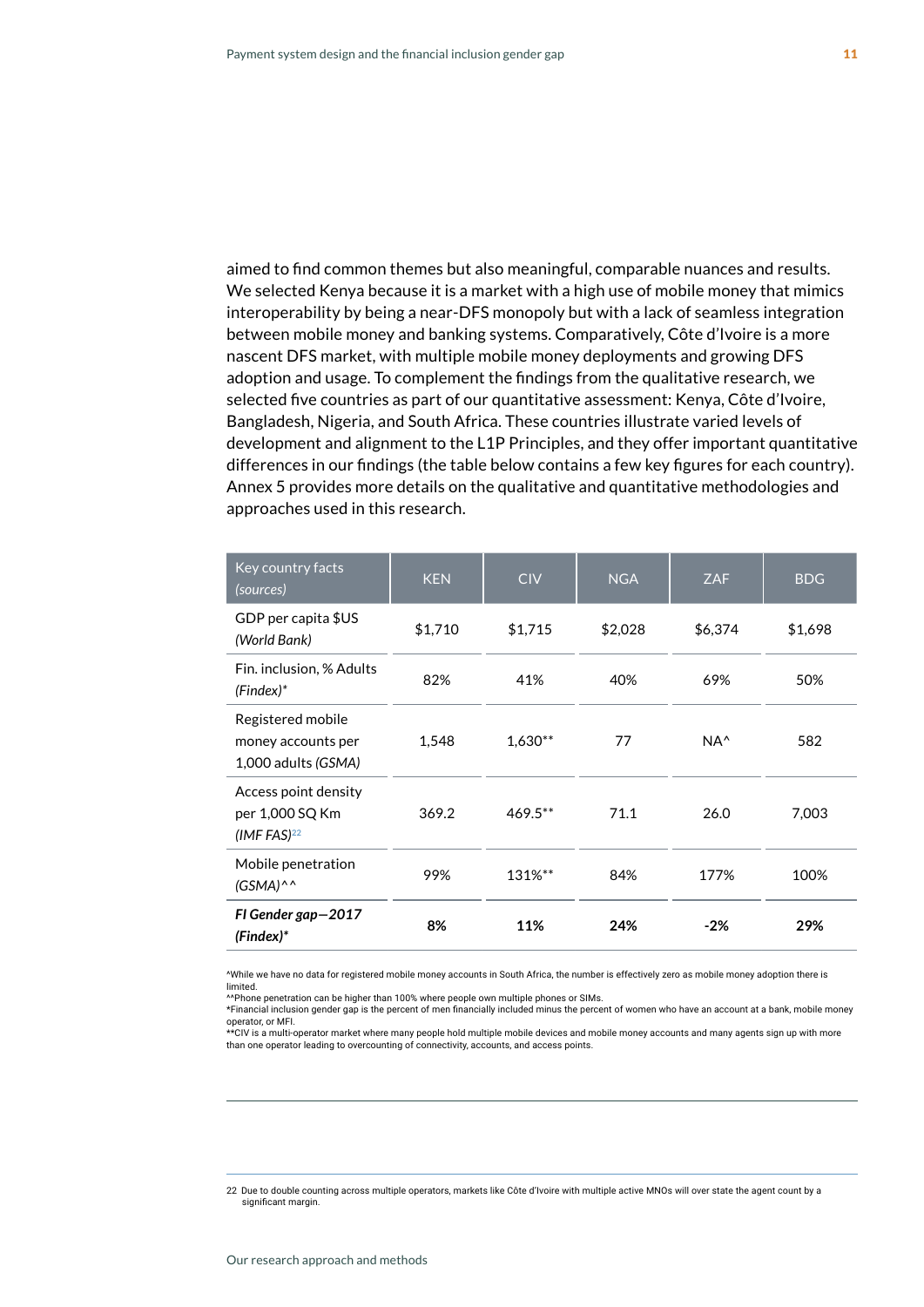# Evaluation of the impact of L1P Principles on gender dynamics and the gender gap

*What follows are the expected market outcomes and impact on women and the financial inclusion gender gap for the L1P Principles.* 

# Mapping cumulative user impacts of L1P Principles

In addition to evaluating the impact of each individual principle below, we also look at cumulative overarching impacts under the assumption that the whole will be greater than the sum of its parts. The advent of "lower and more transparent fees and costs" and "greater innovation and variety of financial choice" are two likely outcomes from the L1P Principles that transcend individual principles because many separate principles contribute to each of these goals.

### **Lower and more transparent fees and overall costs matter equally to men and women but may have a greater impact on women's limited budgets**

Most of the L1P Principles contribute to lowering the cost-to-serve and the inherent costs of financial transactions. While lower costs are clearly good for both men and women, we sought to better understand whether women are more sensitive to cost and would thus benefit more than, less than, or the same as men. Elsewhere, research and literature has found that women tend to be more price sensitive, particularly to mobile money transaction fees.**23** Further, when assessing mobile money services, cost and affordability remain a key consideration for low-income women.**<sup>24</sup>**

Our analysis predicts a slightly greater benefit for women than men. Women appeared more price sensitive than men in focus groups. Generally in the quantitative data we collected, women made fewer and larger transactions which would normally result in lower percentage fees. However, our transactional analysis showed that in Kenya women pay on average US\$0.10 in fees per P2P transaction, compared to \$0.07 for their male counterparts, in part because men were more likely to make payments below the fee threshold of Ksh100 (US\$0.98). This could be because women are too pressed for time to spend the extra minutes breaking larger transactions into many smaller free ones, or they may be less aware of how to navigate fee thresholds (pointing to lower digital financial literacy than men). Additionally, our review of the literature and our focus groups indicate women are more often the day-to-day money managers within households, conducting more high-frequency, small-value transactions for purchases and weekly savings. In contrast men were described as more often engaging in larger transactions. Smaller, high frequency savings and weekly money management behaviour is often done in cash because high fee structures make it infeasible for women to do digitally.

23 GSMA Connected Women, 2016; GSMA Connected Women, 2017; Scharwatt, 2017;

24 Burjorjee and Bin-Humam, 2018.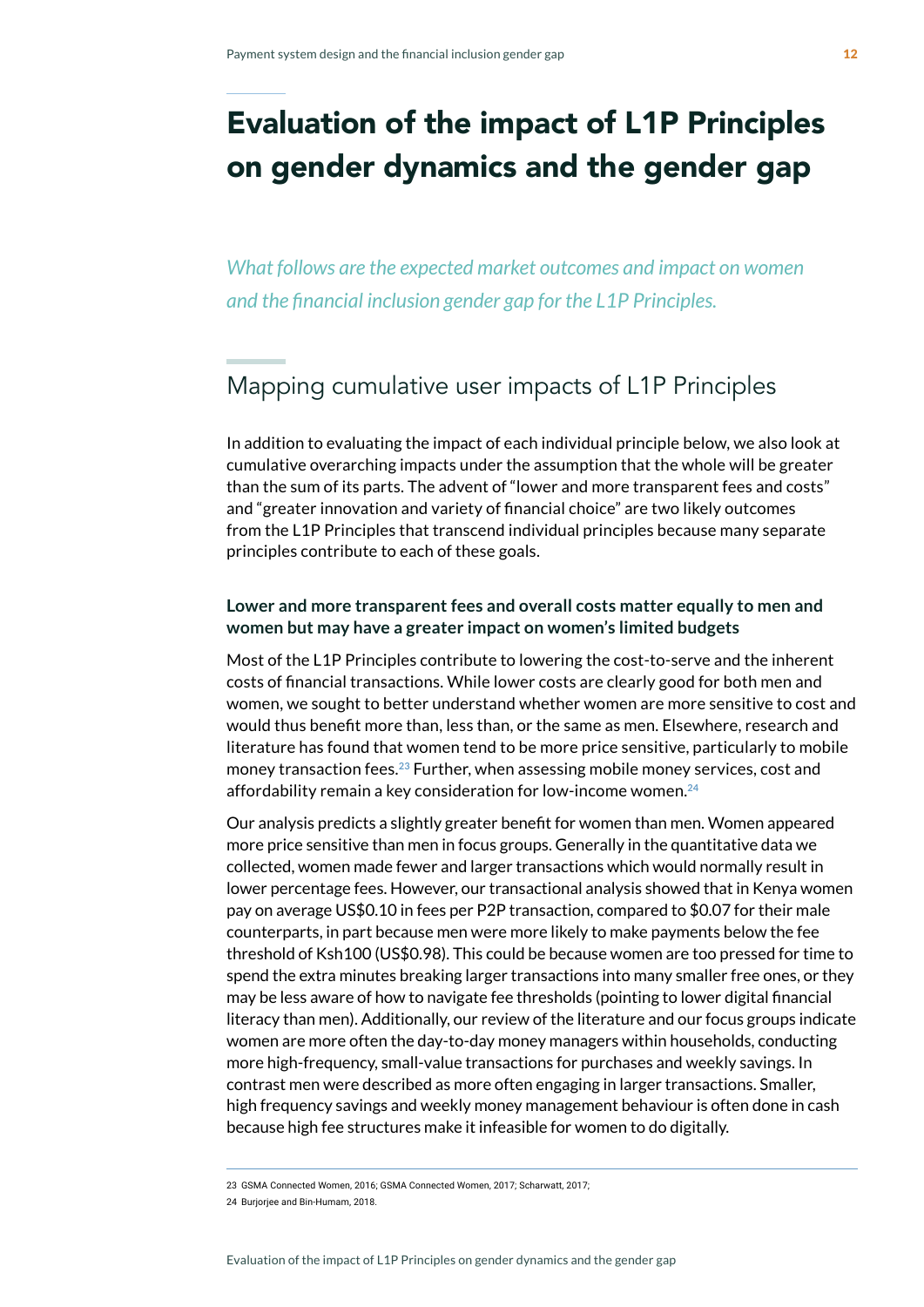On balance, we believe that lower and more transparent fees which enable highfrequency, small-value transactions will bring about a greater benefit for women compared to men.

### **Enabling financial innovation and product diversity through interconnected systems will impact women more than men**

In addition to lowering costs, the L1P principles create a more open, interconnected, standards-based and low-cost system that reduces entry barriers. Taken as a whole, these features are likely to spur new entrants and the development of more innovative and interconnected products that bundle capabilities from multiple providers (e.g., M-Shwari in Kenya which links an M-Pesa account with a CBA bank account and loan facility).

The literature on financial inclusion shows women value financial product diversity as much as men, yet their needs are often less likely to be addressed by the existing landscape of available products.**<sup>25</sup>** Increased innovation and product diversity from new entrants means that women's needs, and the needs of other unserved groups, are more likely to be met. Our qualitative work confirms that women value new services (such as locked savings) that could be linked to their basic accounts.

In focus groups, women also appeared to value the time and cost savings of moving money between networks and the convenience of transacting multiple different mobile money use cases (G2P, bill pay, merchant payment, etc.) through one account more than men did.

Our analysis predicts that this cumulative impact will have a more positive effect on women than men due to increased product variety tailored to their needs and greater convenience and cost savings.

# Mapping predicted user impacts of individual L1P Principles

Here we assess the likely impacts of each of the principles individually based on the findings from our qualitative and quantitative research in Kenya and Côte d'Ivoire as well as our survey of other research and data sources. Where we are unable to predict an impact on gender based on our research for a principle, we've labelled it "inconclusive gender impact." We have also recommended changes to existing principles, and we are glad to see many of these suggestions have already been implemented.

<sup>25</sup> Zollman and Sanford, 2016.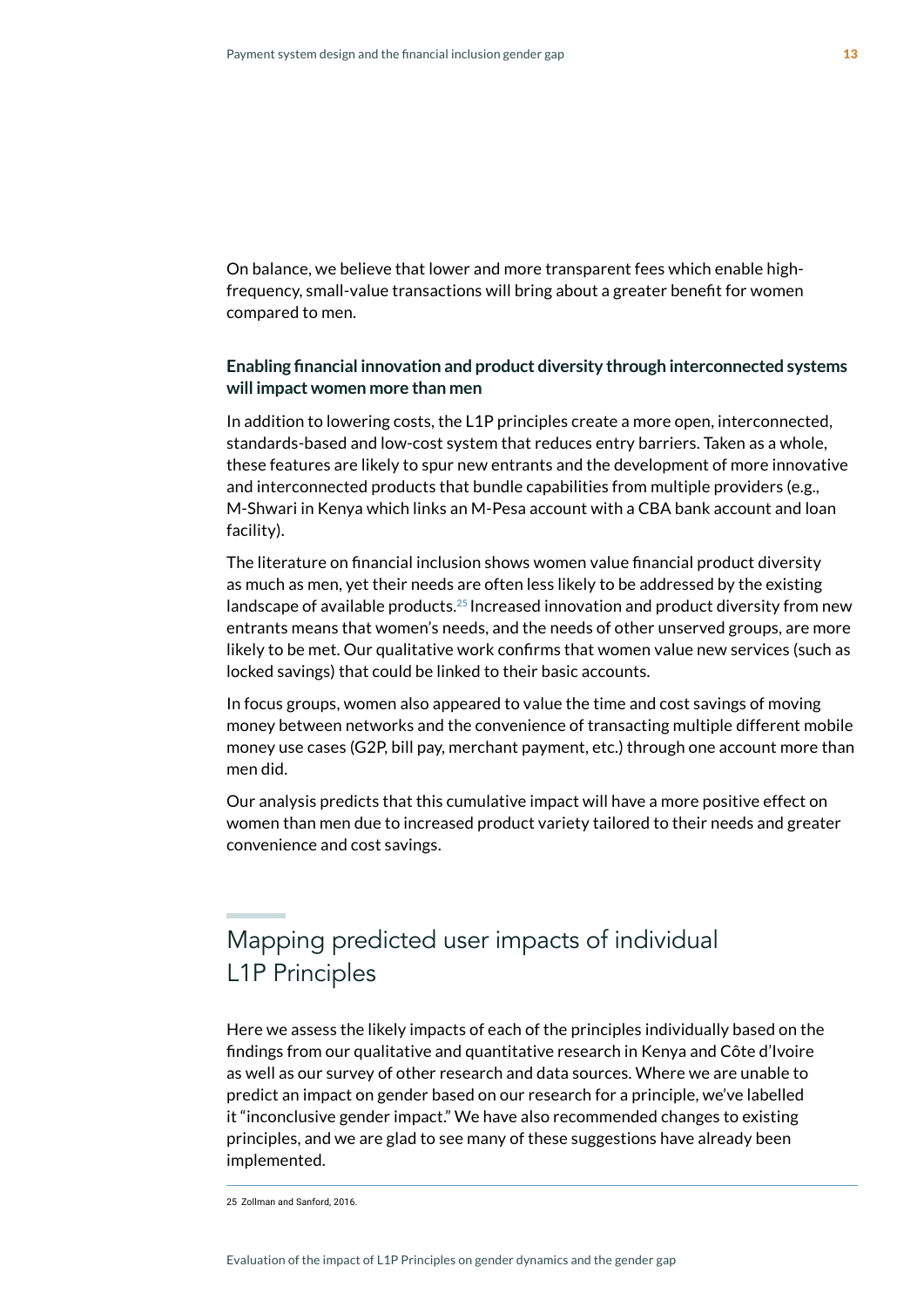### Table 1 **Impact at a glance**

| <b>L1P Principle</b>          | Likely to see gender bias in user impact? | <b>Predicted impact on women</b>             |
|-------------------------------|-------------------------------------------|----------------------------------------------|
| <b>Scheme Design</b>          |                                           |                                              |
| Interoperable                 | Greater impact on women than men          | Positive                                     |
| Use Cases for Scale           | Greater impact on women than men          | Positive                                     |
| Push/Real-Time                | Greater impact on women than men          | Slightly more positive<br>for women than men |
| Irrevocable                   | Greater impact on women than men          | Slightly more negative<br>for women than men |
| Good Funds                    | Inconclusive gender impact                | N/A                                          |
| Low Cost Mandate              | Inconclusive gender impact                | N/A                                          |
| Fraud Management              | Inconclusive gender impact                | N/A                                          |
| Settlement                    | Inconclusive gender impact                | N/A                                          |
| <b>Third-Party Connection</b> | Inconclusive gender impact                | N/A                                          |
| System Design                 |                                           |                                              |
| Technology                    | Inconclusive gender impact                | N/A                                          |
| Identifiers/Directory         | Greater impact on women than men          | Slightly more positive<br>for women than men |
| <b>System Components</b>      | Inconclusive gender impact                | N/A                                          |
| Common Core                   | Inconclusive gender impact                | N/A                                          |
| <b>Additional Protocols</b>   | Inconclusive gender impact                | N/A                                          |
| <b>System Connections</b>     | Inconclusive gender impact                | N/A                                          |
| Governance                    |                                           |                                              |
| Equal Ownership               | Inconclusive gender impact                | N/A                                          |
| Participant Engagement        | Inconclusive gender impact                | N/A                                          |
| Not-for-loss utility          | Inconclusive gender impact                | N/A                                          |
| Government Support            |                                           |                                              |
| Regulation                    | Inconclusive gender impact                | N/A                                          |
| Supervision                   | Inconclusive gender impact                | N/A                                          |
| <b>Government Use</b>         | Inconclusive gender impact                | N/A                                          |
| Licensing                     | Inconclusive gender impact                | N/A                                          |
| <b>Tiered KYC</b>             | Greater impact on women than men          | Positive                                     |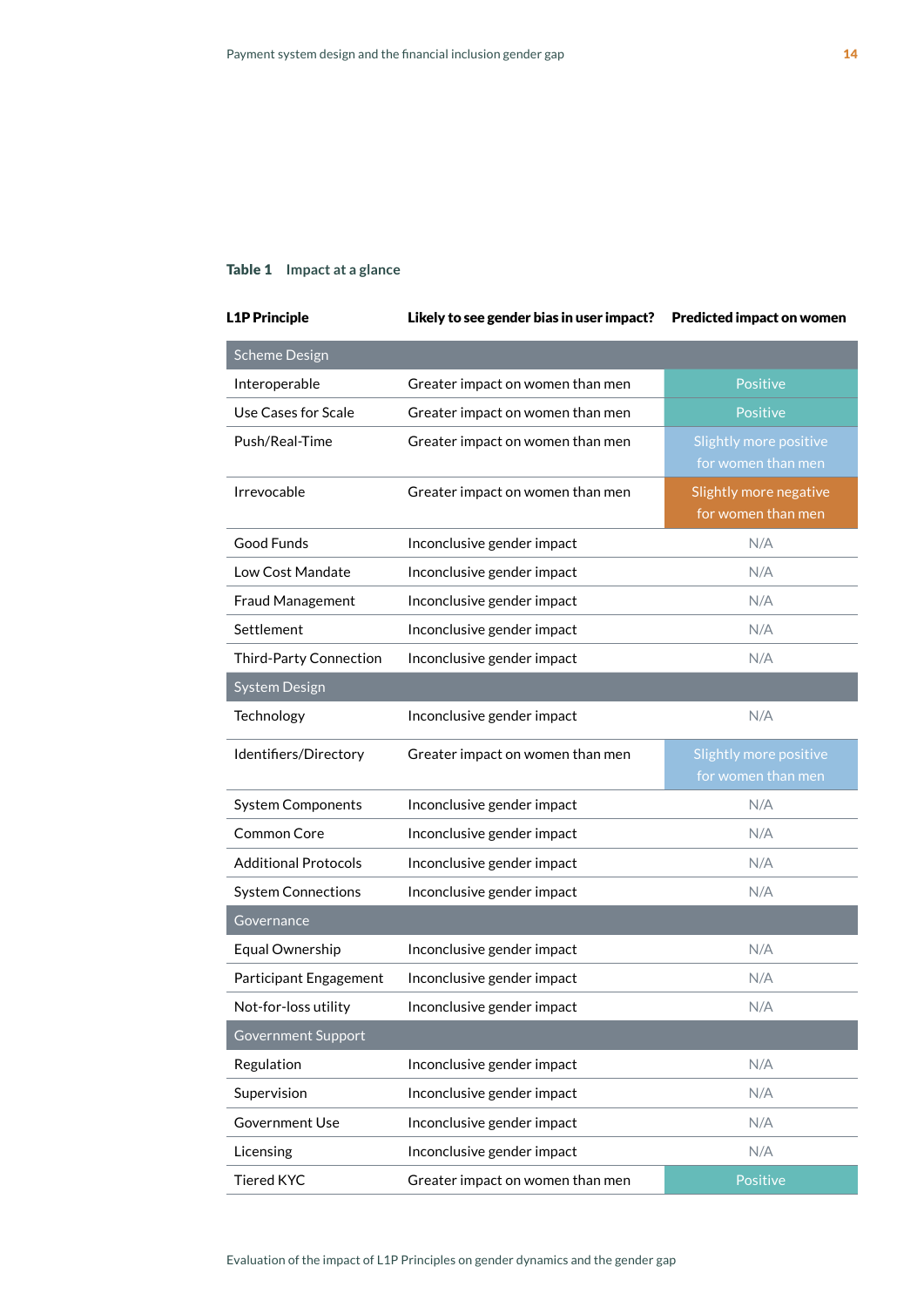| <b>End User Impacts</b>      |                                  |                            |
|------------------------------|----------------------------------|----------------------------|
| <b>End User Fees</b>         | Greater impact on women than men | Slightly more positive     |
|                              |                                  | for women than men         |
| <b>Pricing Transparency</b>  | Greater impact on women than men | Slightly more positive     |
|                              |                                  | for women than men         |
| <b>User Experience</b>       | Greater impact on women than men | Slightly more positive     |
|                              |                                  | for women than men         |
| Low-Cost User Devices        | Greater impact on women than men | <b>Positive</b>            |
| <b>Access Points</b>         | Greater impact on women than men | <b>Positive</b>            |
| <b>Notifications</b>         | Greater impact on women than men | Slightly more positive for |
|                              |                                  | women than men             |
| Other                        |                                  |                            |
| Network Service and          | Equal impact on men and women    | N/A                        |
| Availability                 |                                  |                            |
| <b>Enabling Programs</b>     | Inconclusive gender impact       | N/A                        |
| User Education               | Greater impact on women than men | Slightly more positive     |
|                              |                                  | for women than men         |
| Data Privacy                 | Inconclusive gender impact       | N/A                        |
| Gender Disaggregated<br>Data | Greater impact on women than men | <b>Positive</b>            |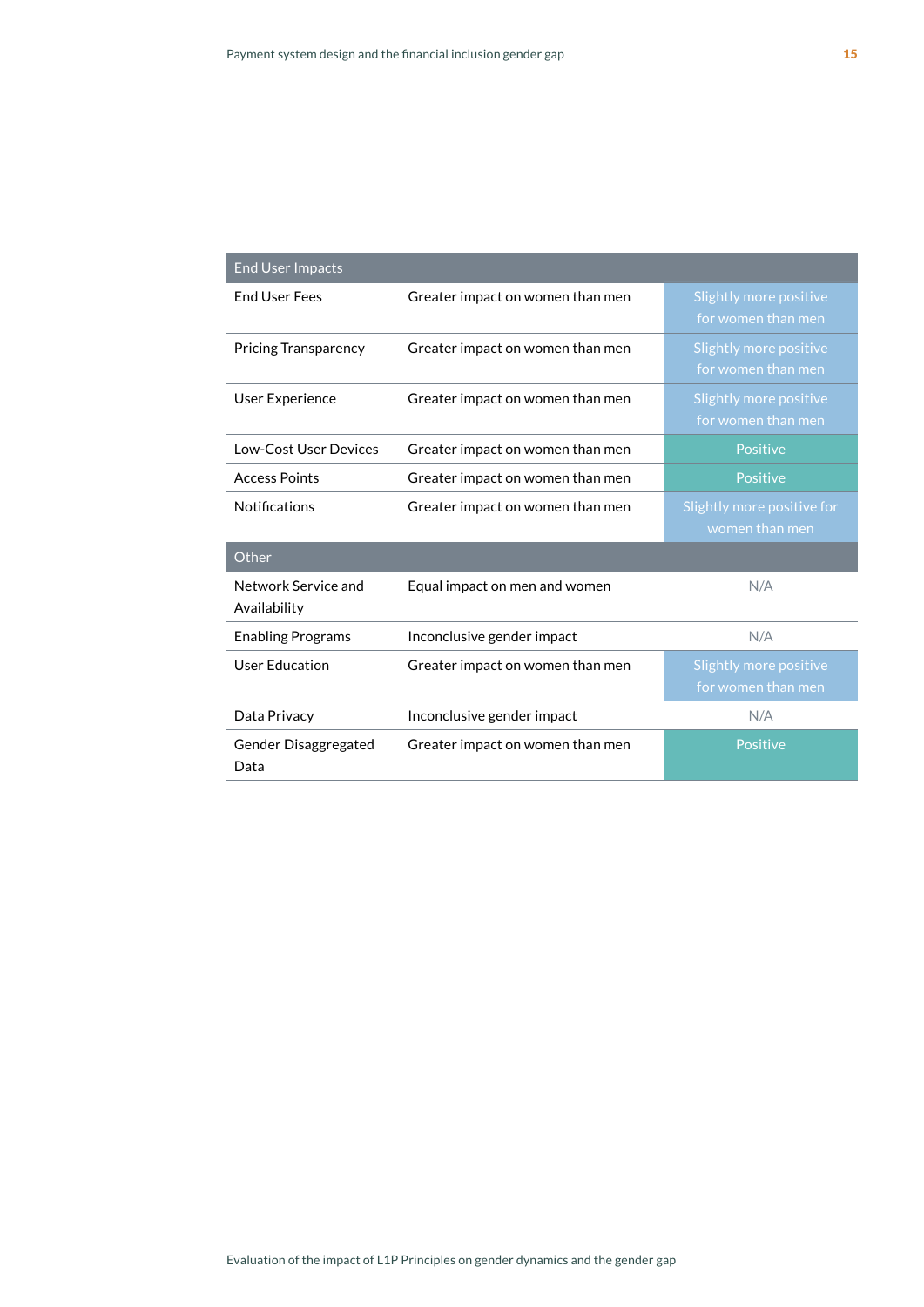|                                                              | <b>The Interoperable Principle</b><br>DFSPs (Digital Financial Services Providers), including both banks and licensed<br>non-bank transaction account providers, are eligible to be direct participants in<br>the scheme.                                                                                                                                                                                                                                                                                                                                                                                                                                                                                                                                                                                                                                                                                                                                                                                                                                                                                                                                                                                                                                                           |
|--------------------------------------------------------------|-------------------------------------------------------------------------------------------------------------------------------------------------------------------------------------------------------------------------------------------------------------------------------------------------------------------------------------------------------------------------------------------------------------------------------------------------------------------------------------------------------------------------------------------------------------------------------------------------------------------------------------------------------------------------------------------------------------------------------------------------------------------------------------------------------------------------------------------------------------------------------------------------------------------------------------------------------------------------------------------------------------------------------------------------------------------------------------------------------------------------------------------------------------------------------------------------------------------------------------------------------------------------------------|
| Likely consequences<br>for end users                         | The ability to pay and be paid by others regardless of financial services provider<br>will increase convenience for end users and may encourage development and<br>adoption of new merchant payment models. Larger effects may come from<br>lowering entry barriers for new products and DFSPs by spurring more competition<br>and innovation as well as reducing monopolistic power of the larger incumbents.<br>This should result in lower costs and a wider range of services that cater to more<br>diverse user needs. Particularly, we expect to see more specialised DFSPs target<br>traditionally underserved segments (such as women and low-income users)<br>with savings, credit, or insurance offerings for their specific needs. The potential<br>downsides are limited but could include: an over-proliferation of players, some<br>of whom may have lower quality or even exploitative offerings; and increased<br>complexity of the user experience, leading to more errors. We think policymakers<br>and DFSPs will be able to manage these downsides should they emerge.                                                                                                                                                                                          |
| Likely consequences<br>for women                             | Our analysis predicts that interoperability will have a more positive effect on<br>women than men. Women are typically underserved and have more to gain from<br>new providers and new services that target a wider range of client segments.<br>In Kenya, where the market is more developed, we were able to assess various<br>interoperable services such as M-Shwari and M-Shwari locked accounts in<br>focus groups. We feel these services targeting a specific need are a reasonable<br>proxy for the types of specialised services available with interoperability. In<br>focus group discussions (FGDs) and in-depth interviews (IDIs), more women<br>than men reported valuing the greater sense of control locked accounts provide<br>them. In Côte d'Ivoire, a less developed DFS market with only rudimentary<br>interoperability, women reported primarily moving money between networks<br>by withdrawing and depositing cash. This cost them significantly in time and<br>money-costs they would not face if interoperability were more prevalent in that<br>market. Very few women in Côte d'Ivoire (four among the 80 women with whom<br>we interacted) had locked accounts for savings so it was hard to assess their value<br>for women (no men had used them). |
|                                                              | Finally, when presented with interoperability as an option, women take<br>advantage at the same rates as men showing demand exists. Using examples from<br>our quantitative data we show that women make cross-bank payments in Nigeria,<br>have multiple bank accounts in South Africa, and use Kenyan interoperable<br>services (e.g., M-Shwari) as much as men.                                                                                                                                                                                                                                                                                                                                                                                                                                                                                                                                                                                                                                                                                                                                                                                                                                                                                                                  |
| <b>Overall prediction</b><br>of impact and<br>recommendation | Overall, women seem likely to benefit more from interoperability than men,<br>both in terms of time and cost savings in moving money between networks and<br>for the value of the new kinds of services (such as locked savings) that could<br>be more easily linked to their basic accounts. However, there is the risk that if<br>not implemented properly interoperability could lead to more challenges with<br>incomplete transactions between systems and user interface complexity that<br>would put women off.                                                                                                                                                                                                                                                                                                                                                                                                                                                                                                                                                                                                                                                                                                                                                              |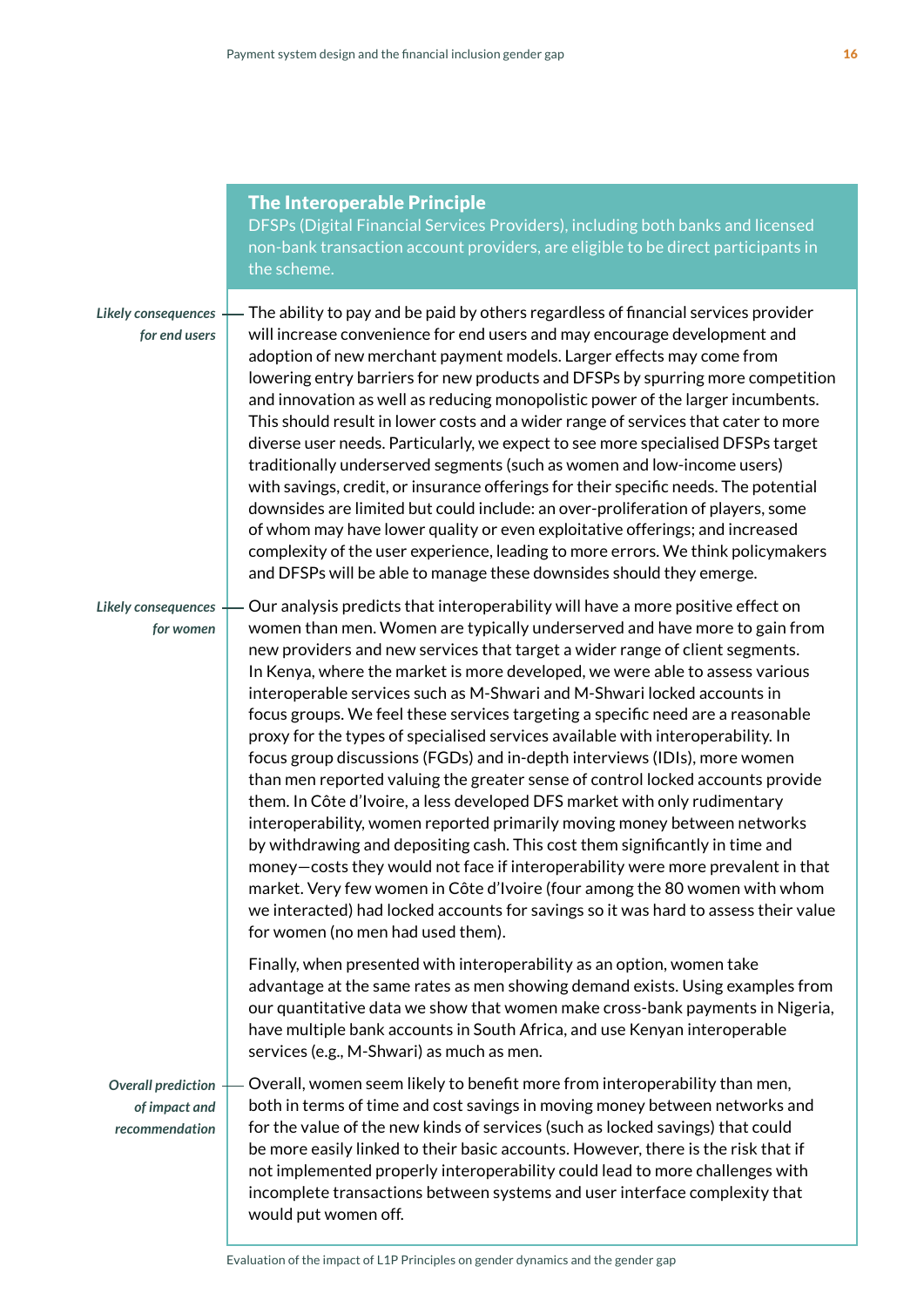|                                                              | <b>The Use Cases for Scale Principle</b><br>The scheme supports key retail use cases, including P2P, C2B, C2G, G2P, B2C.                                                                                                                                                                                                                                                                                                                                                                                                                                                                                                                                                                                                                                                                                                                                                                                                                                                                                                                                                                                                                                                                                                             |
|--------------------------------------------------------------|--------------------------------------------------------------------------------------------------------------------------------------------------------------------------------------------------------------------------------------------------------------------------------------------------------------------------------------------------------------------------------------------------------------------------------------------------------------------------------------------------------------------------------------------------------------------------------------------------------------------------------------------------------------------------------------------------------------------------------------------------------------------------------------------------------------------------------------------------------------------------------------------------------------------------------------------------------------------------------------------------------------------------------------------------------------------------------------------------------------------------------------------------------------------------------------------------------------------------------------|
| Likely consequences<br>for end users                         | Assuring the availability of all major retail payment use cases reduces potential<br>user complexity associated with managing different platforms and/or accounts,<br>and it drives volume. For DFSPs, scale should drive volume and thus lower unit<br>costs while allowing one account to link to many different uses. We expect no<br>inherent downsides to scale. UX complexity may increase for certain users who<br>were used to a one-off service or single use case only, but this risk seems very<br>manageable.                                                                                                                                                                                                                                                                                                                                                                                                                                                                                                                                                                                                                                                                                                            |
| Likely consequences<br>for women                             | We believe that scale will have a more positive effect on women than men, given<br>women's greater emphasis on time savings and the fact that they have more to<br>gain from digitising currently unserved use cases. The literature review showed<br>that women value DFS attributes of convenience, reliability, confidentiality and<br>security more than men do, and this was largely confirmed in our focus group<br>discussions. <sup>26</sup> Further, solutions that tackle more than one challenge are ideal. <sup>27</sup>                                                                                                                                                                                                                                                                                                                                                                                                                                                                                                                                                                                                                                                                                                 |
|                                                              | In Kenyan FGDs, women reported valuing the convenience of engaging different<br>mobile money use cases (G2P, bill pay, merchant payment, etc.) through one<br>account. <sup>28</sup> In Côte d'Ivoire, the market is less developed and thus supports fewer<br>use cases. Respondents there rarely reported doing anything other than bill pay<br>(including airtime top-ups) and P2P transfers mediated in person by an agent. Our<br>IDIs indicated that men are better served by the current DFS landscape. A few<br>interviewees explained that men are widely seen as the bill payers (for example,<br>for cable TV, electricity bills, school fees) which is a well served use case whereas<br>women manage household funds, daily purchases, and savings-mostly through<br>informal methods and/or cash because these use cases are not well supported<br>by local mobile money providers. With the gender differences across use cases, a<br>payment system that facilitated more types of payment use cases might benefit<br>women by assuring their use cases were better served (including retail payments<br>and the kinds of transfers that facilitate high-frequency, low-value transactions<br>and savings products). |
| <b>Overall prediction</b><br>of impact and<br>recommendation | In less developed DFS markets, such as Côte d'Ivoire, there is a clear opportunity<br>for digital products to add use cases and thereby meet the payment and savings<br>behaviours exhibited by women. Here, building for scale will ensure product<br>and service diversity once women's trust in DFS grows. Overall, we expect this<br>principle to have a positive impact that might slightly favor women.                                                                                                                                                                                                                                                                                                                                                                                                                                                                                                                                                                                                                                                                                                                                                                                                                        |

<sup>26</sup> GSMA, 2013; Women's World Banking, 2015.

<sup>27</sup> Pitcaithly et al., 2016.

<sup>28</sup> Women frequently reported managing money in different places and keeping pools of funds deliberately separate, even if it costs time and mental<br>energy. However, the L1P Principles do not specifically prevent this practi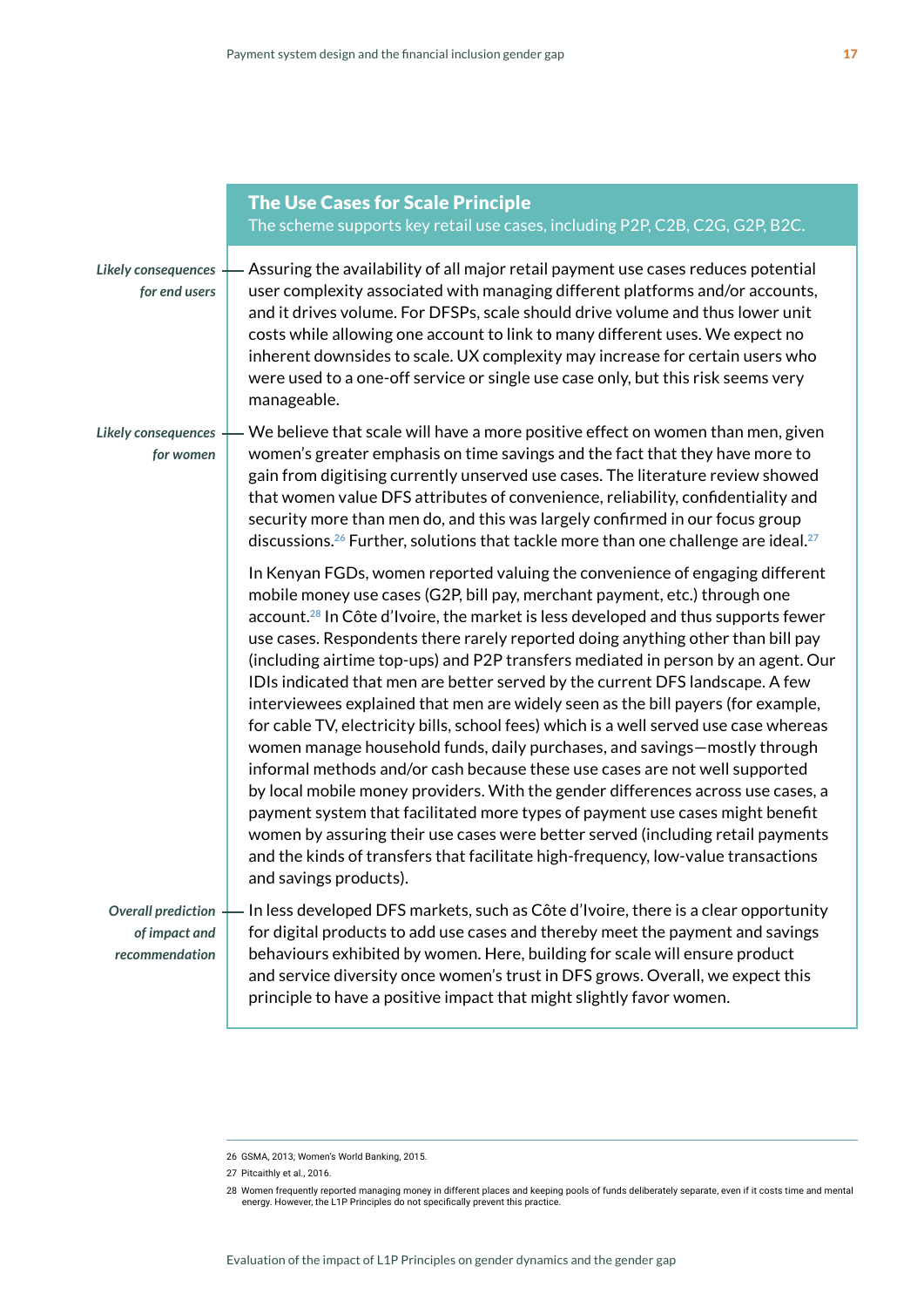|                                                                                 |    | <b>The Push/Real-Time Principle</b><br>The scheme provides push payments cleared on a real-time basis, where payer<br>and payee accounts are immediately updated.                                                                                                                                                                                                                                                                                                                                                                                                                                                                                                                                                                                                                                                                                                                                                                                                                                                                                                   |
|---------------------------------------------------------------------------------|----|---------------------------------------------------------------------------------------------------------------------------------------------------------------------------------------------------------------------------------------------------------------------------------------------------------------------------------------------------------------------------------------------------------------------------------------------------------------------------------------------------------------------------------------------------------------------------------------------------------------------------------------------------------------------------------------------------------------------------------------------------------------------------------------------------------------------------------------------------------------------------------------------------------------------------------------------------------------------------------------------------------------------------------------------------------------------|
| Likely consequences<br>for end users<br><b>Likely consequences</b><br>for women |    | Push/real-time payments are necessary for many day-to-day scenarios including<br>retail purchases, and they increase user trust by providing immediate feedback<br>regarding transaction success. Push payments should reduce the cost of<br>transactions across the system, due to lower levels of repudiation and certain<br>fraud scenarios. The potential downsides include difficulty implementing<br>transaction use cases where the user is not engaged (e.g., automated payments).                                                                                                                                                                                                                                                                                                                                                                                                                                                                                                                                                                          |
|                                                                                 |    | Our analysis predicts that push/real-time transactions will have a slightly more<br>positive effect on women than men when they provide immediate confirmation<br>of transaction success or failure. More so than for men, trust and risk were cited<br>in focus groups as important factors for women when adopting and using DFS. <sup>29</sup><br>For example, other research suggests women need more interactions with DFS<br>than men before feeling confident enough to use a service. <sup>30</sup> In our interviews<br>in Kenya and Côte d'Ivoire, we focused on the notifications generated by push/<br>real-time transactions-this was the easiest concept to understand and discuss<br>in a group context. In Kenya, female respondents voiced the value of immediate<br>notifications more so than male respondents-part of the broader pattern that<br>women tend to be more cautious, needing confirmation to build their confidence<br>in the service. Women also appeared to be more concerned when messages did<br>not come through immediately. |
| 66                                                                              |    | I paid a bill and didn't receive a message for two days. My brother-in-law and I went<br>to the agency to file a complaint. It was found that indeed I had paid the bill by<br>mobile money and that I had not received a message.<br>- Female respondent, Côte d'Ivoire                                                                                                                                                                                                                                                                                                                                                                                                                                                                                                                                                                                                                                                                                                                                                                                            |
|                                                                                 |    | Some women also mentioned the value of the fraud notifications that Orange,<br>MTN, and Moov send when they make a deposit in Côte d'Ivoire. Additionally,<br>because many transactions are mediated by agents, agents too pointed out the<br>importance of notifications:                                                                                                                                                                                                                                                                                                                                                                                                                                                                                                                                                                                                                                                                                                                                                                                          |
|                                                                                 | 66 | Operators don't systematically send messages. You have the money in the account,<br>but you don't receive a message and you have to ask for a confirmation. Just<br>yesterday, I didn't receive a notification about a transfer I made. Sometimes I get it<br>2 or 3 days later. I can only start work after I get a confirmation from a client.<br>- Mobile money agent, Côte d'Ivoire                                                                                                                                                                                                                                                                                                                                                                                                                                                                                                                                                                                                                                                                             |
|                                                                                 |    |                                                                                                                                                                                                                                                                                                                                                                                                                                                                                                                                                                                                                                                                                                                                                                                                                                                                                                                                                                                                                                                                     |

29 Burjorjee and Bin-Humam, 2018; Ng'weno et al., 2018; Women's World Banking, 2019; UNCDF, 2019a; UNCDF, 2019b; Koblanck et al., 2017. 30 Fiorillo, 2017; Scharwatt and Minischetti, 2014.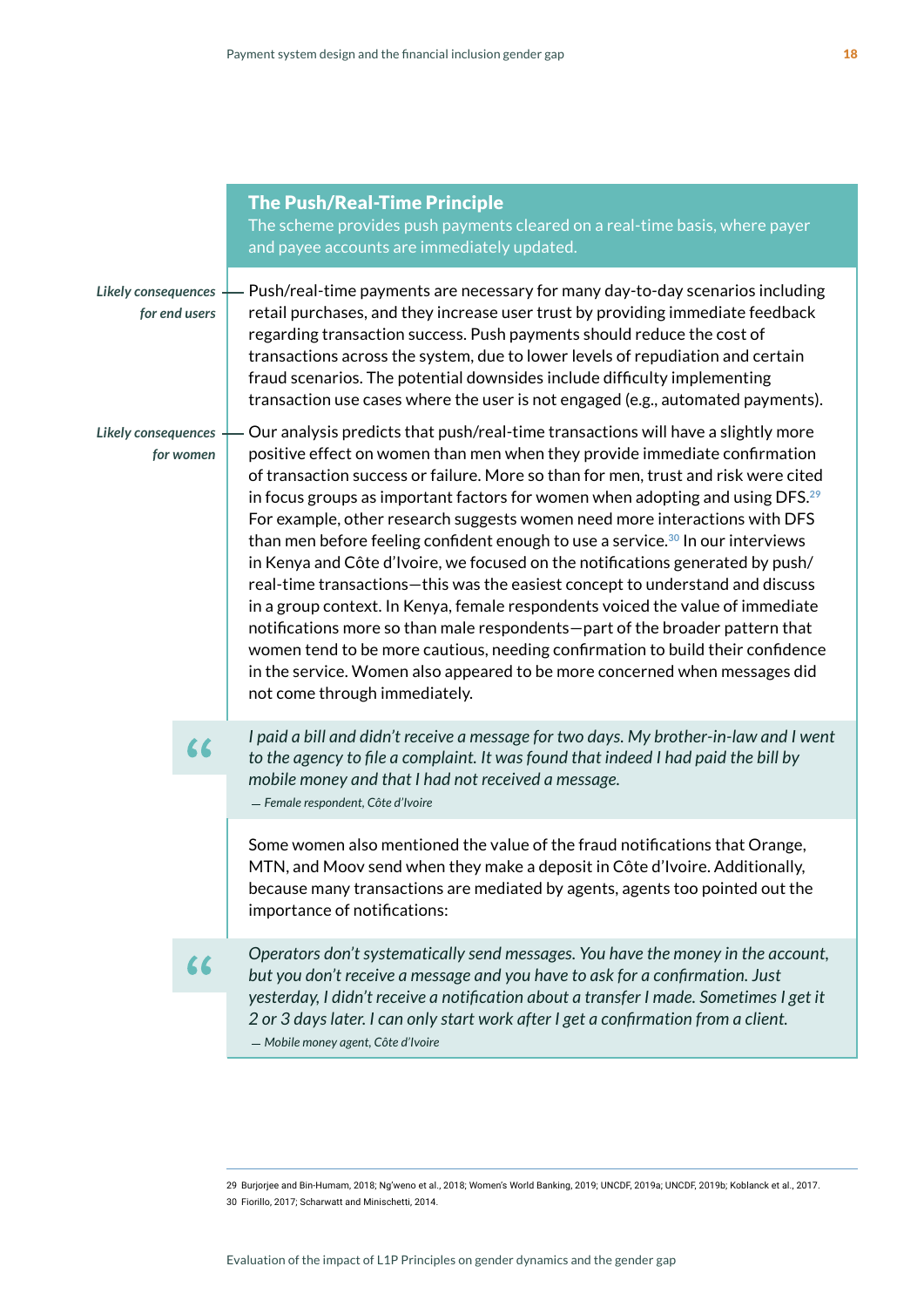|                                                              | In Côte d'Ivoire, female respondents voiced greater concerns over network<br>issues and worries that transactions were not being completed, contributing to<br>their lower levels of trust in digital finance overall. Many women valued and were<br>reassured by an agent's informal paper receipt from an agent-assisted transaction,<br>especially when the digital confirmation was not conveyed in real time. <sup>31</sup>                                                                                                                          |
|--------------------------------------------------------------|-----------------------------------------------------------------------------------------------------------------------------------------------------------------------------------------------------------------------------------------------------------------------------------------------------------------------------------------------------------------------------------------------------------------------------------------------------------------------------------------------------------------------------------------------------------|
| <b>Overall prediction</b><br>of impact and<br>recommendation | Like Equitel  you don't receive the message of who has sent your money, you don't<br>know your balance, there are no notifications popping out when you receive money<br>or it comes but it hangs a long time so in the meantime, the money cannot help<br>you.<br>- Group of female smallholder farmers and casual workers, rural area, Kenya                                                                                                                                                                                                            |
|                                                              | If women feel more confident that transactions are processed in real time, it will<br>increase trust in the system and save time spent tracking down incomplete or<br>"hanging" transactions. Overall, we expect this principle will likely have a positive<br>effect on women, though it was not easy to ascertain whether this would be<br>strong enough to be more important to women than men.<br>We recommend that the Push/Real-Time Principle be updated as follows<br>(changes highlighted): The scheme provides push payments cleared on a real- |
|                                                              | time basis, where payer and payee accounts are either immediately updated<br>(unqualified acceptance), or provided a qualified acceptance with a qualifier code;<br>or notified of rejection with a rejection code.                                                                                                                                                                                                                                                                                                                                       |

<sup>31</sup> It is a common practice in Côte d'Ivoire for agents to help people complete transactions or to do over-the-counter transfers for them and give them informal paper receipts.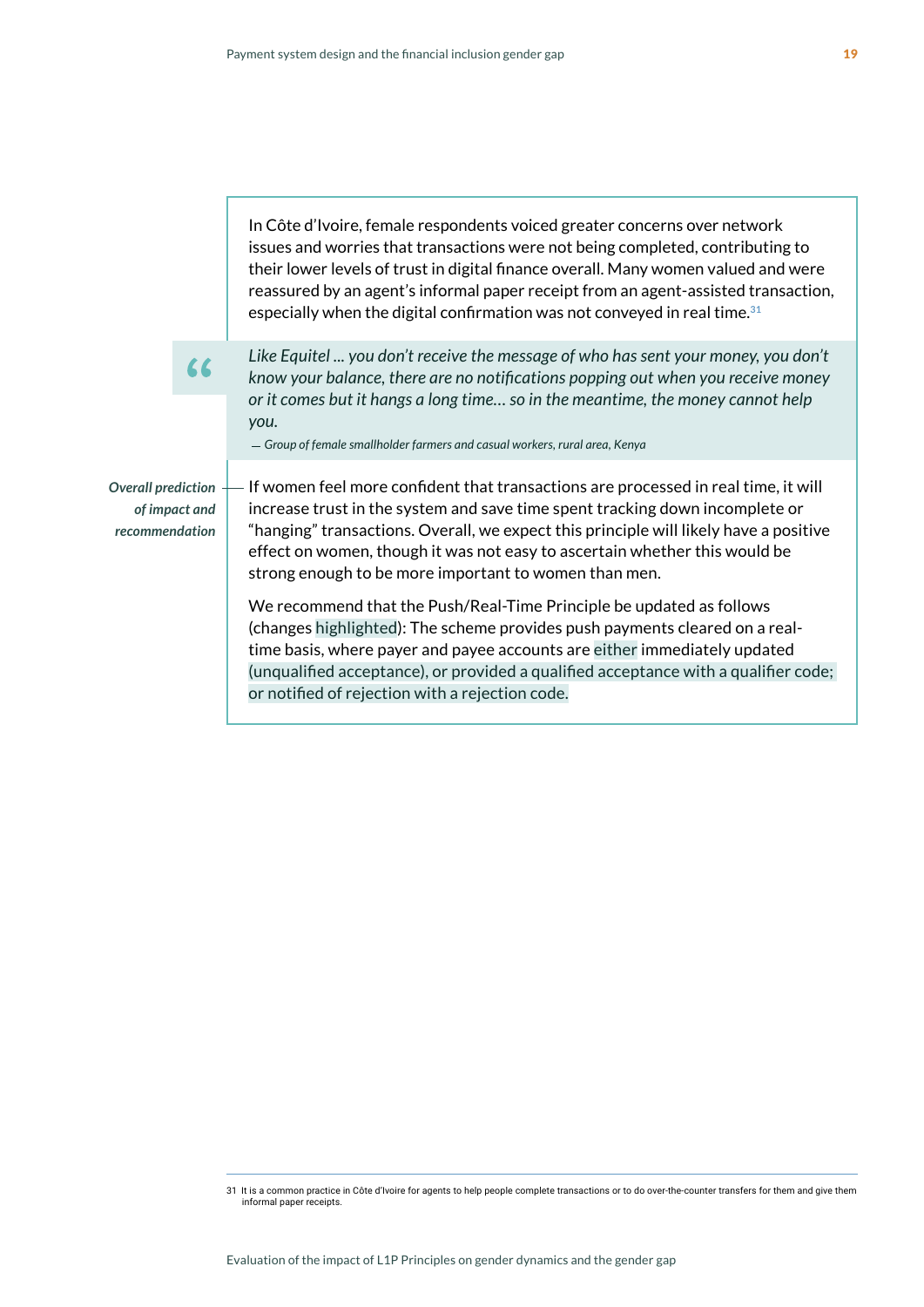|                                         | <b>The Irrevocability Principle</b><br>Final payment orders cannot be rescinded once they reach the switch, providing<br>assurance that the receiver's account cannot be debited without their consent.                                                                                                                                                                                                                                                                                                                                                                                                                                                                                                                                                            |
|-----------------------------------------|--------------------------------------------------------------------------------------------------------------------------------------------------------------------------------------------------------------------------------------------------------------------------------------------------------------------------------------------------------------------------------------------------------------------------------------------------------------------------------------------------------------------------------------------------------------------------------------------------------------------------------------------------------------------------------------------------------------------------------------------------------------------|
| Likely consequences<br>for end users    | Irrevocability removes costs associated with contested transactions and some<br>switching complexity. However, it will more often result in loss of funds for users<br>due to mistaken transactions, which could prove intimidating for inexperienced<br>users who worry about errors resulting in loss of funds. Further, DFSPs could add<br>user complexity by creating their own bespoke workarounds such as confirmation<br>steps or recall grace periods. <sup>32</sup>                                                                                                                                                                                                                                                                                       |
| <b>Likely consequences</b><br>for women | Our analysis predicts that irrevocability will have a slightly more negative effect<br>on women than men, primarily because the fear of mistakes and complexity<br>of reversing payments hinders more women than men. In Kenya, female<br>respondents suggested that they had less time, and sometimes less knowledge, to<br>deal with revoking payments when making mistakes. Existing methods to cancel<br>or reverse erroneous mobile money transactions were mentioned by respondents<br>and by our expert interviews as having a more positive impact on women,<br>particularly by increasing trust and assurance.                                                                                                                                            |
| 66                                      | I used to have a challenge with M-Pesa before whenever I sent money to a<br>wrong number, it would just go directly. That was before the 25 seconds details<br>confirmation period was introduced. These days, I just confirm the details and if<br>it's wrong, I cancel the transaction.<br>- Female smallholder farmer, rural Kenyan area                                                                                                                                                                                                                                                                                                                                                                                                                        |
|                                         | In Côte d'Ivoire, some female respondents explained that they were particularly<br>nervous about making mistakes and preferred USSD and keypad phones rather<br>than touch-screen keypads, which they found made them more prone to error.<br>On the other hand, some female small business owners mentioned the potential<br>fear of being defrauded by customers who would buy something and then revoke<br>the payment after they left with the goods, although this had not happened to<br>anyone in our sample. This fear prompted some business owners to require entirely                                                                                                                                                                                   |
|                                         | cash payments, or deposits for higher-value products made through mobile money,<br>but the balance paid in cash when the buyer collects the goods so they can't revoke<br>the payment. In these cases, irrevocability would have clear benefits for payees<br>in commercial or retail settings. Processes to revoke transactions were quite<br>challenging in Côte d'Ivoire. If money is mistakenly sent, procedure dictates that<br>users must report it to the police in person and will also often visit an agent to assist<br>in the recovery of the funds. Respondents explained that funds mistakenly sent<br>through Orange can be returned within three days, while with MTN, it is usually a<br>week. These are long periods for people with low incomes. |

<sup>32</sup> M-Pesa in Kenya has a 25 second delay period on its P2P transfers which could be implemented in an L1P system by a provider who would just not submit the users request for transfers to the switch until a specific time w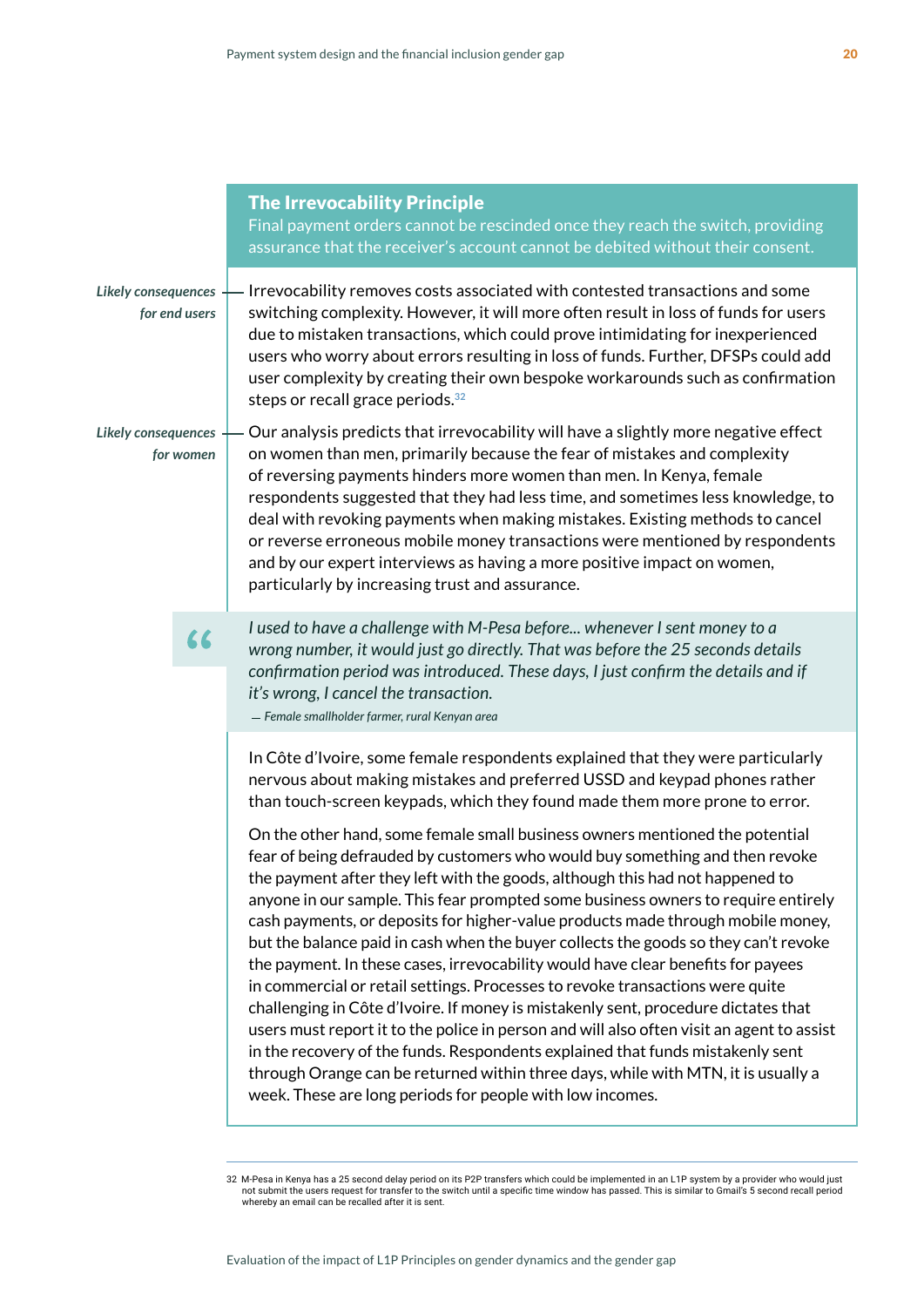|                                                              | According to experts we interviewed and some of the women in our FGDs,<br>women are often more time constrained, making this time-consuming process a<br>greater challenge for them than men. They may also experience a higher degree<br>of intimidation in going to the police station and DFSP's local office. Further,<br>respondents explained that reversing a mistaken transaction means losing money<br>along the way. One male agent said:                                 |
|--------------------------------------------------------------|-------------------------------------------------------------------------------------------------------------------------------------------------------------------------------------------------------------------------------------------------------------------------------------------------------------------------------------------------------------------------------------------------------------------------------------------------------------------------------------|
| 66                                                           | Last year I was doing my evening courses and the school sent me a number to pay<br>through mobile money. I made a mistake with the number. I contacted the recipient<br>directly who was honest and he sent me back my money. But I had paid 10,600<br>CFA [\$17.80] and he returned 10,000 CFA [\$16.76] because MTN had already<br>taken 600 CFA [\$0.96]. I got back 9,900 CFA [\$16.60] because 100 CFA [\$0.16]<br>went in state taxes.                                        |
| <b>Overall prediction</b><br>of impact and<br>recommendation | Irrevocability would mostly benefit recipients in retail and commercial use cases,<br>thus reducing the fear of fraud for business owners. But it was seen as off-putting<br>by most of the women senders in our research sample, particularly if timed<br>confirmation periods didn't exist as they do in Kenya. Experts and respondents<br>explained that women were more cautious and thus the fear of losing money due<br>to a mistaken transaction was more pressing for them. |
|                                                              | Overall, we predict that irrevocability will have a slightly more negative effect<br>on the user experience of women than men, though we recognise the key role<br>this plays in overall system functioning. Because it would not be practical to<br>remove irrevocability we suggest modifying the principle to encourage more user<br>features that mitigate the risk of lost transactions.                                                                                       |
|                                                              | It will be critical for switches and DFSPs to follow the User Experience<br>Principle below giving users confirmation steps and a recall period to cancel<br>the transaction before it goes to the switch as well as possibly requiring an easy<br>digital process for requesting return of funds from the recipient who must agree.                                                                                                                                                |
|                                                              | We recommend that the Irrevocability Principle be updated as follows (changes<br>highlighted): Final payment orders cannot be rescinded once they reach the<br>switch, providing assurance that the receiver's account cannot be debited<br>without their consent. Schemes should mandate an easy digital process for<br>requesting return of funds from the recipient (who must agree) after an<br>erroneous transaction.                                                          |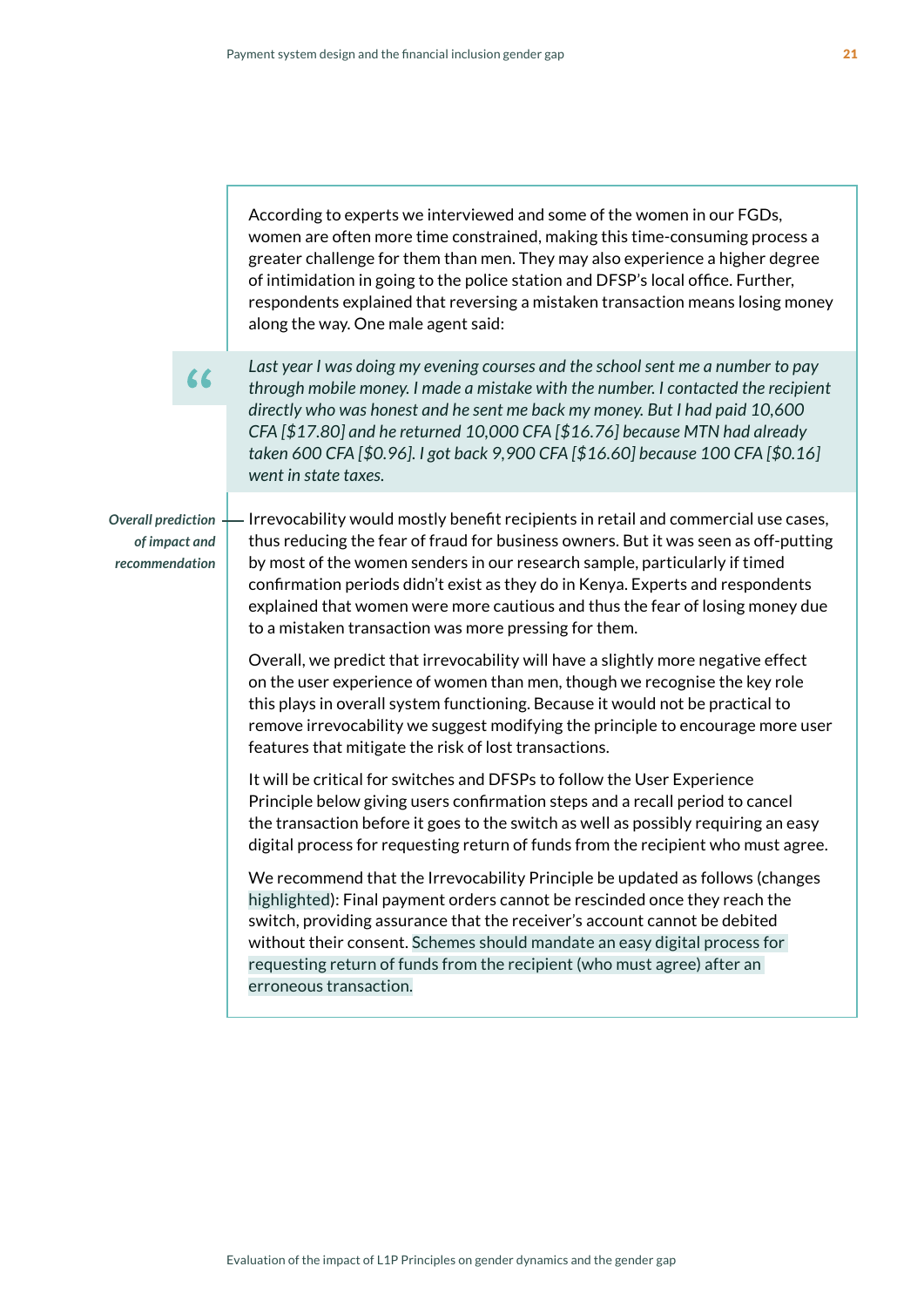|                                                              | <b>The Identifiers/Directory Principle:</b><br>The scheme uses a directory that enables appropriate aliases as the unique<br>identifier.                                                                                                                                                                                                                                                                                                                                                                                                                                                                                                                                                                                                                                                                                                                              |
|--------------------------------------------------------------|-----------------------------------------------------------------------------------------------------------------------------------------------------------------------------------------------------------------------------------------------------------------------------------------------------------------------------------------------------------------------------------------------------------------------------------------------------------------------------------------------------------------------------------------------------------------------------------------------------------------------------------------------------------------------------------------------------------------------------------------------------------------------------------------------------------------------------------------------------------------------|
| Likely consequences<br>for end users                         | Multiple options for payments addressing that avoid having to share phone<br>numbers or other sensitive data to complete transactions are beneficial for end-<br>user privacy. It also enables innovation for improved UX that use different forms<br>of addressing (e.g., more memorable usernames). If implemented correctly and<br>with careful attention to UI/UX, it would potentially help reduce user mistakes.<br>The possible downsides include implementation challenges for certain DFSPs,<br>new fraud scenarios, and increased complexity for some users by introducing<br>alphanumeric (from just numeric) identifiers on low-end phones.                                                                                                                                                                                                               |
| Likely consequences<br>for women                             | In our research in Kenya and in Côte d'Ivoire, we did not find any difference<br>between the willingness of female and male respondents to provide phone<br>numbers as identifiers. This may be due to a lack of awareness around other<br>identifier options, or perhaps an implicit acknowledgement of an agent's<br>professionalism. That said, our literature search and expert interviews make us<br>believe this is a bigger issue in other cultural contexts, even within other parts<br>of these countries, such as the Kenyan-Somalia border area, where privacy<br>was reported to be a greater issue for women. In FGDs in Côte d'Ivoire, female<br>respondents did raise fears around making costly errors while using mobile<br>money, so women may prefer another form of identifier simply to avoid making<br>mistakes when typing out a phone number. |
| 66                                                           | It's not a problem to share our number  but if we can find another way rather than<br>a phone number, that would be good. Like an ATM doesn't need all our information.<br>- Female seamstress and mobile money agent, Côte d'Ivoire                                                                                                                                                                                                                                                                                                                                                                                                                                                                                                                                                                                                                                  |
| <b>Overall prediction</b><br>of impact and<br>recommendation | Our analysis predicts that the Identifiers/Directory Principle will have a slightly<br>more positive effect on women than men. While our qualitative research in Kenya<br>and Côte d'Ivoire did not reach a strong conclusion on the gender-related impact of<br>this principle, research and expert interviews indicated it would likely be important<br>in other cultural contexts where an unsolicited call or text received by a woman<br>could expose her to approbation or even potential violence from her family.                                                                                                                                                                                                                                                                                                                                             |
|                                                              | We recommend updating this principle (changes highlighted): The scheme uses<br>a directory that enables appropriate aliases for payments addressing-this may<br>include phone number, account number, numeric-only national ID, or other<br>numeric identifiers (avoid alpha-numeric account aliases as they are more<br>difficult to input for non-smartphone users). Allowing a non-phone number<br>identifier may be important for ensuring privacy and should be available for users<br>who prefer them.                                                                                                                                                                                                                                                                                                                                                          |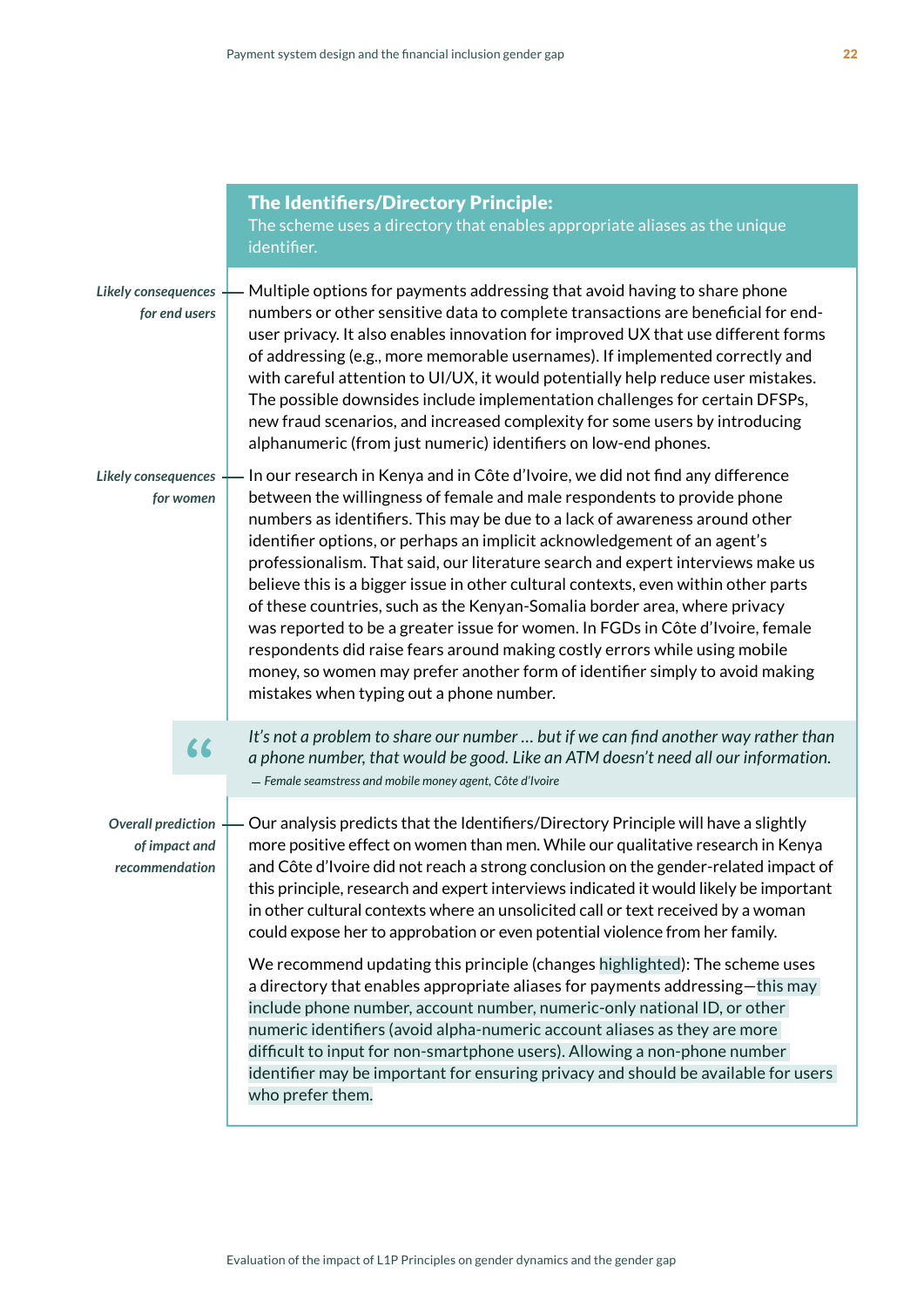|                                             | <b>The Tiered KYC Principle</b><br>The regulatory environment supports tiered KYC for transaction accounts and<br>limits; tier 0 allows for a low-income consumer with limited to no identification<br>to self-issue and holds a basic transaction account with controlled limits; as<br>capabilities increase, KYC requirements increase.                                                                                                                                                                                                                                                                                                                                                                 |
|---------------------------------------------|------------------------------------------------------------------------------------------------------------------------------------------------------------------------------------------------------------------------------------------------------------------------------------------------------------------------------------------------------------------------------------------------------------------------------------------------------------------------------------------------------------------------------------------------------------------------------------------------------------------------------------------------------------------------------------------------------------|
| <b>Likely consequences</b><br>for end users | With tiered KYC, low-income users with limited to no identification can self-<br>issue basic accounts, and it allows users to increase account capabilities with<br>their needs. This is critical for women: in low-income countries, more than 45%<br>of women do not have a national ID, compared to only 30% of men. <sup>33</sup> Further,<br>there are still almost 50 legal differences that have been documented between<br>women and men when applying for an ID or passport. <sup>34</sup> Tiered KYC supports a<br>risk-based approach to drive usage and volume. However, DFSPs should ensure<br>no unnecessary user complexity arises with implementation of tiered structure<br>requirements. |
| <b>Likely consequences</b><br>for women     | Our analysis predicts tiered KYC will have a more positive effect on women<br>than men. Women benefited from a tiered KYC approach where they needed<br>minimum credentials (national ID) for a SIM and mobile money account but had<br>to produce several other credentials for a bank account (letter of reference,<br>utility bill, collateral/evidence of salary, etc.) that they might not have. Indeed,<br>Nigeria and Bangladesh have the most difficult KYC requirements in the sample<br>of countries we analysed and have financial inclusion gender gaps of 24% and<br>29% respectively, whereas Kenya (8%), Côte d'Ivoire (11%), and South Africa<br>(-2%) have much lower gaps.               |
|                                             | In Côte d'Ivoire, female respondents were more likely to mention challenges<br>associated with registering a SIM and producing ID while conducting<br>transactions. FGDs revealed that women often use the DFSP with the least strict<br>KYC standards. Women typically had less access to identification, so SIMs were<br>sometimes registered on their friend's or husband's ID.                                                                                                                                                                                                                                                                                                                         |
|                                             | I had to identify a friend's SIM by my name because she didn't have an ID. We<br>were in Bouaké together. Some months after I moved to Abidjan, this friend lost<br>her phone. I was then the one who had to go to an agency for the removal of her<br>SIM, but given the distance, this was not possible. So she lost her number and<br>took another SIM on behalf of another person because she still does not have her<br>ID documents. This is why you should not identify your number with the name of<br>another person.<br>- Female respondent, Côte d'Ivoire                                                                                                                                       |
|                                             |                                                                                                                                                                                                                                                                                                                                                                                                                                                                                                                                                                                                                                                                                                            |

33 World Bank, 2018. 34 World Bank, 2018.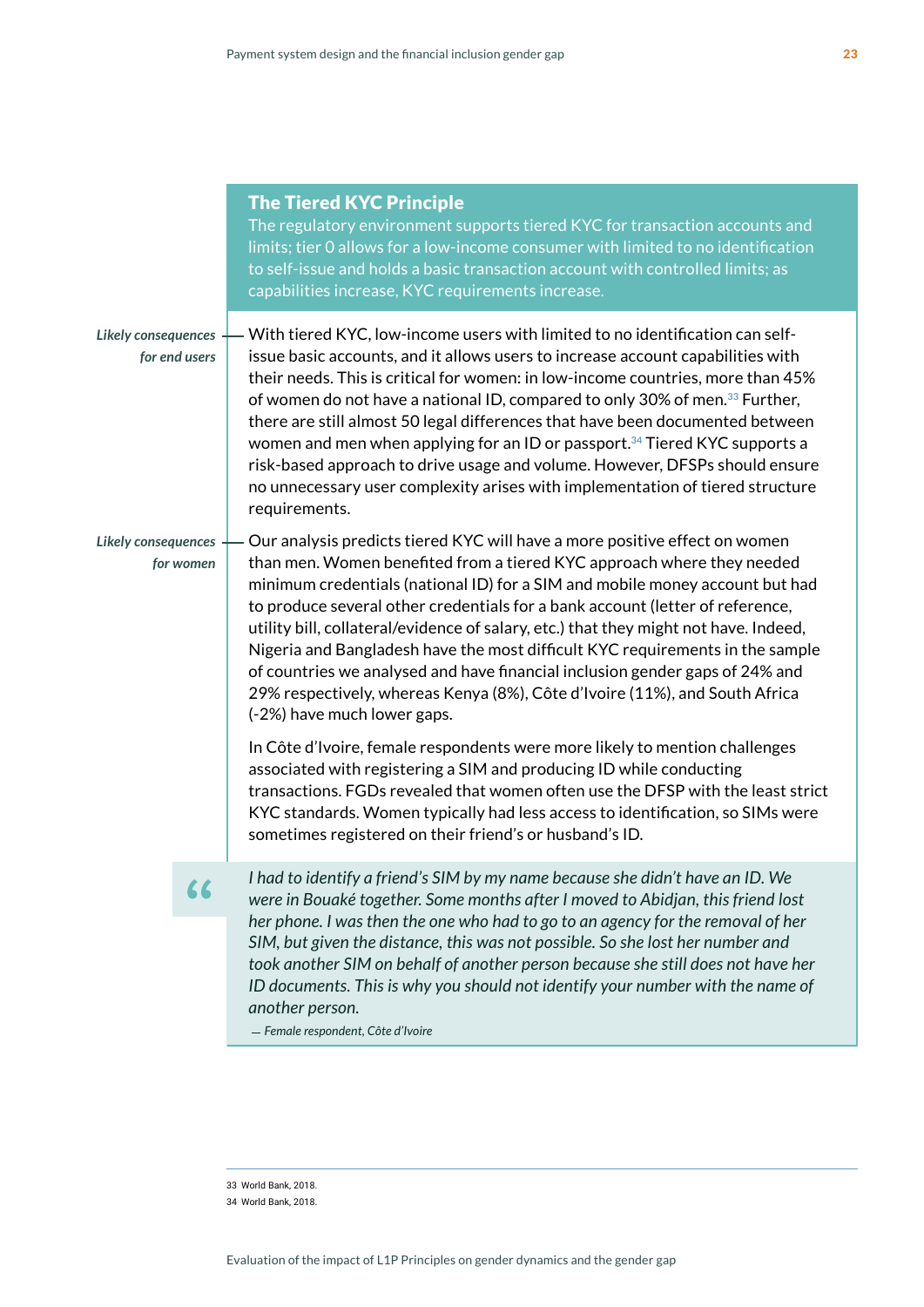### *Overall prediction of impact and recommendation*

Access to a national ID is more of a barrier for women than men, which creates significant challenges. Tiered KYC, including a zero tier where no ID is required, is quite important in making sure women are able to open accounts with minimum ID barriers and would likely improve women's access significantly. Overall, we believe tiered KYC will have significant benefits to women and contribute to closing the gender gap.

|                                      | <b>The End-User Fees Principle</b><br>Fees to end users (individuals, merchants, billers, government agencies, and other<br>enterprises) should be zero or low, and may vary by use case. DFSPs are expected<br>to realise their revenue from adjacent, value-added services, rather than from<br>payment fees.                                                                                                                                                                                                                                                                                                                                                                                                                                                                                                                                                                                                                                                                                                                                                                |
|--------------------------------------|--------------------------------------------------------------------------------------------------------------------------------------------------------------------------------------------------------------------------------------------------------------------------------------------------------------------------------------------------------------------------------------------------------------------------------------------------------------------------------------------------------------------------------------------------------------------------------------------------------------------------------------------------------------------------------------------------------------------------------------------------------------------------------------------------------------------------------------------------------------------------------------------------------------------------------------------------------------------------------------------------------------------------------------------------------------------------------|
| Likely consequences<br>for end users | Zero or low end-user fees help drive DFS usage, scale and volume, especially<br>for low-income and underserved users. Additionally, business models based<br>on adjacencies can offer new revenue opportunities for DFSPs and promote<br>proliferation and creation of additional services and products that are meaningful<br>to end users. <sup>35</sup> However, the downside is that DFSPs may need to adjust their<br>current revenue models, internal processes, and organizational structures and<br>may lead to unwillingness to participate or limited investment in retail or agent<br>networks.                                                                                                                                                                                                                                                                                                                                                                                                                                                                     |
| Likely consequences<br>for women     | Our analysis predicts a slightly more positive effect on women than men. Existing<br>literature suggests women tend to be more price sensitive, particularly to mobile<br>money transaction fees. <sup>36</sup>                                                                                                                                                                                                                                                                                                                                                                                                                                                                                                                                                                                                                                                                                                                                                                                                                                                                |
|                                      | Our transactional analysis produced different results depending on context. With<br>one bank we were able to analyse in South Africa, women paid less in fees despite<br>doing more transactions. <sup>37</sup> In Kenya, where we have some of the most complete<br>data, women pay more in P2P fees on a per-transaction basis on M-Pesa, as well<br>as more overall, compared to their male counterparts. This is mainly because men<br>are making more transactions below the free threshold (Ksh100) whereas women<br>were making a higher percentage of their transactions above the fee threshold.<br>It's possible women are less aware of fee avoidance options, have less time to<br>engage in breaking up transactions into many small amounts that fit below the<br>free threshold, or it could be that men are more likely to use bank transfers,<br>fintech options, or other non-mobile money instruments for larger transactions.<br>In either case, a reduction in fees should reduce mobile money fee burden for<br>women more than men in our Kenya sample. |

<sup>35</sup> GSMA, 2016; McKinsey, 2018.

<sup>36</sup> GSMA Connected Women, 2016; GSMA Connected Women 2017; Scharwatt, 2017.

<sup>37</sup> With Capitec Bank, we see men paying slightly more per month in fees, \$3.02 vs. \$2.25 for women, even though women conduct slightly more transactions per month (3.0 vs. 2.7). Because fees are reported inclusive of transaction fees, card fees, balance enquiries, etc., we hypothesise that the higher amount of fees borne by men is not due to inter-bank payments but more likely due to card fees and other maintenance charges.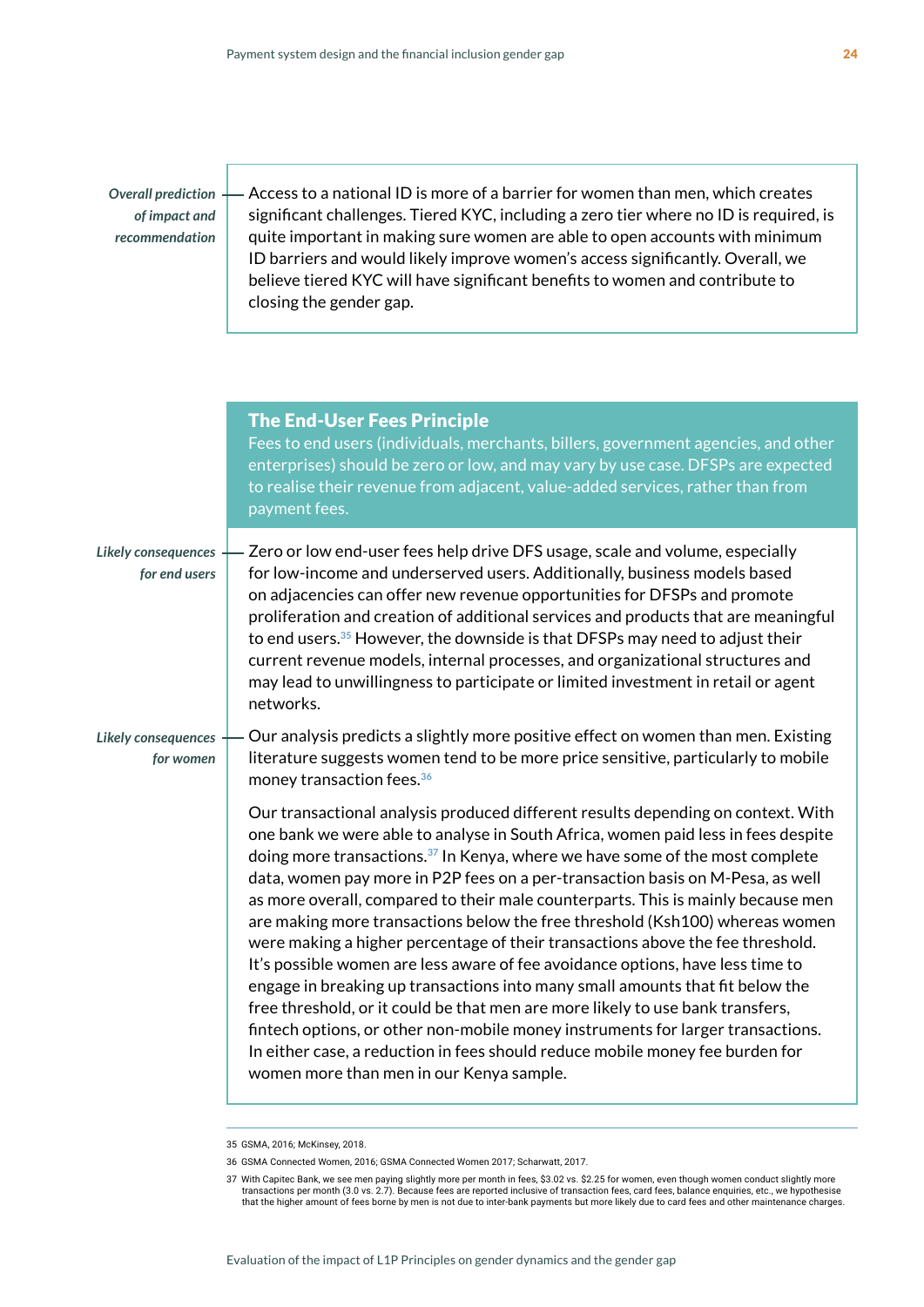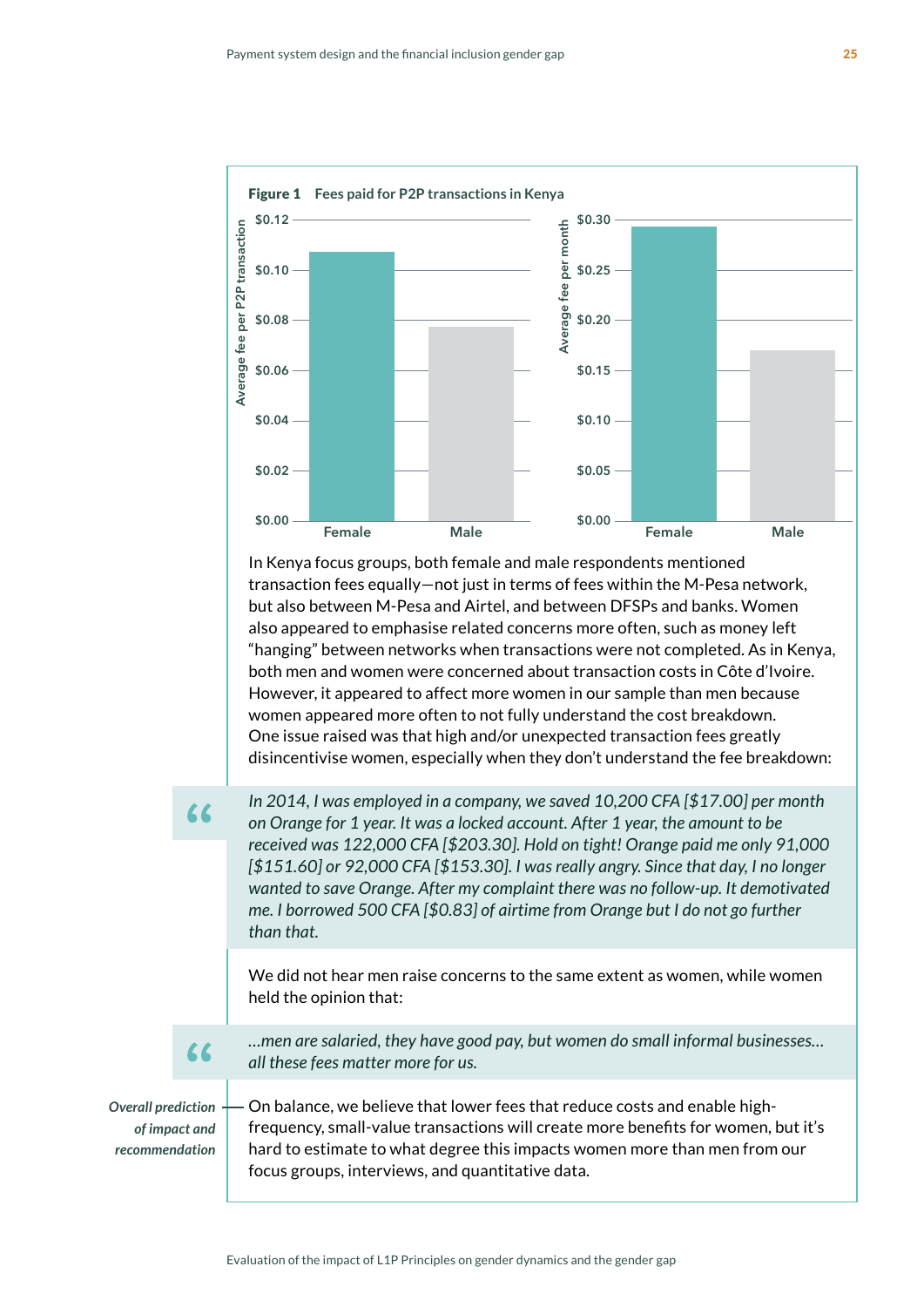|                                                              | <b>The Pricing Transparency Principle</b><br>All fees charged to end users are displayed prior to transaction execution and<br>the paying customer confirms the transaction; foreign exchange fees extracted<br>through less favorable exchange rates are included in this.                                                                                                                                                                                                                                                                                                                                                                                          |
|--------------------------------------------------------------|----------------------------------------------------------------------------------------------------------------------------------------------------------------------------------------------------------------------------------------------------------------------------------------------------------------------------------------------------------------------------------------------------------------------------------------------------------------------------------------------------------------------------------------------------------------------------------------------------------------------------------------------------------------------|
| Likely consequences<br>for end users                         | Pricing transparency promotes greater choice for end users, and it increases<br>user awareness and trust around transaction costs and what will be received by<br>recipients.                                                                                                                                                                                                                                                                                                                                                                                                                                                                                        |
| <b>Likely consequences</b><br>for women                      | While we observed no measurable difference in the impact of pricing<br>transparency between men and women in Kenya, we did observe differences<br>in Côte d'Ivoire. Here, there was a great deal of confusion among female<br>respondents in our sample on DFS pricing which seemed to risk deterring their<br>usage. Women referenced transaction costs, confused airtime and mobile money<br>costs, and worried about the possibility of monthly fees (which do not exist in<br>mobile money accounts). Clear and transparent pricing would address the issues<br>of trust and confidence that we have observed are among the main barriers to<br>women using DFS. |
| <b>Overall prediction</b><br>of impact and<br>recommendation | Our analysis predicts a slightly more positive effect of pricing transparency on<br>women than men. In addition, we recommend updating the principle of pricing<br>transparency as follows (changes highlighted): All fees charged to end-users are<br>displayed prior to transaction execution and the paying customer confirms the<br>transaction; foreign exchange fees extracted through less favorable exchange<br>rates are included in this. Agents, branches, and other access points should be<br>mandated to display relevant costs where appropriate.                                                                                                     |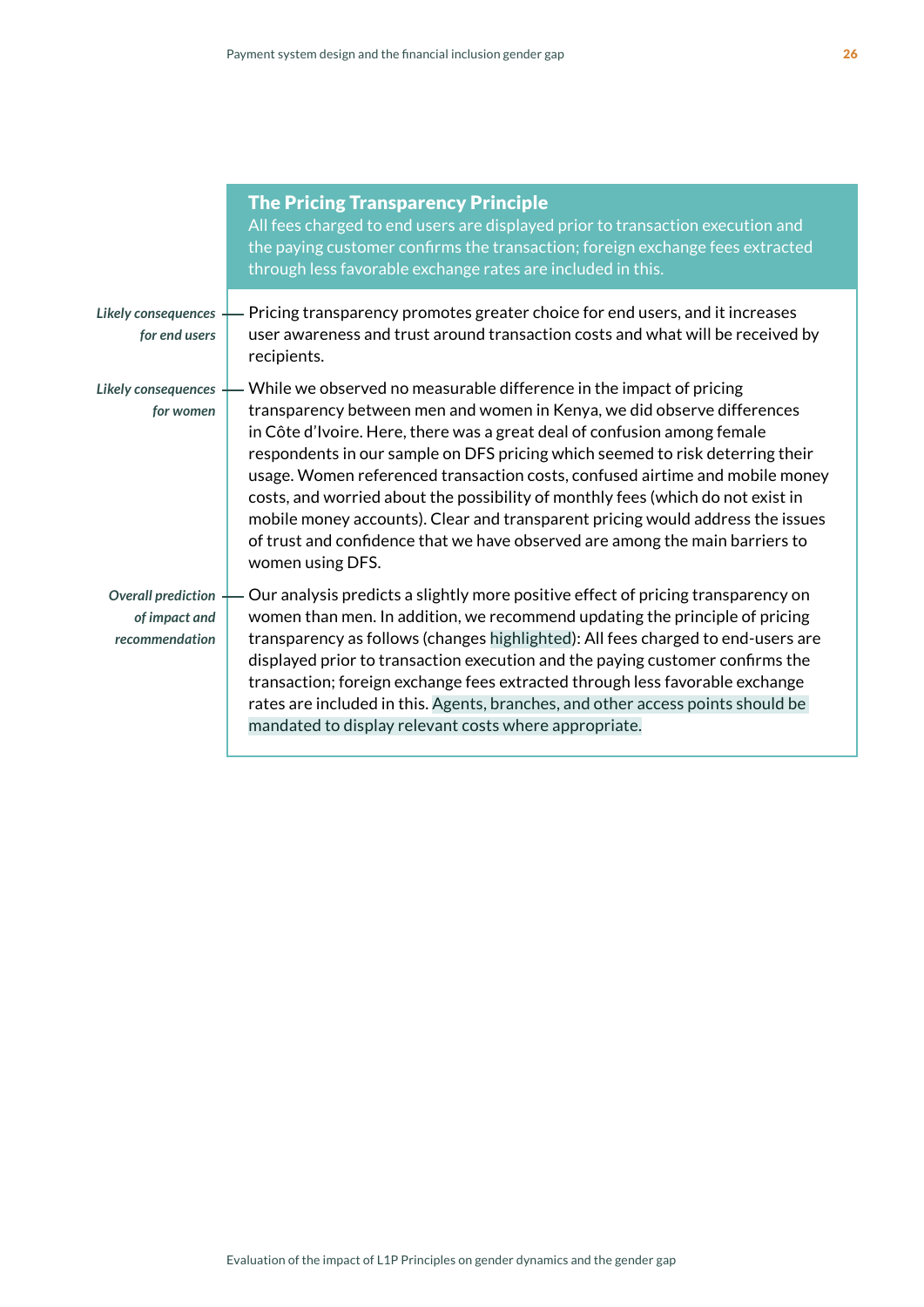#### The User Experience Principle

The user interface is simple and intuitive for a consumer; the user interface is designed to prevent user errors and fraudulent activity.

*Likely consequences for end users*

Simple and intuitive user interfaces increase a user's level of comfort, makes transacting more accessible; and allow for customization based on use case or user type. Mobile apps clearly offer much greater potential in terms of building safeguards against errors and fraudulent activity, but these are still only used by a very small segment of users. Many low-income users (even those with smartphones) avoid using apps because they are less familiar or for fear of incurring data charges or draining the battery. Our analysis of transaction data which is based on smartphones only—showed that just 13% of transactions originated from within a DFS app, while the rest were via USSD or SIM toolkit channels. This suggests that DFSPs still have not convinced people to use their app-based services due to lack of familiarity, poor user experience and fear of incurring data or battery recharge costs and taking up memory on the phone. Therefore, efforts to improve the UX need to look beyond the phone screen to address the full range of user constraints and needs.



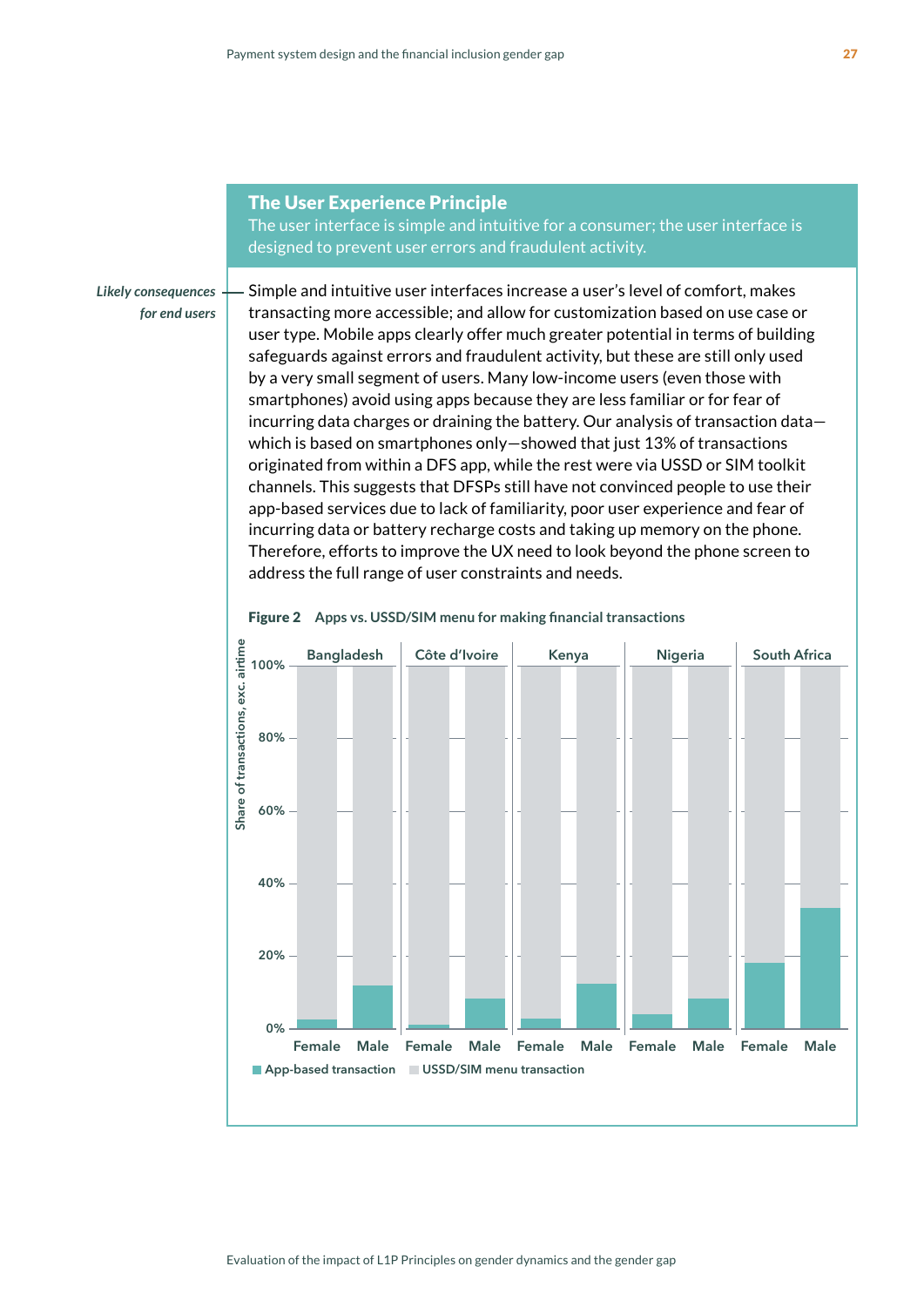#### *Likely consequences for women*

A simple user experience is valuable for women—in both Kenya and Côte d'Ivoire, women in our focus groups mentioned this more than men. Women also chose USSD more often than apps in all five countries in the quantitative data (Figure 2), which we believe has something to do with the simplicity and familiarity of the user experience of USSD as well as other factors like cost of data usage.

Good user experience includes clear information, good menu design, an agent you know and trust who is close by for customer service, and features to avoid costly mistakes. In Côte d'Ivoire, women became familiar with the language of one particular DFSP (especially if they were illiterate or had basic literacy) and they would follow the sequences or "syntax" (as respondents termed it) to complete transactions rather than actually reading the menu items each time. These gender differences are important considerations when ensuring the L1P Principles address women.

A good user experience is more important to women to the extent it increases trust and helps women who may have less experience avoid mistakes. On this basis, our analysis predicts a slightly more positive effect on women than men. We recommend updating the principle as follows: The user interface is simple and intuitive for a consumer; the user interface is designed to prevent user errors and fraudulent activity; this includes features like a short recall period before the transaction is sent to the switch, confirming the recipient name and transaction amount prior to transaction, saving frequent transaction addresses, and enabling language localization. *Overall prediction of impact and recommendation*

|                                      | <b>The Low-Cost User Devices Principle</b><br>All primary functions should be accessible to users with inexpensive basic/feature<br>phones. These functions are typically enabled through USSD interfaces on such<br>devices.                                                                                                                                                                                                                                                                                                                                                                                                                                                                                                                                                                                                                                                                                                                                                         |
|--------------------------------------|---------------------------------------------------------------------------------------------------------------------------------------------------------------------------------------------------------------------------------------------------------------------------------------------------------------------------------------------------------------------------------------------------------------------------------------------------------------------------------------------------------------------------------------------------------------------------------------------------------------------------------------------------------------------------------------------------------------------------------------------------------------------------------------------------------------------------------------------------------------------------------------------------------------------------------------------------------------------------------------|
| Likely consequences<br>for end users | Ensuring that primary functions are accessible on basic devices promotes user<br>access, particularly for low-income consumers who have feature phones. For<br>instance, women are 20% less likely than men to own smartphones in low- and<br>middle-income countries, though notable differences between countries exist. <sup>38</sup><br>Our quantitative panels showed that even smartphone users predominantly use<br>USSD/SIM channels to make transactions, with app-based transactions comprising<br>only 13% of all activity across our five markets. As app-based transactions<br>become more popular, DFSPs will need to address at least two types of end user<br>experiences (app and USSD)-this could be time consuming and expensive and<br>may limit investment by some DFSPs. In India, a common shortcode *99# designed<br>at scheme level allows all users to have the same experience regardless of DFSP.<br>This standardisation could help other countries too. |

38 Rowntree (GSMA), 2020. For instance, just 14% of women in India own smartphones, while 39% of women in Nigeria do.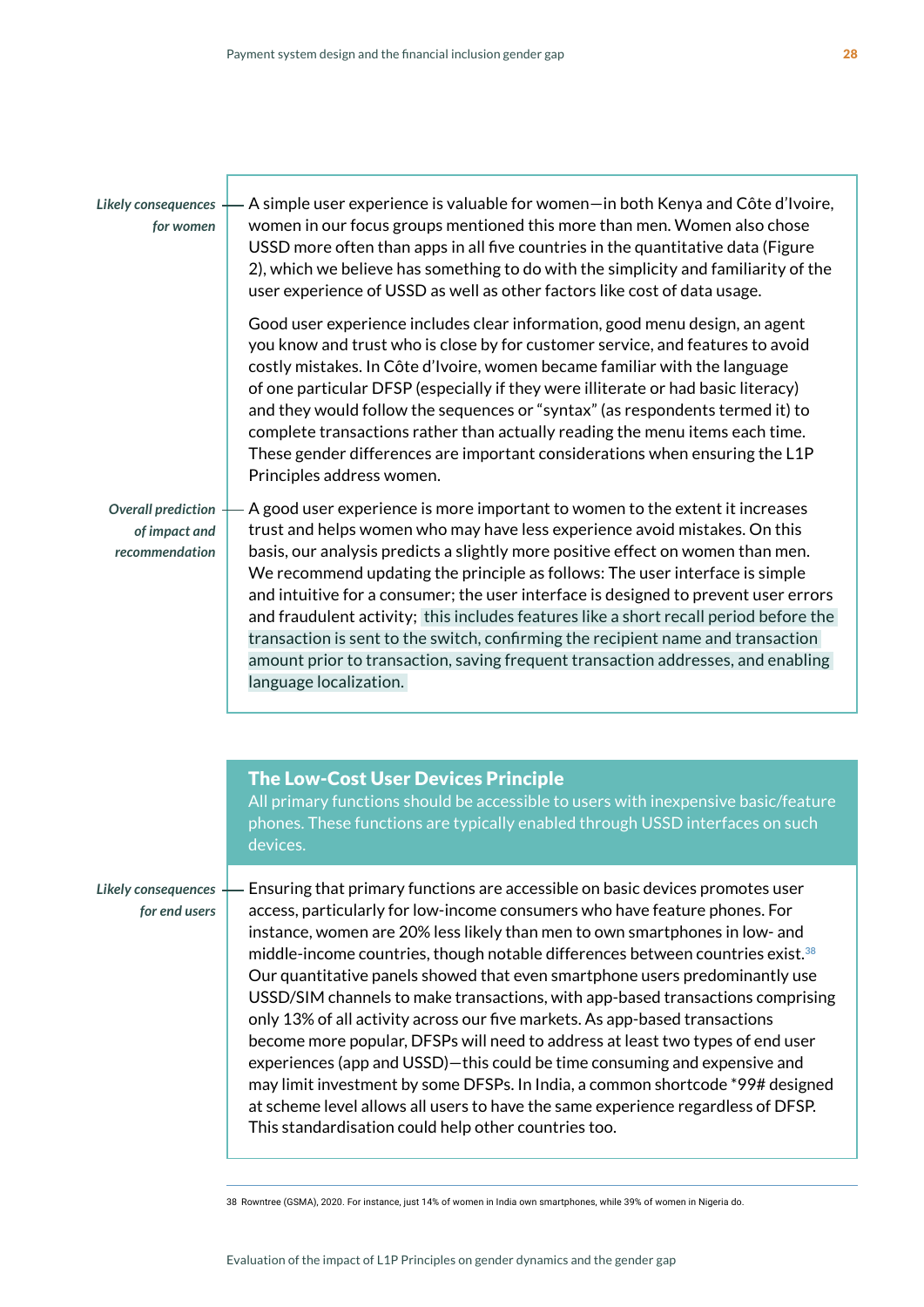In each of the five markets (except South Africa) in our quantitative data analysis, women were more likely to own lower-quality devices, with 59% of <\$200 smartphones owned by women (see Figure 3). In Kenya, FGDs and IDIs did not reveal a strong bias toward the use of low-end phones by women. However in other contexts, we believe this will be a factor. Additionally, macro data and expert interviews both indicate that women more often have low-end devices; not enabling the platform to work on these devices could disenfranchise women.**39** In Côte d'Ivoire, women in our research sample did appear to have more low-end phones when compared to the men, a finding that is affirmed by other data sources. They also expressed preference for USSD rather than an app as they did not "trust the internet", felt that the app used their data, or worried that it drained their battery.



#### Figure 3 **Mobile handset price distribution**

*Overall prediction of impact and recommendation*

By enabling inexpensive user devices, our analysis predicts that this principle will benefit women more than men. We recommend updating the principles to support low-end devices with a principle that states: All primary functions should be accessible to users with inexpensive basic/feature phones—typically enabled through USSD interfaces on such devices.

39 Fiorillo, 2017; GSMA, 2015; Pew Research Centre, 2018.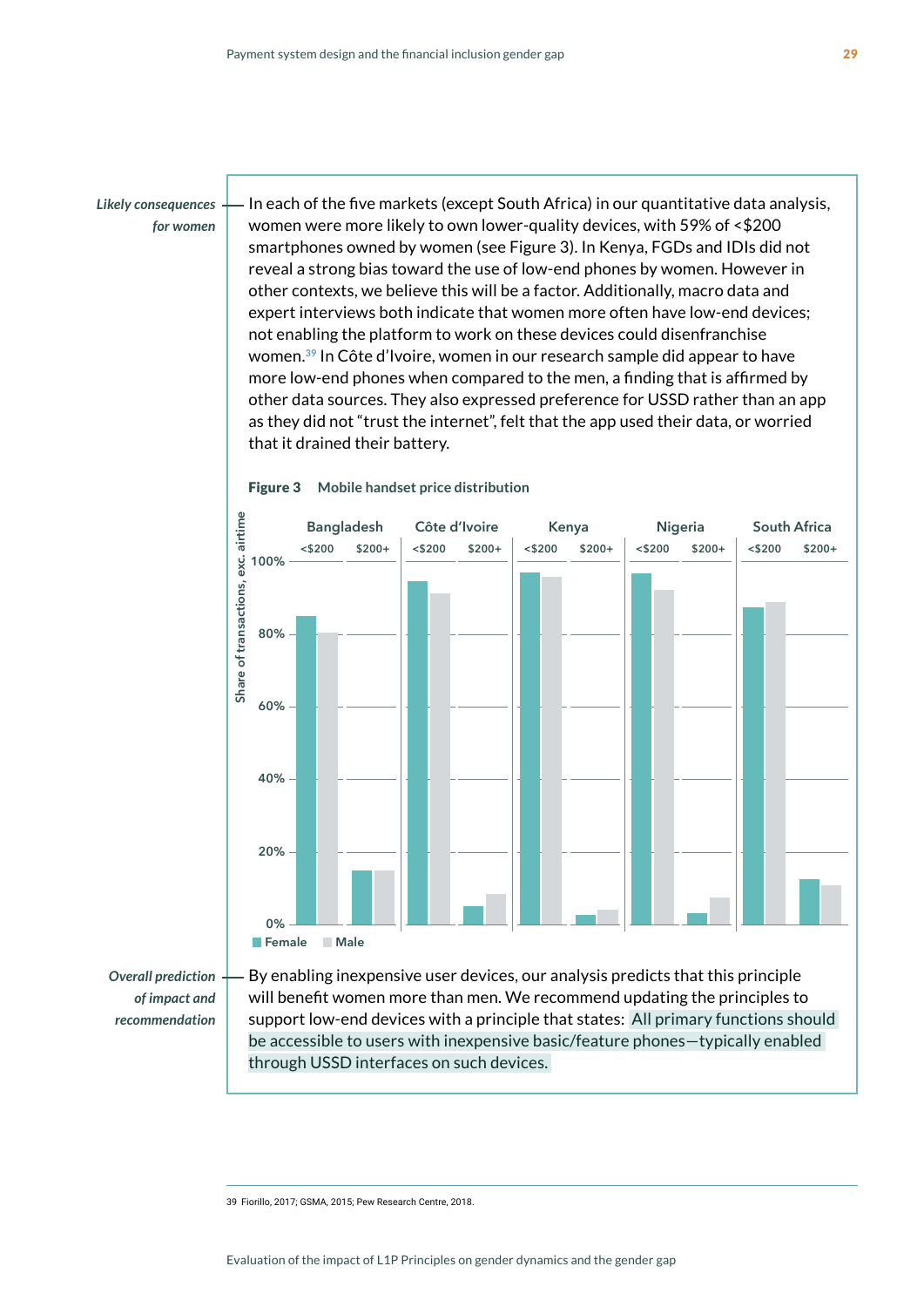|                                  |               | <b>The Access Points Principle</b><br>Access points, including merchants, billers, agents, branches, and ATMs are<br>readily available for users to transact, cash in, and cash out                                                                                                                                                                                                                                                                                                                                                                                                                                                                                                                                                                                                                                                                                                                                                                                                                                                                                        |
|----------------------------------|---------------|----------------------------------------------------------------------------------------------------------------------------------------------------------------------------------------------------------------------------------------------------------------------------------------------------------------------------------------------------------------------------------------------------------------------------------------------------------------------------------------------------------------------------------------------------------------------------------------------------------------------------------------------------------------------------------------------------------------------------------------------------------------------------------------------------------------------------------------------------------------------------------------------------------------------------------------------------------------------------------------------------------------------------------------------------------------------------|
| Likely consequences              | for end users | Multiple access points ensure a vibrant ecosystem and allows users to conduct<br>all necessary payment activities "as good as cash". However, if access points<br>are implemented in a phased approach, or if they prove difficult to enable, the<br>network effect of ecosystem growth may be muted.                                                                                                                                                                                                                                                                                                                                                                                                                                                                                                                                                                                                                                                                                                                                                                      |
| Likely consequences<br>for women |               | Given that many women in emerging markets are less mobile and may experience<br>limitations on their travel, women may benefit from closer DFS access points in their<br>communities. <sup>40</sup> For instance, research found that where agent density had increased in<br>Kenya, female-headed households saw a decrease in extreme poverty and an increase<br>in daily per capita consumption. <sup>41</sup> Our research in Kenya and Côte d'Ivoire showed<br>that women rely on access points (in the case of our FGDs and IDIs, agents) more so<br>than men, particularly because they provide trust, information, and assistance.                                                                                                                                                                                                                                                                                                                                                                                                                                 |
|                                  | 66            | I am talking out of experience, for the past five years as an agent, ladies want to be<br>sure more than the gents. Ladies will come and say 'I want to withdraw, can you<br>help me and enter the agent number for me.'<br>- Male M-Pesa agent, rural Kenyan area                                                                                                                                                                                                                                                                                                                                                                                                                                                                                                                                                                                                                                                                                                                                                                                                         |
|                                  | 66            | The majority of women who come need help to validate their transaction.<br>I'm helping. Women need more help than men."<br>- Female agent in Marcory, Côte d'Ivoire                                                                                                                                                                                                                                                                                                                                                                                                                                                                                                                                                                                                                                                                                                                                                                                                                                                                                                        |
| <b>Overall prediction</b>        |               | Women were also more likely to value the proximity of agents to their workplace<br>or home, while men were less likely to mention proximity. Men did not mention<br>valuing the presence of agents, appearing to be more comfortable doing most<br>of their transactions by themselves on their phone, and to not be attached to<br>any particular agent as long as the transaction could be done quickly. By and<br>large, women in Kenya and Côte d'Ivoire did not express a particular need or<br>preference for agents staffed by women. In fact, some respondents felt female<br>agents were less available because they may work fewer hours due to the fact<br>that they also manage their own households. One female Kenyan respondent said<br>she would prefer to deposit with a female agent but withdraw anywhere (male<br>or female agent) – seemingly because the male agent would not know how much<br>money she is depositing in her account and could not share that information.<br>Agents are the main access points for the majority of women and a key |
| of impact and<br>recommendation  |               | touchpoint for building product trust, knowledge, familiarity, and driving<br>adoption of new products and services. However agents also feel customer<br>education should not be their responsibility. While the Access Points Principle<br>will likely benefit women more than men (who did not appear to be as reliant on<br>agents), agents did not always see customer support as their role.                                                                                                                                                                                                                                                                                                                                                                                                                                                                                                                                                                                                                                                                         |

40 Ng'weno et al., 2018; World Bank, 2018; Gammage et al., 2017; Pitcaithly et al., 2016; Klapper, 2015; Belalcázar, 2015. 41 Suri and Jack, 2016.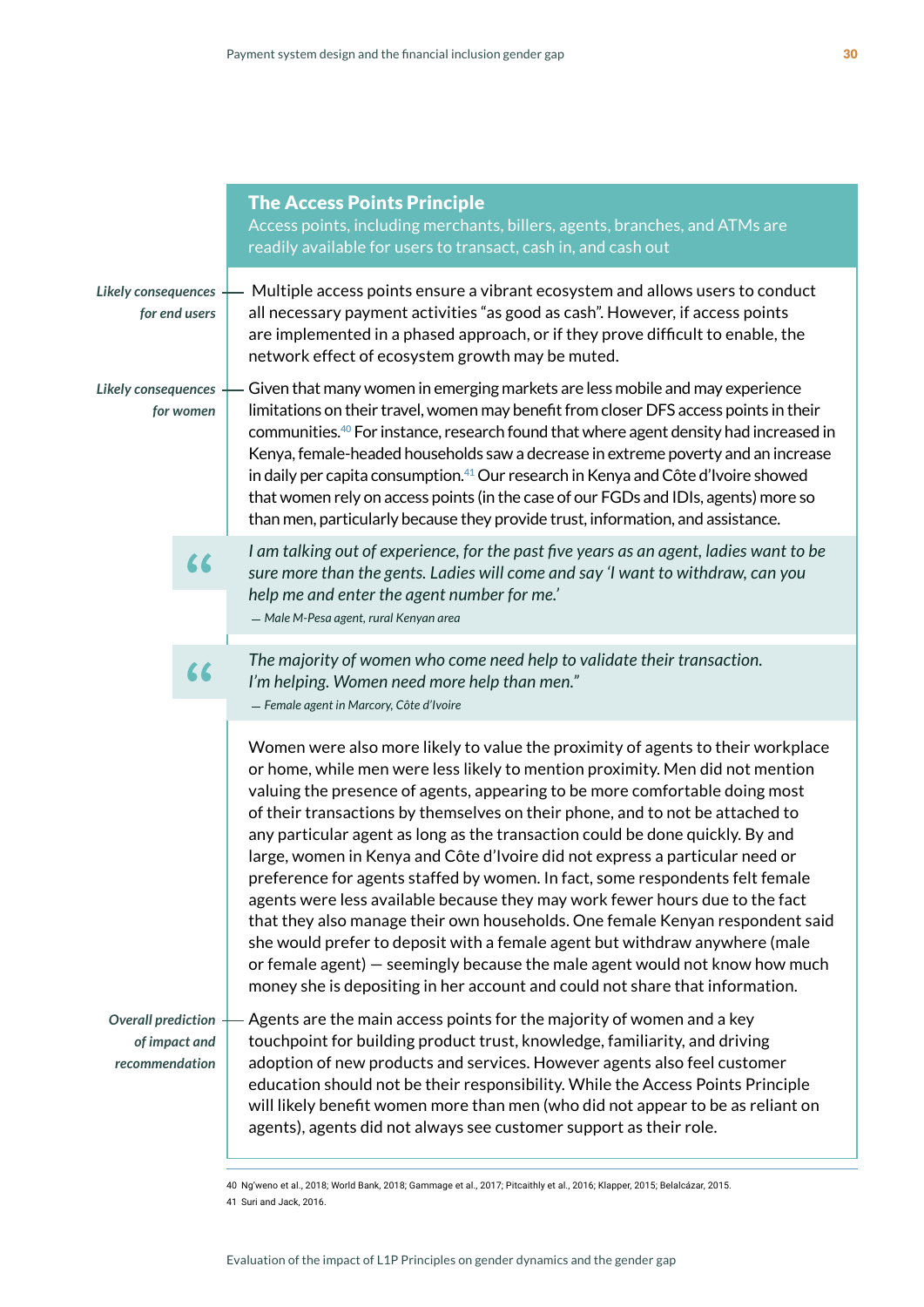|                                                              | <b>The Notifications Principle</b><br>Notification of account activities from all parties controllable by end user.                                                                                                                                                                                                                                                                                                                                                                                                                                                                                                                                                                                                                                                                                  |
|--------------------------------------------------------------|------------------------------------------------------------------------------------------------------------------------------------------------------------------------------------------------------------------------------------------------------------------------------------------------------------------------------------------------------------------------------------------------------------------------------------------------------------------------------------------------------------------------------------------------------------------------------------------------------------------------------------------------------------------------------------------------------------------------------------------------------------------------------------------------------|
| Likely consequences<br>for end users                         | Customisable notifications allow end users to manage privacy preferences,<br>particularly important for those who want to maintain secrecy and privacy with<br>regard to their transaction details and account balances. However, it may add<br>complexity to the user experience and could be difficult to apply to USSD.                                                                                                                                                                                                                                                                                                                                                                                                                                                                           |
| Likely consequences<br>for women                             | In Kenya and Côte d'Ivoire, female respondents valued real-time transaction<br>notifications as they appear to offer greater confidence the transaction was<br>complete. More women than men relayed that immediate notifications are<br>particularly important to build trust in the system. Although privacy can be<br>compromised with on-screen notifications that reveal transactional details or<br>balances, this was only an issue for a few respondents. Some emphasised that if<br>the messages didn't need to be saved, they could erase them.                                                                                                                                                                                                                                            |
| <b>Overall prediction</b><br>of impact and<br>recommendation | Our analysis predicts that control over notifications will have a slightly more<br>positive effect on women than men. Notifications provide women with confidence<br>in the system, as long as they are in clear and simple language standardised<br>across different DFSPs but also controllable by women (i.e., how long they remain<br>on screen etc.). User control to avoid sharing secret details with male family<br>members or acquaintances was not a strong concern in our interviews but we<br>believe it could be in other countries and cultural contexts based on our wider<br>literature search and conversations with experts. We recommend updating the<br>principles with this new principle: Notification of account activities from all<br>parties controllable by the end user. |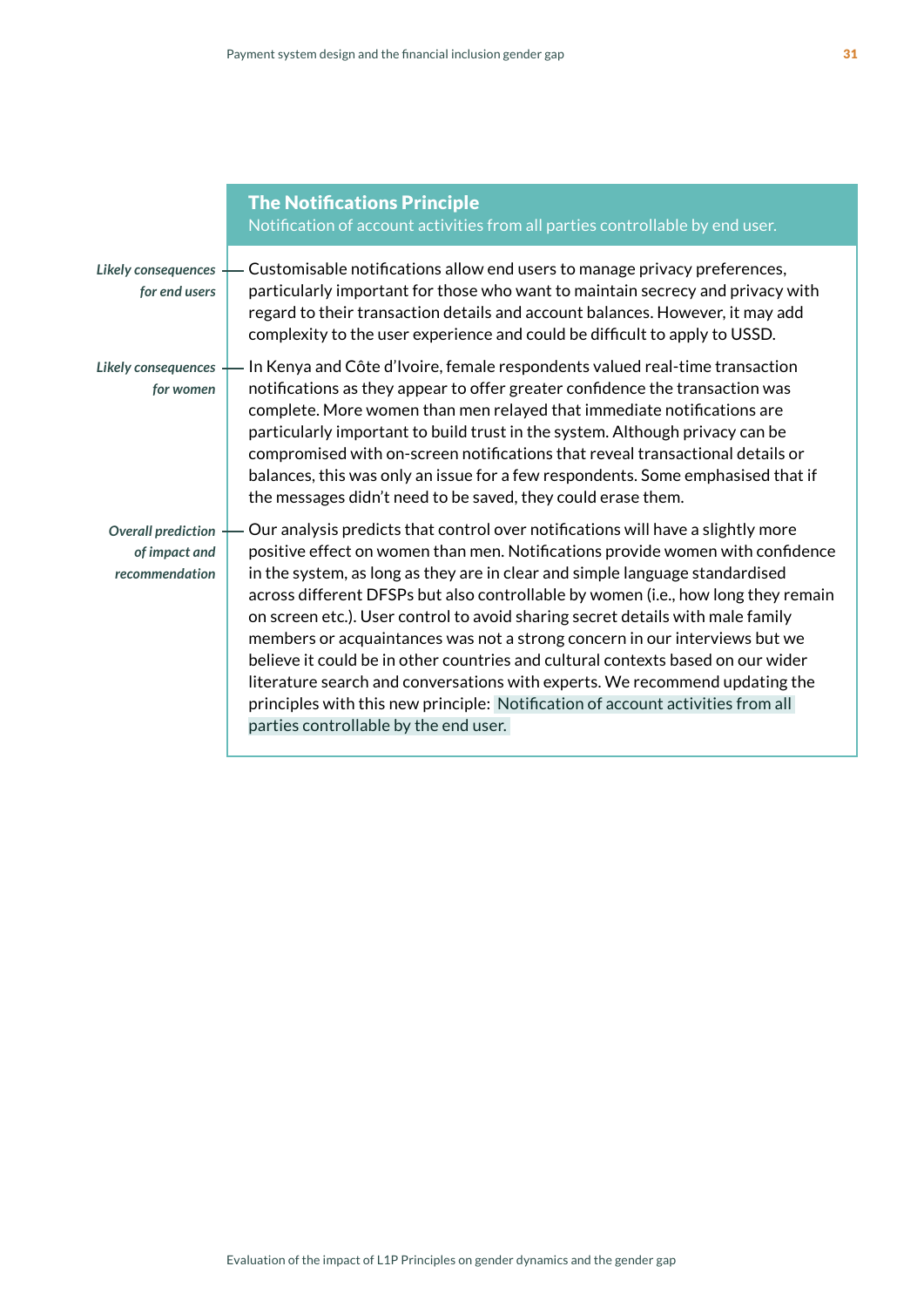|                                             | <b>The User Education Principle</b><br>Appropriate investment is made in user education to drive adoption of products<br>and services, particularly among low-income consumers.                                                                                                                                                                                                                                                                                                                                                                                                                                                                                                                                                  |
|---------------------------------------------|----------------------------------------------------------------------------------------------------------------------------------------------------------------------------------------------------------------------------------------------------------------------------------------------------------------------------------------------------------------------------------------------------------------------------------------------------------------------------------------------------------------------------------------------------------------------------------------------------------------------------------------------------------------------------------------------------------------------------------|
| <b>Likely consequences</b><br>for end users | Education is valuable for end users-it increases comfort and trust when using<br>DFS and helps to drive adoption. A key question is whether DFSPs have funds to<br>invest appropriately in user education, particularly to reach certain end users and<br>disadvantaged groups.                                                                                                                                                                                                                                                                                                                                                                                                                                                  |
| Likely consequences<br>for women            | DFS education impacts women in distinct ways from men. In our research, female<br>respondents stated that they rely more on their peers than communications from<br>DFSPs. Respondents (both experts and end users) in both countries strongly<br>stated that women in lower-income areas trust their peers the most, which is<br>reflected in their greater dependence on the community savings groups, such as<br>tontines. This was affirmed by the literature, which found that women often rely<br>on their peers and their social networks for advice on which products to adopt. <sup>42</sup><br>User education that ties into social networks and community organizations would<br>likely reach women more effectively. |
| 66                                          | If the providers could get more elderly people educated to pass the message slowly it<br>would be better than pamphlets or texting. My grandmother, if she receives a call or<br>a pamphlet, she may not accept it, because, she will think 'who do I know [that] has<br>used this type of thing, and can tell me about it, and can tell me that it's good', other<br>than having a total stranger, because nowadays, everyone wants to get money.<br>- Female student, Nairobi                                                                                                                                                                                                                                                  |
|                                             | Ensuring that users understand the usage and implications of financial services<br>is critical for maintaining trust and control. This was particularly salient in Côte<br>d'Ivoire, where some respondents expressed that mobile money has a bad<br>reputation because of fraud. Given the apparently more cautious behaviour of<br>women cited by male and female respondents, this reputation could hamper DFS<br>uptake among women. Another point which female respondents mentioned was:                                                                                                                                                                                                                                   |
| 66                                          | the language is too formal when they contact us. They should understand many<br>of us are illiterate. It needs to be simpler [moins soutenu].                                                                                                                                                                                                                                                                                                                                                                                                                                                                                                                                                                                    |
|                                             | Female-targeted consumer education programs would likely have a differential<br>benefit for women by helping clarify critical topics and generally build trust<br>through understanding.                                                                                                                                                                                                                                                                                                                                                                                                                                                                                                                                         |
|                                             |                                                                                                                                                                                                                                                                                                                                                                                                                                                                                                                                                                                                                                                                                                                                  |

42 Chetty et al., 2018; OECD, 2018.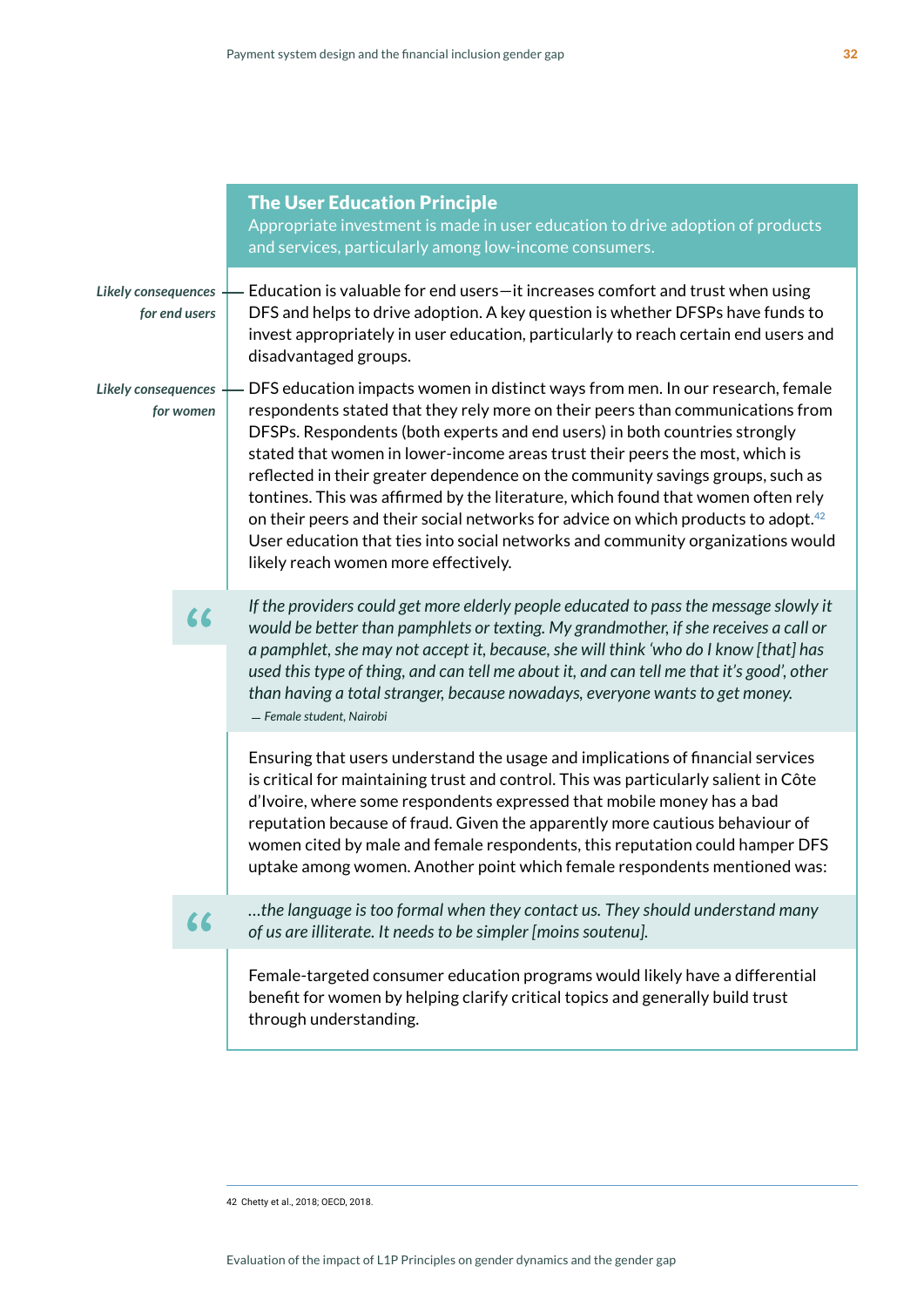*Overall prediction of impact and recommendation*

Our analysis predicts that user education will have a slightly more positive effect on women than men but needs to be tailored to women's needs for this to happen. User education programs should be geared to link into social networks and community organizations to have maximum impact for women. They should focus significantly on avoiding harm from new products that are launching in the market and common fraud scenarios. We suggest the principle be updated as follows (changes highlighted): Appropriate investment is made in user education to drive adoption of products and services, particularly among low-income consumers. The user education programs should be geared to link into social networks and community organizations and tailor content to women's needs to have maximum impact.

|                                      | <b>The Gender Disaggregated Data Principle</b><br>Data on account holders and usage should be disaggregated to support<br>measurement of gender gaps and related research.                                                                                                                                                                                                                                                                                                                                                                                                                                                                                                                                                                                                                                                                                                                                           |
|--------------------------------------|----------------------------------------------------------------------------------------------------------------------------------------------------------------------------------------------------------------------------------------------------------------------------------------------------------------------------------------------------------------------------------------------------------------------------------------------------------------------------------------------------------------------------------------------------------------------------------------------------------------------------------------------------------------------------------------------------------------------------------------------------------------------------------------------------------------------------------------------------------------------------------------------------------------------|
| Likely consequences<br>for end users | Gender (or more commonly used-sex-disaggregated) data is critical to<br>understand gaps, design better policy interventions and drive women-centric<br>innovation. <sup>43</sup> Without gender disaggregated data, we would not have known<br>about the mobile gender gap, <sup>44</sup> financial inclusion gender gap (for example,<br>that the gap widened in Bangladesh between 2011 and 2017 from 9 points<br>to 21 points), or the DFS gender gap. <sup>45</sup> There's an implied need for gender-<br>disaggregated data as it relates to many of the other L1P Principles: phone<br>handsets (inexpensive devices), access points, number of active mobile money<br>accounts, formal bank accounts, tiered KYC differences, and so on.                                                                                                                                                                     |
| Likely consequences<br>for women     | We predict that gender-disaggregated data will have a greater impact on women<br>than men. While our qualitative research did not explore this principle with end<br>users, our expert interviews and literature review substantiate this prediction.<br>However, DFSPs and other stakeholders should ensure that data collection does<br>not expose personal information and that it recognises likely inaccuracies due to<br>phone or SIM-card sharing, in addition to registration through different national<br>IDs. For this reason, as with all data, stakeholders will need to examine it critically<br>and wherever possible, triangulate against qualitative end user insights. Gender<br>disaggregated data helps the industry design better, though there's a need to<br>understand how granular we can get with the data while also ensuring we protect<br>women and correct for data collection errors. |

<sup>43</sup> Broadband Commission, 2017; Maina (GSMA), 2020.

<sup>44</sup> See also: [https://www.gsma.com/r/gender-gap/.](https://www.gsma.com/r/gender-gap/)

<sup>45</sup> Buvinic and Oula (CGD), 2019.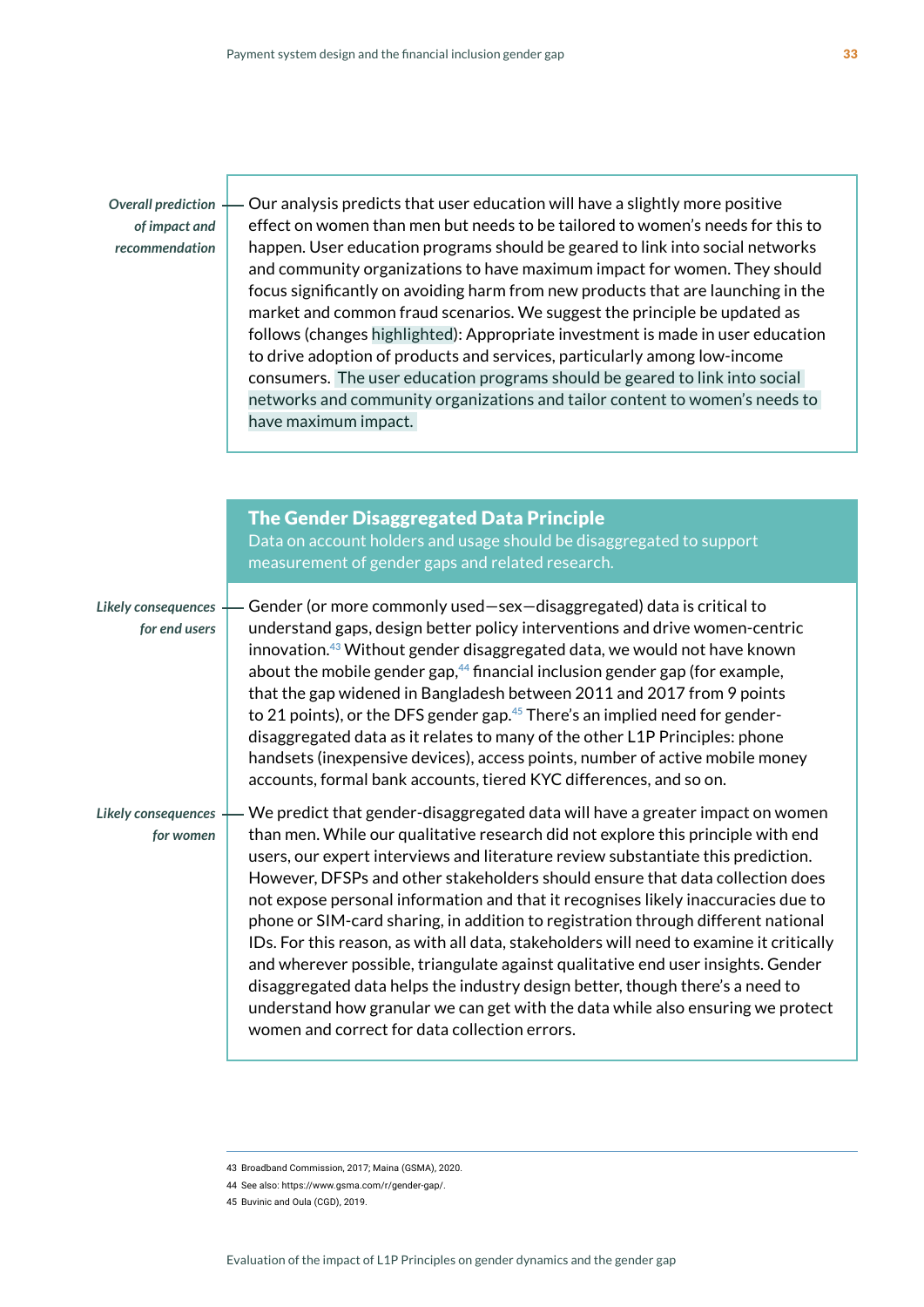# A few recommendations for DFSPs

*Our discussions with women uncovered many of the challenges they face in using financial services and mobile money. In many cases, we found the L1P Principles are sound but the implementation or how the features were translated through to product features could be very much improved so that users, especially women, do not fall through the cracks. Below are recommendations to DFSPs on how best to implement these principles:*

- **Irrevocable:** Once sent, funds must always be irrevocable to enable low-cost transactions and decrease fraud. The ability to cancel a payment before it is sent to the switch (as provided by M-Pesa's 25-second window) has been important in increasing women's confidence in using DFS (relating back to trust and control) though different timed lengths could be explored. Additionally, allowing senders to request a return of funds via the system by giving the recipient the ability to consent electronically and the funds returned without additional fees would be helpful. This does not mean funds are revocable, but simply refundable if the DFSP receives consent from the receiver.
- **Third-party connection:** We anticipate women will potentially be positively impacted by more specialised service providers, as third-party providers (e.g., fintechs) with increased access to a wider market should find it profitable to compete for smaller user segments. DFSPs could consider adopting harmonised APIs and simplified partner onboarding processes that would facilitate easier access by fintechs and other third parties.
- **Tiered KYC:** In our research sample, women appreciated tiered KYC as it gave them access to mobile money more easily than bank accounts. Women also voiced the need for ID checks when conducting a cash out, to make sure people were not able to appropriate their money. For countries where an ID is mandated, DFSPs could consider implementing checks at agents where an account holder's partial ID is displayed on an agent's phone which can be matched quickly to the person's ID (e.g., the agent punches in just the 2-3 missing digits to prove he/she has seen the customer's ID) to facilitate rapid transactions (though adding an ID check should not be implemented unless absolutely required by regulation as it can disadvantage lowincome and women users).
- **User experience:** An easy user experience is valuable for women and was mentioned more so by women than men. This can include clear information, good menu design, an agent you know well who is close by, and the opportunity to correct any mistakes and get refunds. Part of the user experience is the data cost of using mobile apps which appears to be a significant deterrent for women—DFSPs should consider zero rating their apps and making sure users are aware it's free.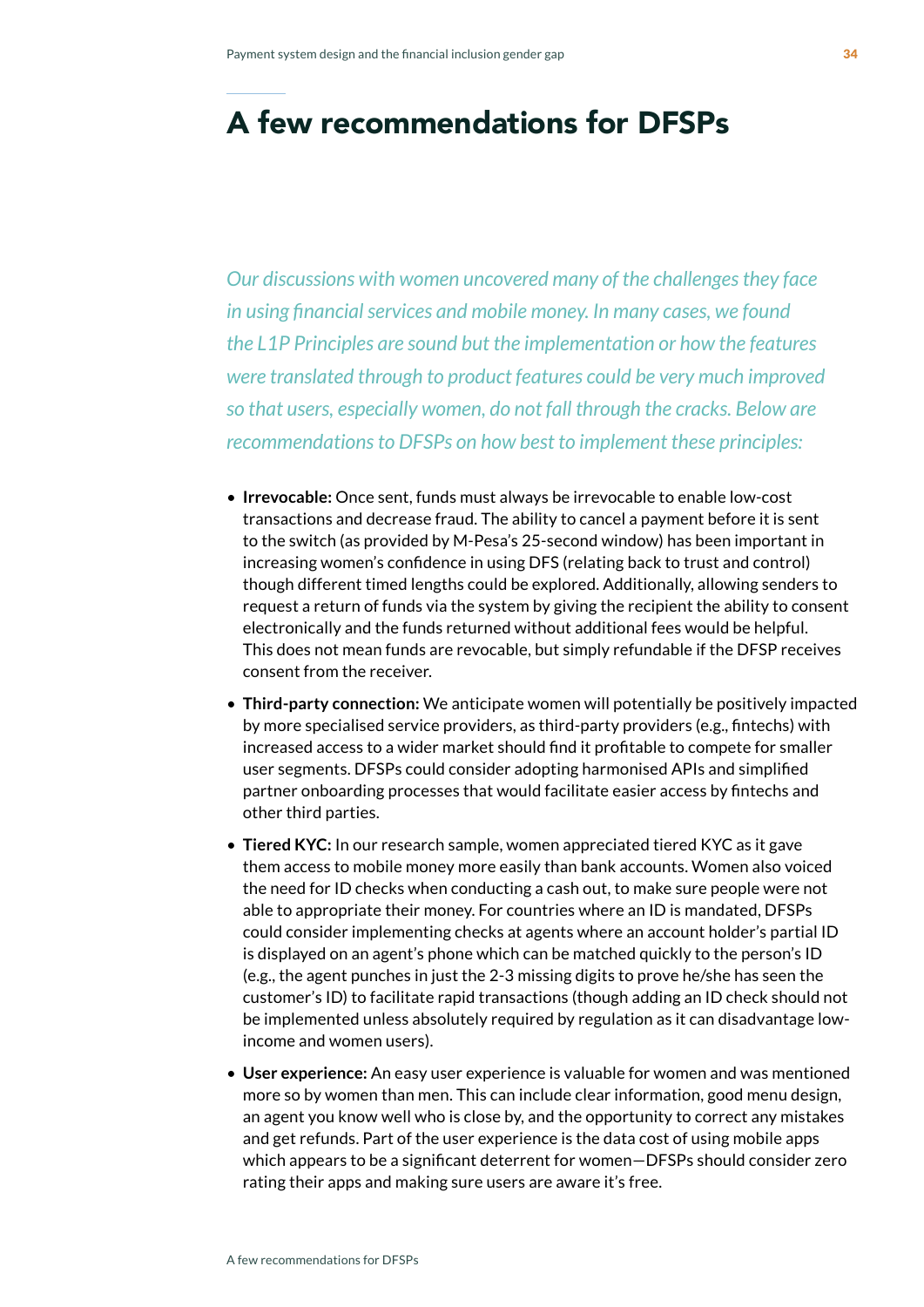• **Notifications:** Real-time transaction notifications appear to provide confidence that transactions were complete. More women than men relayed that immediate notifications are particularly important to build trust in the system. Ideally all notifications should be sent by the end user's own DFSP to avoid any potential confusion and all DFSPs should ensure there are no delays in sending notifications for transactions made by an individual. Batched transactions such as bulk payments, if executed during the night, could be sent at a more appropriate time (e.g., at 8 a.m.).

A more nuanced exploration of the needs of the users we spoke to can be found in Annexes 2 and 3, which describe the qualitative research findings from Kenya and Côte d'Ivoire in depth.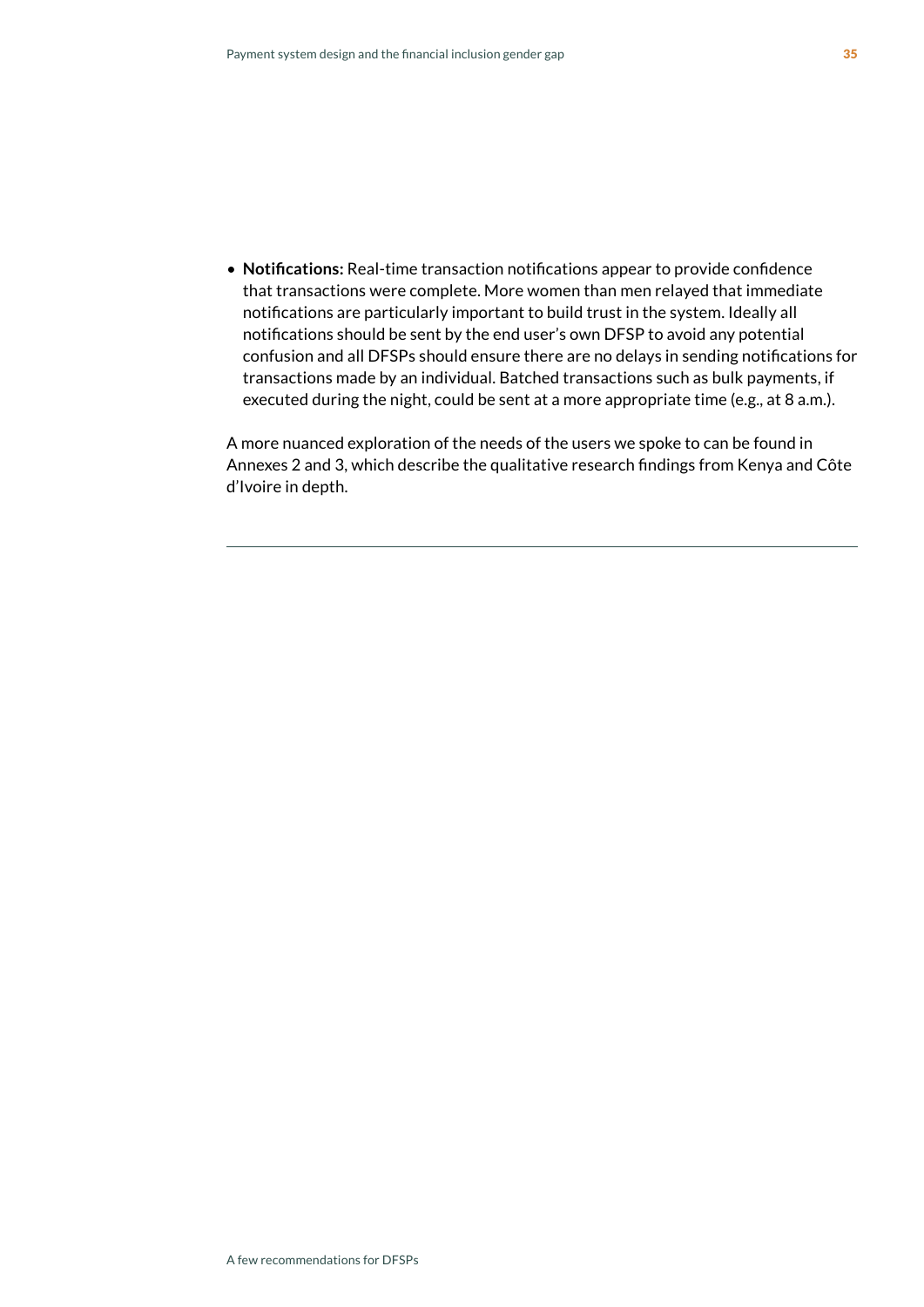# **Conclusions**

*This research sought to predict the likely gender impacts of the Level 1 Project Principles and determine whether updates or additions to the principles could make them more effective in closing the gender gap in financial inclusion. Using three complementary research approaches, our findings overall predict positive impacts for women when L1P Principles are implemented.* 

More specifically, we predict a greater benefit for women than men from 13 principles (see Table 1) when assessing each on an individual basis. When looking at the cumulative impacts of the principles together, we also predict that lower fees, in addition to greater financial innovation and product diversity, will have greater benefit for women than men. Additionally, we have recommended minor modifications to some of the principles to increase their impact in closing the financial inclusion gender gap. These include changes to principles that address irrevocability, account identifiers and directories, pricing transparency, user experience, and consumer education. Beyond these, we've also recommended new principles, including enabling inexpensive user devices and putting users in control of notifications, and other minor updates.

Overall, our research indicates that better payment system design can create a financial system that is more open and accessible and by doing so, creates the conditions for more women to use the system. We expect the L1P Principles will make it easier for women to use digital financial tools and will ultimately contribute to closing the gender gap in financial inclusion.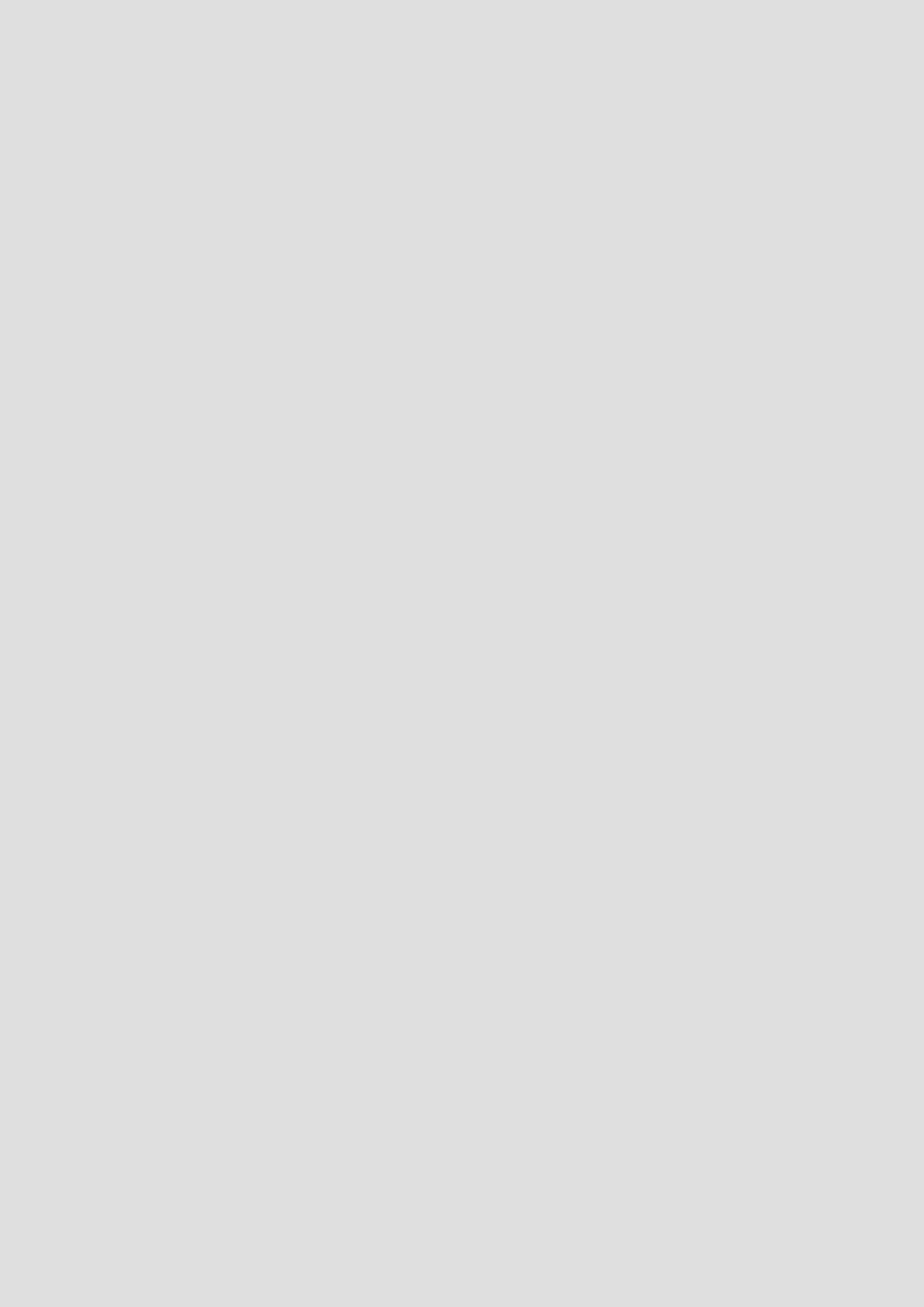# Annexes

## Annex 1: Curated reading list

*The following is a selection of key research which helped to shape our literature review on the financial inclusion gender gap in addition to supporting our research approaches.*

#### **Bill & Melinda Gates Foundation. "Women's Digital Financial Inclusion in Africa." 2019.**

This report draws on the lessons the Foundation has learned about financial services for the poor since they started investing in the area about 15 years ago. It identifies five key ways in which G7 countries can support African countries as their leaders seek to include more than 400 million people, most of them women, in the digital economy for the first time.

See more: [https://docs.gatesfoundation.org/Documents/](https://docs.gatesfoundation.org/Documents/WomensDigitalFinancialInclusioninAfrica_English.pdf) [WomensDigitalFinancialInclusioninAfrica\\_English.pdf](https://docs.gatesfoundation.org/Documents/WomensDigitalFinancialInclusioninAfrica_English.pdf)

### **Chetty, Rinelle, Louise de Villiers, Brittney Dudar, and Herman Smit. "What Can Behavioural Science Tell Us about the Financial Decisions of Women?" IDRC, 2018.**

This paper reports on the effectiveness of behavioural interventions that could reasonably be applied by financial services providers by examining the evidence on interventions that influence savings, credit, payments and insurance decisions.

See more: [https://idl-bnc-idrc.dspacedirect.org/bitstream/handle/10625/57159/IDL-](https://idl-bnc-idrc.dspacedirect.org/bitstream/handle/10625/57159/IDL-57159.pdf)[57159.pdf](https://idl-bnc-idrc.dspacedirect.org/bitstream/handle/10625/57159/IDL-57159.pdf)

**Demirgüç-Kunt, Asli, Leora Klapper, and Dorothe Singer. "Financial Inclusion and Legal Discrimination Against Women : Evidence from Developing Countries." World Bank, 2013.** 

This working paper documents and analyses gender differences in the use of financial services using individual-level data from 98 developing countries. The data, drawn from the Global Financial Inclusion database, highlight the existence of significant gender gaps in ownership of accounts and usage of savings and credit products.

See more: <https://openknowledge.worldbank.org/handle/10986/15553>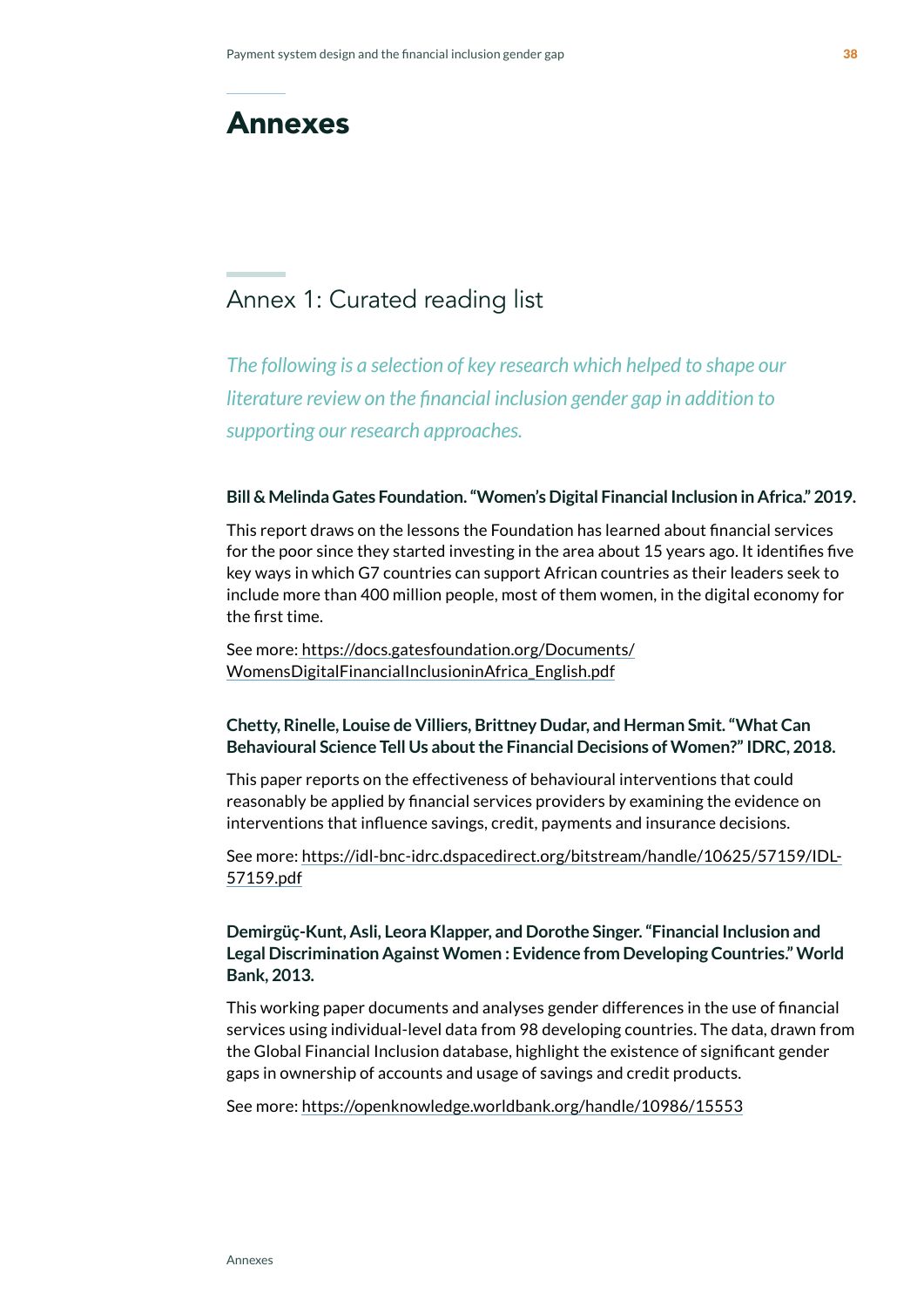### **Gammage, Sarah, Aslihan Kes, Liliane Winograd, Naziha Sultana, Sara Hiller, and Shelby Bourgault. "Gender and Digital Financial Inclusion: What Do We Know and What Do We Need to Know?" International Center for Research on Women, 2017[.](https://www.icrw.org/wp-content/uploads/2017/11/Gender-and-digital-financial-inclusion.pdf)**

This research undertakes a systematic review of key literature to explore recent research on gender and financial inclusion and gender and digital financial inclusion to inform the broader donor and practitioner field about gaps in and opportunities for investments in both research and interventions.

See more: [https://www.icrw.org/wp-content/uploads/2017/11/Gender-and-digital](https://www.icrw.org/wp-content/uploads/2017/11/Gender-and-digital-financial-inclusion.pdf)[financial-inclusion.pdf](https://www.icrw.org/wp-content/uploads/2017/11/Gender-and-digital-financial-inclusion.pdf)

#### **GSMA. "The Mobile Gender Gap Report 2020," 2020.**

The third edition of this annual survey provides updated figures on gender gaps in mobile ownership and mobile internet use in low- and middle-income countries. This edition also includes data on the smartphone gender gap.

See more: [https://www.gsma.com/mobilefordevelopment/wp-content/](https://www.gsma.com/mobilefordevelopment/wp-content/uploads/2020/02/GSMA-The-Mobile-Gender-Gap-Report-2020.pdf) [uploads/2020/02/GSMA-The-Mobile-Gender-Gap-Report-2020.pdf](https://www.gsma.com/mobilefordevelopment/wp-content/uploads/2020/02/GSMA-The-Mobile-Gender-Gap-Report-2020.pdf)

### **IDEO.org. "Women & Money: Insights and A Path to Close the Gender Gap," 2019.**

This report is based on human-centred design research in rural areas of six emerging market contexts to better understand women's relationship with money, including the key challenges women face, the power and workarounds they demonstrate in the face of these barriers, and the design opportunities for the financial sector and other stakeholders.

See more: <https://www.womenandmoney.design/>

### **Klapper, Leora. "Digital Financial Solutions to Advance Women's Economic Participation." World Bank, 2015.**

This report outlines the role of digital financial services in improving women's economic participation, the challenges of increasing women's access to digital financial services, and the opportunities governments and other sectors have to foster an inclusive global economy.

See more: [https://btca-prod.s3.amazonaws.com/documents/122/english\\_attachments/](https://btca-prod.s3.amazonaws.com/documents/122/english_attachments/Women) [Women's\\_Economic\\_Participation\\_Report\\_16\\_November\\_2015.pdf?1447440924](https://btca-prod.s3.amazonaws.com/documents/122/english_attachments/Women)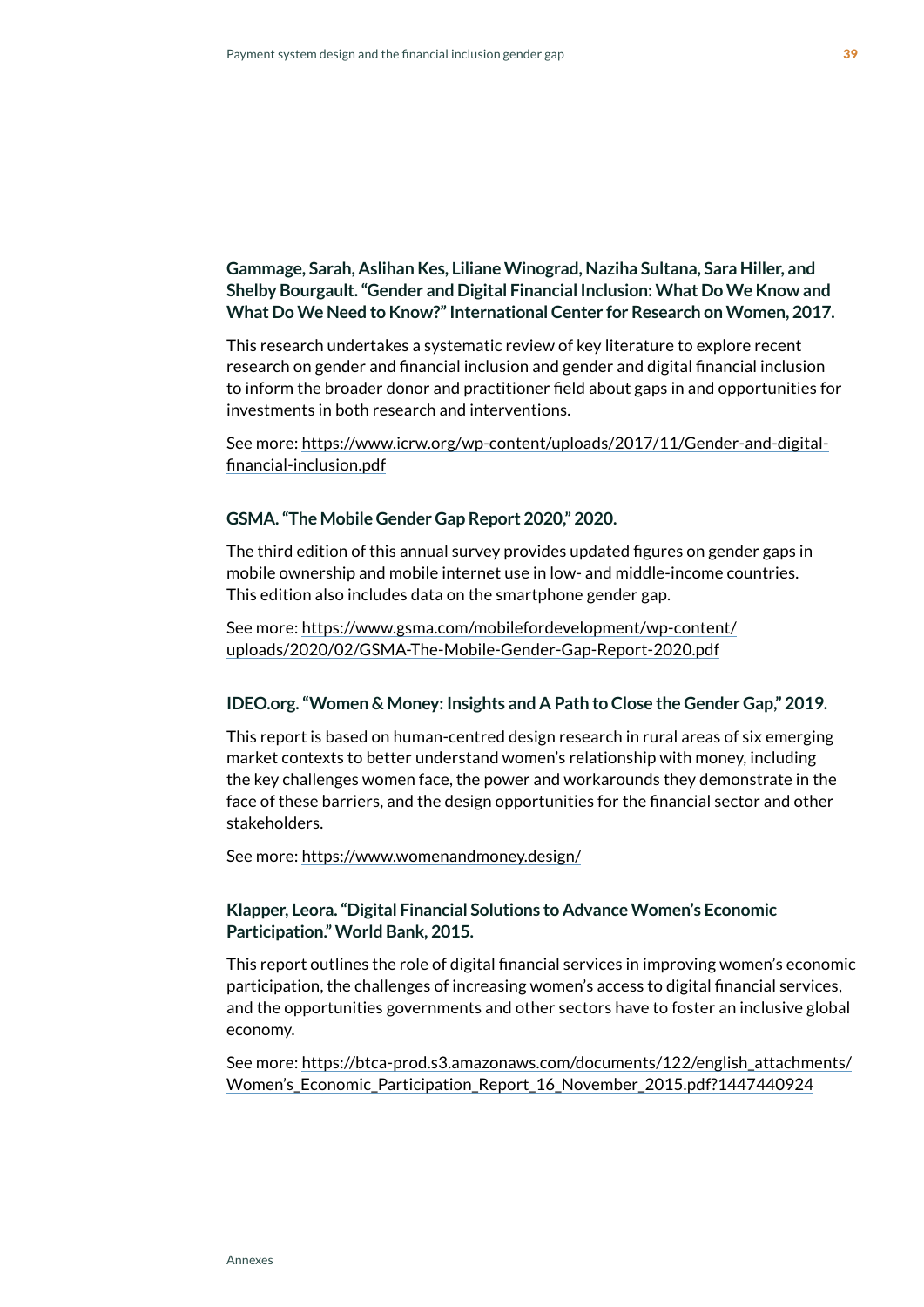### **Molinier, Hélène. "Leveraging Digital Finance for Gender Equality and Women's Empowerment." UN Women, 2019.**

This working paper provides a thorough review of the barriers, risks and opportunities related to gender and the accessibility and utilisation of digital finance for women. It also helps identify pathways that could be leveraged for potential impactful investment returns for women.

See more: [https://www.unwomen.org/-/media/headquarters/attachments/sections/](https://www.unwomen.org/-/media/headquarters/attachments/sections/library/publications/2019/leveraging-digital-finance-for-gender-equality-and-womens-empowerment-en.pdf?la=en&vs=4715) [library/publications/2019/leveraging-digital-finance-for-gender-equality-and-womens](https://www.unwomen.org/-/media/headquarters/attachments/sections/library/publications/2019/leveraging-digital-finance-for-gender-equality-and-womens-empowerment-en.pdf?la=en&vs=4715)[empowerment-en.pdf?la=en&vs=4715](https://www.unwomen.org/-/media/headquarters/attachments/sections/library/publications/2019/leveraging-digital-finance-for-gender-equality-and-womens-empowerment-en.pdf?la=en&vs=4715)

### **OECD. "Bridging the Digital Gender Divide: Include, Upskill, Innovate," 2018.**

This report explores a range of factors that underpin the digital gender divide and finds that hurdles to access, affordability, lack of education as well as inherent biases and sociocultural norms curtail women and girls' ability to benefit from the opportunities offered by the digital transformation.

See more: <http://www.oecd.org/internet/bridging-the-digital-gender-divide.pdf>

### **Pitcaithly, Lee-Anne, Margarete O. Biallas, Rubin Japhta, and Prashant Murthy. "Research and Literature Review of Challenges to Women Accessing Digital Financial Services." The World Bank, 2016.**

This report examines the current situation of financial exclusion for women globally, with a specific emphasis on the Pacific region by highlighting the barriers and other exclusionary factors that women face in accessing formal financial services and providing options for how digital financial services can help to address these barriers.

See more: [http://documents.worldbank.org/curated/en/293211501140944710/](http://documents.worldbank.org/curated/en/293211501140944710/Research-and-literature-review-of-challenges-to-women-accessing-digital-financial-services) [Research-and-literature-review-of-challenges-to-women-accessing-digital-financial](http://documents.worldbank.org/curated/en/293211501140944710/Research-and-literature-review-of-challenges-to-women-accessing-digital-financial-services)[services](http://documents.worldbank.org/curated/en/293211501140944710/Research-and-literature-review-of-challenges-to-women-accessing-digital-financial-services)

### **Roessler, P. "The Mobile Phone Revolution and Digital Inequality: Scope, Determinants and Consequences." United Kingdom: Pathways for Prosperity Commission, 2018.**

This background paper provides information on the state of mobile phone access over time, the factors which account for unequal access and the policy solutions which may be effective at addressing these usage barriers.

See more: [https://pathwayscommission.bsg.ox.ac.uk/sites/default/files/2019-09/the\\_](https://pathwayscommission.bsg.ox.ac.uk/sites/default/files/2019-09/the_mobile_phone_revolution_and_digital_inequality.pdf) [mobile\\_phone\\_revolution\\_and\\_digital\\_inequality.pdf](https://pathwayscommission.bsg.ox.ac.uk/sites/default/files/2019-09/the_mobile_phone_revolution_and_digital_inequality.pdf)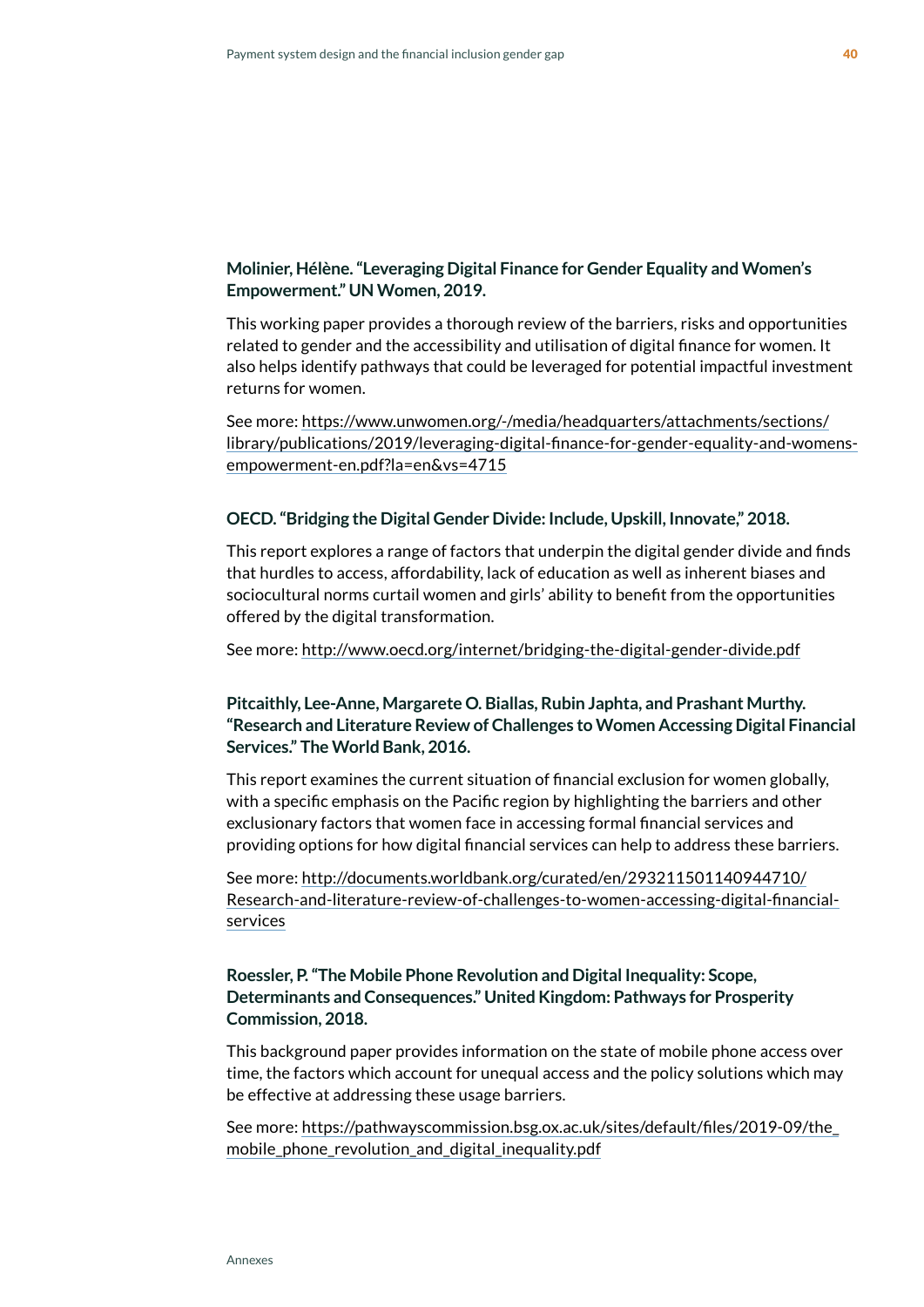### **Women's World Banking. "Acquisition and Engagement Strategies to Reach Women with Digital Financial Services," 2019.**

This case study explores two different approaches by Women's World Banking in Nigeria and Pakistan to increase both the acquisition and engagement of women customers with digital financial services.

See more: [http://womenswb.wpengine.com/wp-content/uploads/2019/03/Aquisition-](http://womenswb.wpengine.com/wp-content/uploads/2019/03/Aquisition-Engagement-Strategies_WomensWorldBanking.pdf)[Engagement-Strategies\\_WomensWorldBanking.pdf](http://womenswb.wpengine.com/wp-content/uploads/2019/03/Aquisition-Engagement-Strategies_WomensWorldBanking.pdf)

#### **World Bank. "Women, Business and the Law 2019," 2019.**

This report examines ten years of legal discrimination towards women's employment, entrepreneurship and economic inclusion.

See more: [http://pubdocs.worldbank.org/en/702301554216687135/WBL-DECADE-](http://pubdocs.worldbank.org/en/702301554216687135/WBL-DECADE-OF-REFORM-2019-WEB-04-01.pdf)[OF-REFORM-2019-WEB-04-01.pdf](http://pubdocs.worldbank.org/en/702301554216687135/WBL-DECADE-OF-REFORM-2019-WEB-04-01.pdf)

### Annex 2: Kenya qual report

Full results from Kenya qual work.

[https://docs.google.com/document/d/1AmPOAU9AnZ22hPUR6a\\_](https://docs.google.com/document/d/1AmPOAU9AnZ22hPUR6a_R5s1fBpVqEkeG1Xyy1L13aaU/edit?usp=sharing) [R5s1fBpVqEkeG1Xyy1L13aaU/edit?usp=sharing](https://docs.google.com/document/d/1AmPOAU9AnZ22hPUR6a_R5s1fBpVqEkeG1Xyy1L13aaU/edit?usp=sharing)

### Annex 3: Côte d'Ivoire qual report

*F*ull results from Côte d'Ivoire qual work.

[https://docs.google.com/document/d/1fXkJHct9\\_7l4gMG3Rn7wCLJNPwByC3XE6qwl](https://docs.google.com/document/d/1fXkJHct9_7l4gMG3Rn7wCLJNPwByC3XE6qwlWvOoXhM/edit?usp=sharing) [WvOoXhM/edit?usp=sharing](https://docs.google.com/document/d/1fXkJHct9_7l4gMG3Rn7wCLJNPwByC3XE6qwlWvOoXhM/edit?usp=sharing)

Annex 4: Cross country quant comparison of gender behaviour

South Africa, Kenya, Nigeria, Côte d'Ivoire, Bangladesh—comparison of differences between men and women's financial behaviour and attempt to link these to differences in the institutional environment, cultural or consumer behaviour, and market structure.

[https://docs.google.com/presentation/d/1Ezy3n3F5nuzxid](https://docs.google.com/presentation/d/1Ezy3n3F5nuzxid-vlUWJL8vn5x2og8XcG9Vq6gzFhUE/edit#slide=id.g7763c64ae6_0_1218)[vlUWJL8vn5x2og8XcG9Vq6gzFhUE/edit#slide=id.g7763c64ae6\\_0\\_1218](https://docs.google.com/presentation/d/1Ezy3n3F5nuzxid-vlUWJL8vn5x2og8XcG9Vq6gzFhUE/edit#slide=id.g7763c64ae6_0_1218)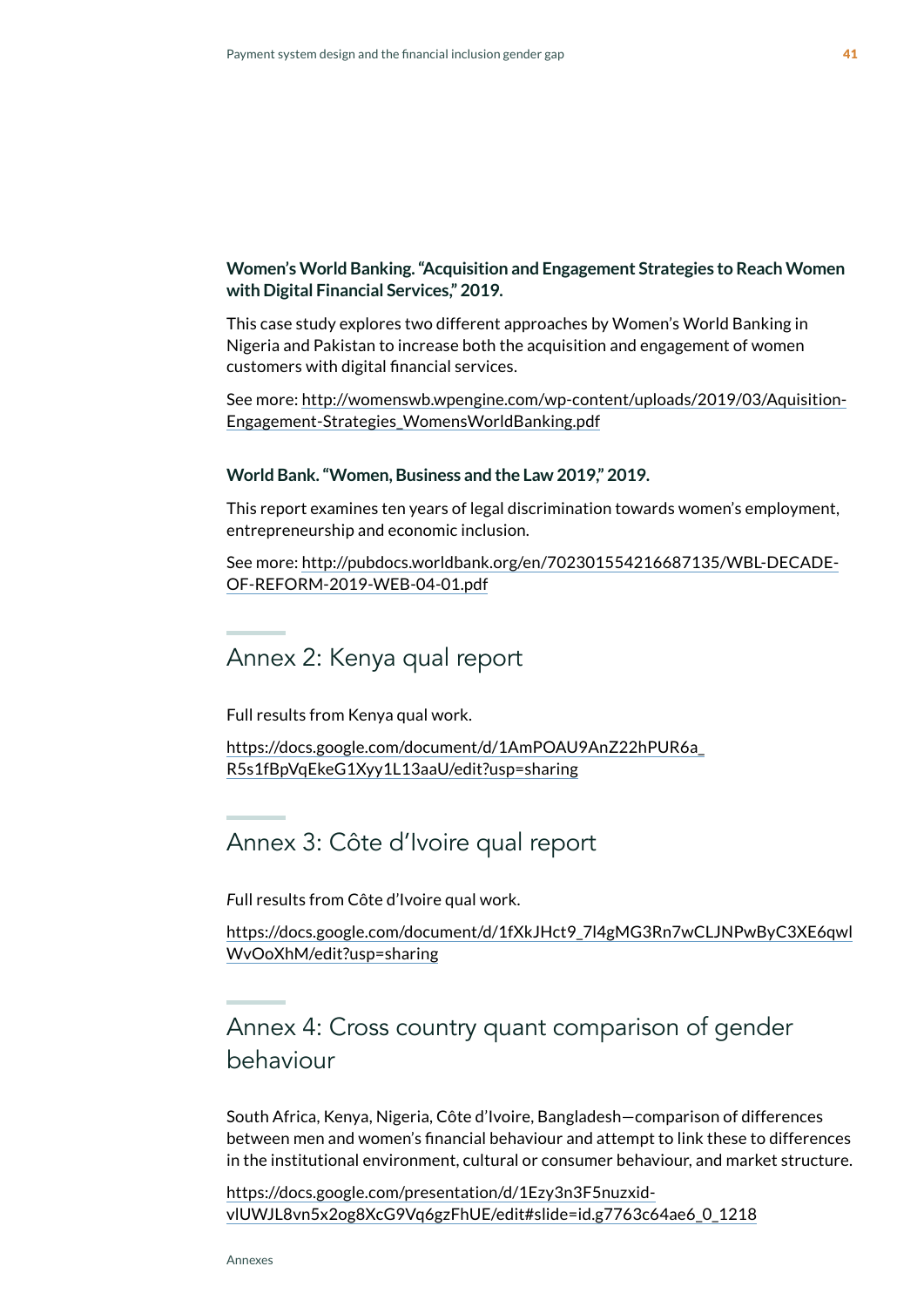## Annex 5: Methods

#### Table 2 **Overview of Market Ecosystems and Research Methods**

| Market        | Method | Phase         | Ecosystem                                                                                                              |
|---------------|--------|---------------|------------------------------------------------------------------------------------------------------------------------|
| Kenya         | Qual   | Pilot         | High use of mobile money-73% penetration (Findex, 2017)                                                                |
|               | Quant  | phase/        | Fairly equal MM penetration (77%/69%) (Findex, 2017)                                                                   |
|               |        | main<br>phase | Kenya mimics interop by being a monopoly but breaks                                                                    |
|               |        |               | interop with the banking sector with which M-Pesa doesn't<br>connect well                                              |
| Côte d'Ivoire | Qual   | Main          | Growing use of mobile money-34% (Findex, 2017) but has                                                                 |
|               | Quant  | phase         | probably risen much higher than that in the last two years                                                             |
|               |        |               | Fairly equal MM penetration (38%/30%) (Findex, 2017)                                                                   |
| Bangladesh    | Quant  | Main<br>phase | Bank-led model, with dominant mobile money service                                                                     |
|               |        |               | (bKash)                                                                                                                |
|               |        |               | Strong gender imbalance in terms of mobile money usage,<br>smartphone ownership, and other financial inclusion metrics |
| Nigeria       | Quant  | Main          | Low-mid usage-primarily of bank based products                                                                         |
|               |        | phase         | Key African market                                                                                                     |
| South Africa  | Quant  | Main          | High DFS usage, mostly bank based                                                                                      |
|               |        | phase         | Higher income and high bank penetration offers interesting<br>comparison with other markets                            |

#### **Qualitative work**

We used five main research methods.

- Quick literature reviews on gender and DFS in Kenya and Côte d'Ivoire
- Country expert interviews (to surface the relevance of L1P Principles)
- Interviews with intermediaries/frontline workers (such as DFS agents)
- End user FGDs (focus group discussions to surface group issues, tensions, workarounds which IDIs will not be able to generate in the same way), and
- End user IDIs (in-depth interviews for exploring concepts and ideas more deeply and with nuance, especially on sensitive matters such as borrowing)
- End user FGDs and IDIs were with both men and women, using snowball sampling and working with local recruiters.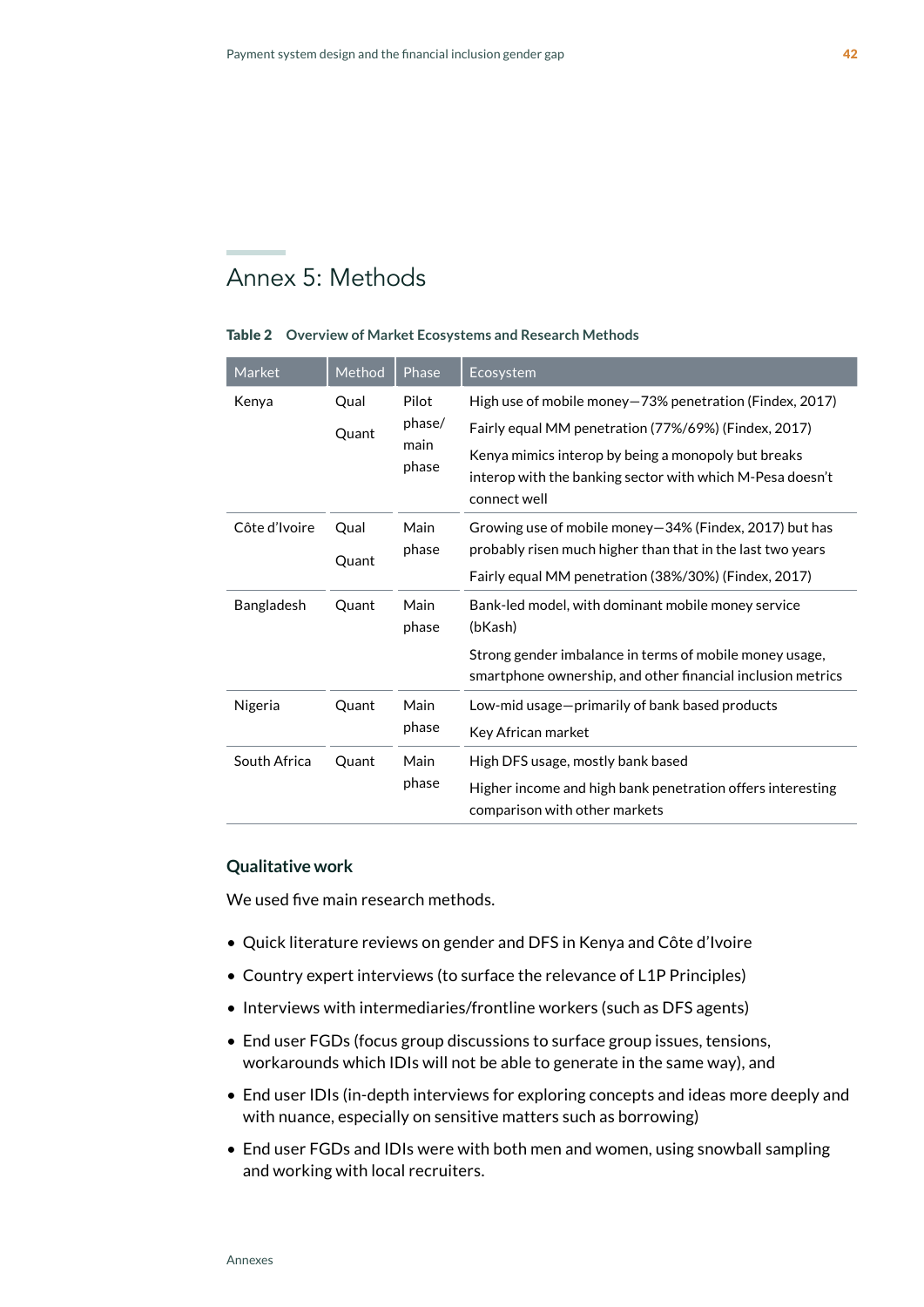The Kenya fieldwork was conducted in two stages—a pilot and core research stage between November and December 2019. The Côte d'Ivoire fieldwork was conducted mainly in January 2020, with expert interviews both before and after country fieldwork. In both countries, we spoke to country experts, split across fintech, government, NGO, journalism, and other fields, as well as "end users". In terms of experts, we spoke to:

#### Table 3 **Gender and DFS experts**

| Kenya                                                            |                  | Côte d'Ivoire                                                               |                  |
|------------------------------------------------------------------|------------------|-----------------------------------------------------------------------------|------------------|
| Gates Foundation, East Africa Lead                               | November<br>2019 | <b>CGAP, Senior Financial Sector</b><br>Specialist                          | November<br>2019 |
| M-KOPA, Director; Head of Research                               | November<br>2019 | Julaya, Head of<br>Communications                                           | January<br>2020  |
| <b>GMaurich (consultancy for FSD</b><br>Kenya), Head of Research | November<br>2019 | GSMA, Market Engagement<br>Officer Côte d'Ivoire                            | February<br>2020 |
| FSD Kenya, CEO; Head of Research                                 | November<br>2019 | IFC, Mobile Financial Usage<br>Specialist                                   | February<br>2020 |
| <b>CGAP Kenya, Senior Financial</b><br>Specialist                | November<br>2019 | IFC, Applied Research and<br>Learning, Financial Institutions<br>Group Lead | February<br>2020 |
| The Standard, fintech journalist                                 | December<br>2019 | EmpowHer, Founder                                                           | February<br>2020 |
| BFA Kenya, Associate                                             | December<br>2019 | Independent DFS Consultant                                                  | February<br>2020 |
| GSMA Kenya, Connected Women lead                                 | December<br>2019 | Qantara Digital, Founder                                                    | March<br>2020    |
| Equity Bank, Digital Lending Team                                | December<br>2019 |                                                                             |                  |
| Safaricom                                                        | January<br>2020  |                                                                             |                  |
| Pesalink CEO                                                     | January<br>2020  |                                                                             |                  |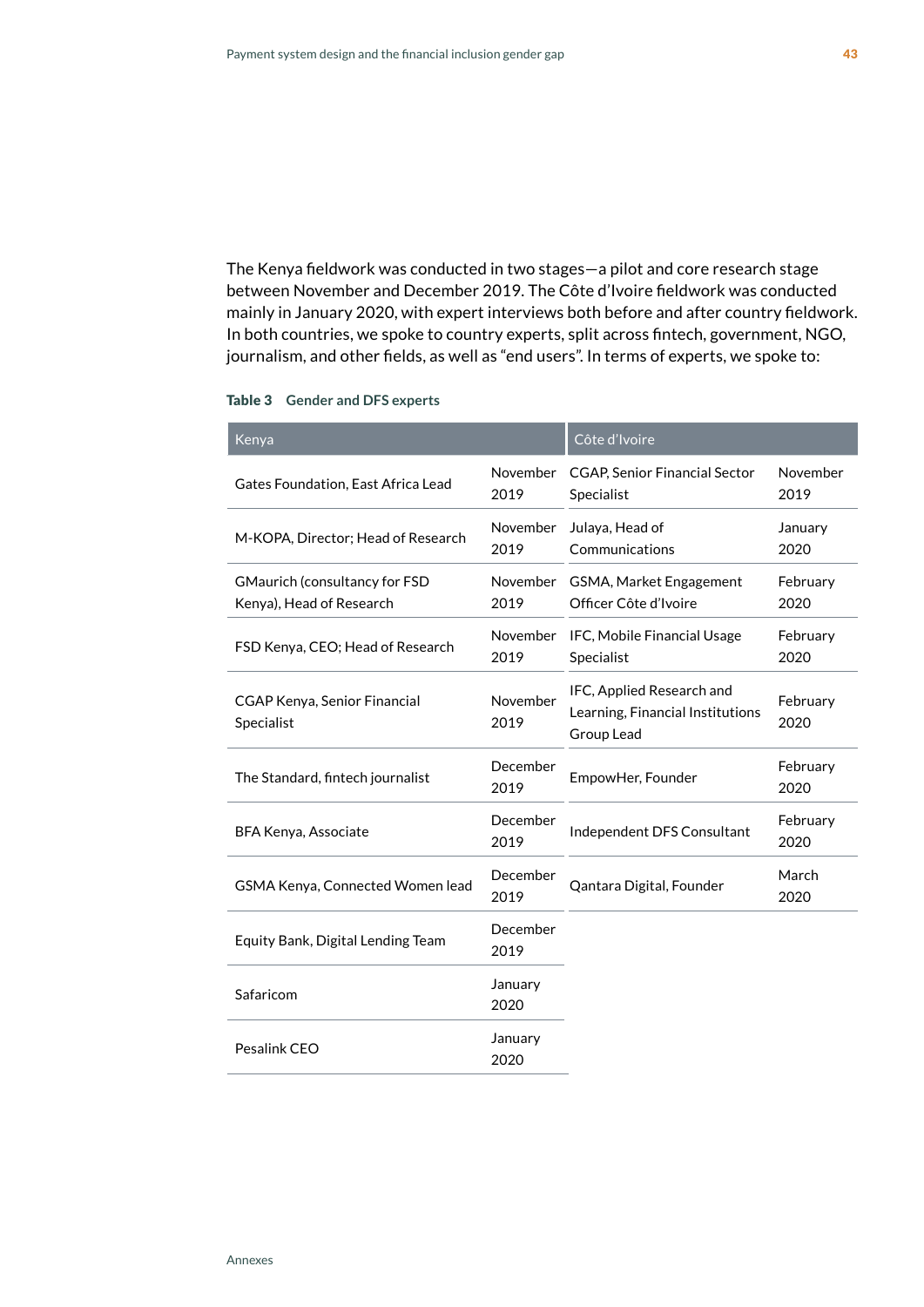In both Kenya and Côte d'Ivoire we spoke to 80 end users, both male and female (oversampling on females). In Kenya, end users were from urban (Kenyatta University students), peri-urban (Korochogo, Gathundu, Nyayo and Gikomba), and rural (Lari) areas of Kenya; and in Côte d'Ivoire, these were conducted in peri-urban areas (Yopougon and Koumassi), the urban area of the capital Abidjan (Marcory), and rural areas (Mondoukou and Akoupe Zeudji). As part of our sample, we also spoke to "intermediaries" such as DFS agents and super-users.

The breakdown was as follows:

|            | Kenya                             |                           | Côte d'Ivoire                                                                                           |                          |  |
|------------|-----------------------------------|---------------------------|---------------------------------------------------------------------------------------------------------|--------------------------|--|
| Method     | Demographics                      | Location                  | Demographics                                                                                            | Location                 |  |
| <b>FGD</b> | Students (Kenyatta<br>University) | Nairobi                   | Young men with small<br>jobs as repairmen,<br>football players,<br>motorcycle drivers                   | Yopougon<br>(peri-urban) |  |
| <b>FGD</b> | Female SME owners                 | Korogocho<br>(peri-urban) | Young women with<br>small jobs, mostly selling<br>food on the main road,<br>cleaning or housewives      | Yopougon<br>(peri-urban) |  |
| <b>FGD</b> | Male SME owners                   | Korogocho<br>(peri-urban) | Older women, selling<br>food or retired                                                                 | Yopougon<br>(peri-urban) |  |
| <b>FGD</b> | Female head of<br>households      | Korogocho<br>(peri-urban) | Men, small business<br>owners or employees,<br>one retired                                              | Yopougon<br>(peri-urban) |  |
| <b>FGD</b> | Female small farmer               | Lari (rural)              | Young female students<br>and entrepreneurs,<br>beauticians, hairdressers<br>(including online business) | Koumassi<br>(peri-urban) |  |
| <b>FGD</b> | Male SME owners                   | Lari (rural)              | Male and female<br>students and SME<br>owners                                                           | Koumassi<br>(peri-urban) |  |
| <b>FGD</b> | Mixed Youth                       | Lari (rural)              | Female students                                                                                         | Mondoukou<br>(rural)     |  |
| <b>FGD</b> | <b>Housewives</b><br>Lari (rural) |                           | Female housewives or<br>selling food                                                                    | Akoupe Zeudji<br>(rural) |  |
| <b>FGD</b> | Male MSMF owners and<br>sellers   | Gikomba (peri-<br>urban)  | Male vendors                                                                                            | Akoupe Zeudji<br>(rural) |  |
| <b>FGD</b> | Male MSME owners and<br>sellers   | Kagwe (rural)             | Male and Female small<br>business employees                                                             | Marcory<br>(urban)       |  |
|            |                                   |                           |                                                                                                         |                          |  |

#### Table 4 **End user breakdown**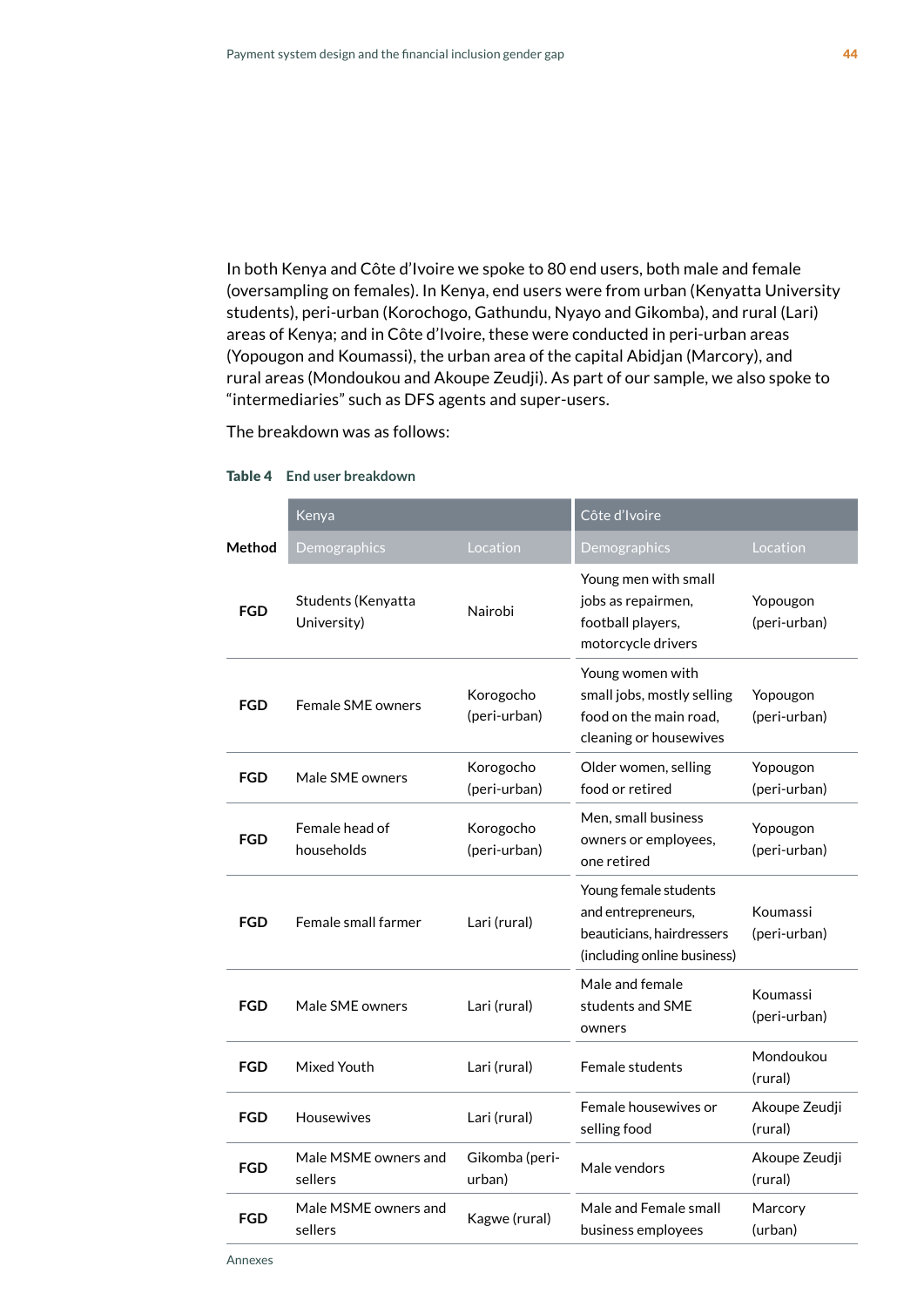| <b>FGD</b> | <b>Female and Male MSME</b><br>owners and sellers | Kagwe (rural)           | Young female street<br>shop sellers                | Marcory<br>(urban)       |
|------------|---------------------------------------------------|-------------------------|----------------------------------------------------|--------------------------|
| <b>FGD</b> | Female MSME owners<br>and sellers                 | Gikomba<br>(peri-urban) | Older female vendors<br>(food and clothes selling) | Marcory<br>(urban)       |
| FGD        | Female, at home                                   | Kibera<br>(peri-urban)  |                                                    |                          |
| <b>FGD</b> | <b>Female MSME owners</b><br>and sellers          | Kibera<br>(peri-urban)  |                                                    |                          |
| FGD        | Female, at home                                   | Kagwe (rural)           |                                                    |                          |
| IDI        | Male M-Pesa agent                                 | Lari (rural)            | Male football player                               | Mondoukou<br>(rural)     |
| IDI        | Female M-Pesa agent                               | Gikomba<br>(peri-urban) | Young female student                               | Yopougon<br>(peri-urban) |
| IDI        | Male MSME owner                                   | Gikomba<br>(peri-urban) | Young male<br>entrepreneur                         | Yopougon<br>(peri-urban) |
| IDI        | Male MSME seller                                  | Gikomba<br>(peri-urban) | Older male teacher                                 | Yopougon<br>(peri-urban) |
| IDI        | Female M-Pesa agent                               | Githiga (rural)         | Female MM agent                                    | Yopougon<br>(peri-urban) |
| IDI        | Female small farmer                               | Githiga (rural)         | Male MM agent                                      | Yopougon<br>(peri-urban) |
| IDI        | Female MSME owner                                 | Githiga (rural)         | Older female widow                                 | Yopougon<br>(peri-urban) |
| IDI        | Female teacher                                    | Githiga (rural)         | Male preacher and<br>restaurant owner              | Koumassi<br>(peri-urban) |
| IDI        | Female widower                                    | Githiga (rural)         | Female MM agent                                    | Koumassi<br>(peri-urban) |
| IDI        | Female at home                                    | Kibera                  | Female MM agent                                    | Akoupe Zeudji<br>(rural) |
| IDI        |                                                   |                         | Male MFI agent                                     | Akoupe Zeudji<br>(rural) |
| IDI        |                                                   |                         | Male MM agent                                      | Marcory<br>(urban)       |
| IDI        |                                                   |                         | Male tailor and MM agent                           | Marcory<br>(urban)       |
| IDI        |                                                   |                         | Female tailor                                      | Marcory<br>(urban)       |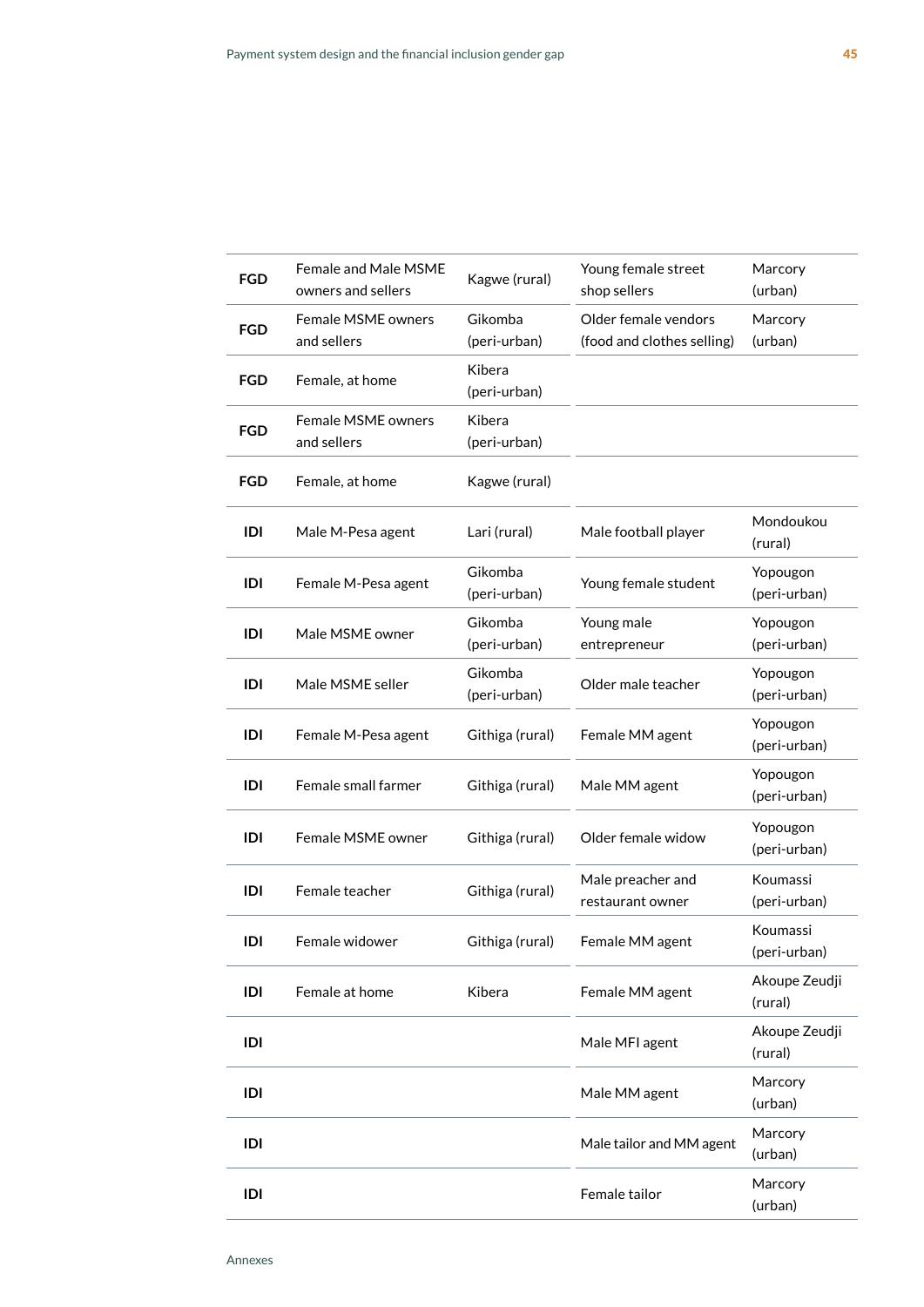| <b>Country</b>   | <b>Type</b>                   | Frontline<br>worker female | Frontline<br>worker male | End user<br>female | End user<br>male | End user mix<br>(youth) | <b>Total</b> |
|------------------|-------------------------------|----------------------------|--------------------------|--------------------|------------------|-------------------------|--------------|
| Kenya<br>(pilot) | IDI                           |                            |                          | 1                  |                  |                         | 3            |
|                  | <b>FGD</b><br>$(6-7$ persons) |                            |                          | $\mathfrak{D}$     | 1                |                         | 4            |
| Kenya<br>(core)  | IDI                           | 3                          | 1                        | 5                  | 1                |                         | 10           |
|                  | <b>FGD</b><br>(6 persons)     |                            |                          | 5                  | $\mathfrak{D}$   |                         | 8            |
| Côte<br>d'Ivoire | IDI                           | 3                          | 4                        | 3                  | 4                |                         | 14           |
|                  | <b>FGD</b><br>(6 persons)     |                            |                          | 7                  | 3                | 2                       | 12           |

#### Table 5 **End user totals by gender and occupation**

As seen in Table 5, we also made a point to speak to "intermediaries" such as M-Pesa agents in Kenya and Orange, Moov and MTN agents in Côte d'Ivoire (male and female agents) and super-users such as small business owners (both male and female).

As mobile money is well-embedded in Kenya, respondents were very familiar with the issues being discussed, though we found high-level topics such as international standards and irrevocability harder to translate on the ground. That said, it is important to remember that questions relating to finances (even when not asking directly about money) are not spoken about openly, especially with earning women.

While Côte d'Ivoire is often used as an example of rapid growth of mobile money, the gender gap is still relatively high. Some of the L1P Principles were challenging to explain as there were fewer examples of local products that embodied them than in Kenya (e.g., interoperability or scale).

As always with qualitative research, there is also a challenge of respondent bias, particularly when speaking in a focus group.**<sup>46</sup>**

For more details on our methods, the full list of questions, consent forms, code of conduct or anything related to this section, please email the authors for more information at [L1Pteam@cariboudigital.net.](mailto:L1Pteam%40cariboudigital.net?subject=)

<sup>46</sup> Cyr, J. (2016). The pitfalls and promise of focus groups as a data collection method. Sociological Methods & Research, 45(2), 231-259.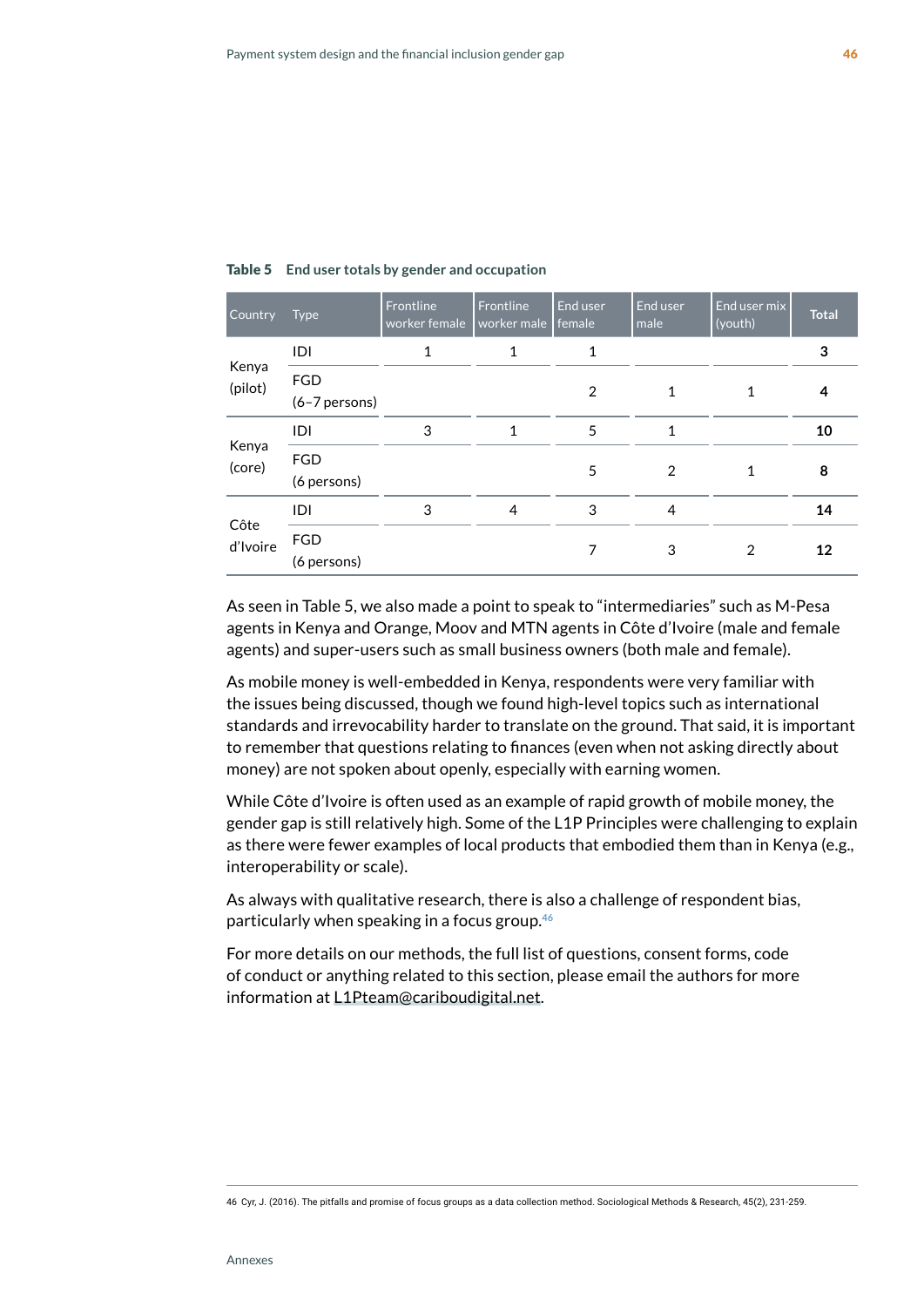### Scheme design interoperable Use cases for scale Push/Real-time Irrevocable Good Funds Low cost mandate Fraud management **Settlement** Third-party connection System design Technology [Identifiers/](https://docs.google.com/document/d/1AmPOAU9AnZ22hPUR6a_R5s1fBpVqEkeG1Xyy1L13aaU/edit#heading=h.213jm68ado1h)Directory System components Common core Additional protocols System connections Governance Equal ownership Participant engagement Not-for-loss utility Government support Regulation Supervision Government use Licensing Tiered KYC End user impact End user fees Pricing transparency User experience Low-cost user devices Access points Notifications Other Network service and availability Enabling programs User education Data privacy Gender disaggregated data

## Annex 6: The Level One Principles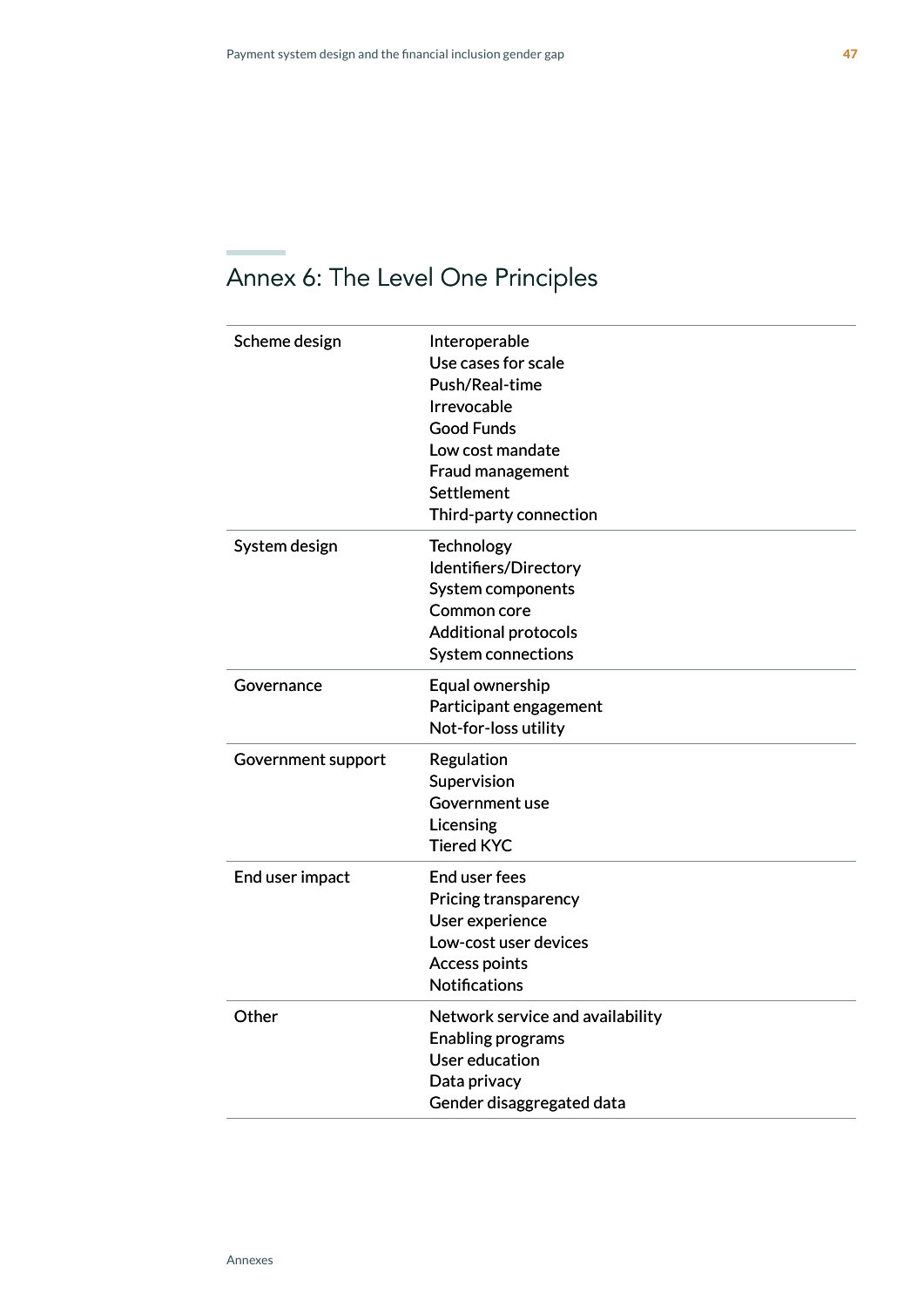## Annex 7: Bibliography

The following are the references we surveyed in our literature review.

- AFI. "Integrating Gender and Women's Financial Inclusion Into National Strategies," 2017. [https://www.afi-global.org/sites/default/files/publications/2017-03/GuidelineNote-27%20FIS-](https://www.afi-global.org/sites/default/files/publications/2017-03/GuidelineNote-27%20FIS-Gender%20and%20FIS.pdf)[Gender%20and%20FIS.pdf](https://www.afi-global.org/sites/default/files/publications/2017-03/GuidelineNote-27%20FIS-Gender%20and%20FIS.pdf).
- Anna Koblanck, Soren Heitmann, and Gisela Davico. "A Sense of Inclusion: An Ethnographic Study of the Perceptions and Attitudes to Digital Financial Services in Sub-Saharan Africa." IFC, 2017[.](https://www.ifc.org/wps/wcm/connect/industry_ext_content/ifc_external_corporate_site/financial+institutions/resources/a+sense+of+inclusion+an+ethnographic+study+of+the+perceptions+and+attitudes+to+digital+financial+services+in+sub-saharan+africa)  [https://www.ifc.org/wps/wcm/connect/industry\\_ext\\_content/ifc\\_external\\_corporate\\_site/](https://www.ifc.org/wps/wcm/connect/industry_ext_content/ifc_external_corporate_site/financial+institutions/resources/a+sense+of+inclusion+an+ethnographic+study+of+the+perceptions+and+attitudes+to+digital+financial+services+in+sub-saharan+africa) [financial+institutions/resources/a+sense+of+inclusion+an+ethnographic+study+of+the+percepti](https://www.ifc.org/wps/wcm/connect/industry_ext_content/ifc_external_corporate_site/financial+institutions/resources/a+sense+of+inclusion+an+ethnographic+study+of+the+perceptions+and+attitudes+to+digital+financial+services+in+sub-saharan+africa) [ons+and+attitudes+to+digital+financial+services+in+sub-saharan+africa](https://www.ifc.org/wps/wcm/connect/industry_ext_content/ifc_external_corporate_site/financial+institutions/resources/a+sense+of+inclusion+an+ethnographic+study+of+the+perceptions+and+attitudes+to+digital+financial+services+in+sub-saharan+africa).
- Belalcázar, Carolina. "Mobile Phones & Literacy: Empowerment in Women's Hands : A Cross-Case Analysis of Nine Experiences." UNESCO, 2015. [https://unesdoc.unesco.org/ark:/48223/](https://unesdoc.unesco.org/ark:/48223/pf0000234325) [pf0000234325](https://unesdoc.unesco.org/ark:/48223/pf0000234325).
- "Working Group on the Digital Gender Divide: Bridging the Gender Gap in Internet and Broadband Access and Use." Broadband Commission, September 2017. [https://broadbandcommission.org/](https://broadbandcommission.org/Documents/publications/WG-Gender-Digital-Divide-Report2017.pdf) [Documents/publications/WG-Gender-Digital-Divide-Report2017.pdf](https://broadbandcommission.org/Documents/publications/WG-Gender-Digital-Divide-Report2017.pdf)
- Burjorjee, D. M., and Bin-Humam, Y. 2018. New Insights on Women's Mobile Phone Ownership. CGAP. [https://www.cgap.org/sites/default/files/researches/documents/Working-Paper-New-Insights-on-](https://www.cgap.org/sites/default/files/researches/documents/Working-Paper-New-Insights-on-Womens-Mobile-Phone-Ownership-Apr-2018.pdf)[Womens-Mobile-Phone-Ownership-Apr-2018.pdf](https://www.cgap.org/sites/default/files/researches/documents/Working-Paper-New-Insights-on-Womens-Mobile-Phone-Ownership-Apr-2018.pdf)
- Burjorjee, Deena M., Mayada El-Zoghbi, Lis Meyers, and Brian Heilman. "Social Norms Change for Women's Financial Inclusion." CGAP, July 2017[. https://www.cgap.org/sites/default/files/researches/](https://www.cgap.org/sites/default/files/researches/documents/Brief-Social-Norms-Change-for-Womens-Financial-Inclusion-Jul-2017_0.pdf) [documents/Brief-Social-Norms-Change-for-Womens-Financial-Inclusion-Jul-2017\\_0.pdf](https://www.cgap.org/sites/default/files/researches/documents/Brief-Social-Norms-Change-for-Womens-Financial-Inclusion-Jul-2017_0.pdf).
- Buvinic, Mayra, and Stephanie Oula. "Navigating New Frontiers for Women's Financial Inclusion: Data and Harmonization in a Digital World." Center For Global Development, n.d. [https://www.](https://www.cgdev.org/blog/navigating-new-frontiers-women%E2%80%99s-financial-inclusion-data-and-harmonization-digital-world) [cgdev.org/blog/navigating-new-frontiers-women%E2%80%99s-financial-inclusion-data-and](https://www.cgdev.org/blog/navigating-new-frontiers-women%E2%80%99s-financial-inclusion-data-and-harmonization-digital-world)[harmonization-digital-world](https://www.cgdev.org/blog/navigating-new-frontiers-women%E2%80%99s-financial-inclusion-data-and-harmonization-digital-world)
- Chetty, Rinelle, Louise de Villiers, Brittney Dudar, and Herman Smit. "What Can Behavioural Science Tell Us about the Financial Decisions of Women?" IDRC, 2018. [https://idl-bnc-idrc.dspacedirect.](https://idl-bnc-idrc.dspacedirect.org/bitstream/handle/10625/57159/IDL-57159.pdf) [org/bitstream/handle/10625/57159/IDL-57159.pdf](https://idl-bnc-idrc.dspacedirect.org/bitstream/handle/10625/57159/IDL-57159.pdf).
- Demirgüç-Kunt, Asli, Leora Klapper, and Dorothe Singer. "Financial Inclusion and Legal Discrimination Against Women : Evidence from Developing Countries." World Bank, 2013[.](https://openknowledge.worldbank.org/handle/10986/15553)  <https://openknowledge.worldbank.org/handle/10986/15553>.
- Demirgüç-Kunt, Asli, Leora Klapper, Dorothe Singer, Saniya Ansar, and Jake Hess. "The Global Findex Database 2017: Measuring Financial Inclusion and the Fintech Revolution." World Bank, 2018. [http://documents.worldbank.org/curated/en/332881525873182837/The-Global-Findex-](http://documents.worldbank.org/curated/en/332881525873182837/The-Global-Findex-Database-2017-Measuring-Financial-Inclusion-and-the-Fintech-Revolution)[Database-2017-Measuring-Financial-Inclusion-and-the-Fintech-Revolution](http://documents.worldbank.org/curated/en/332881525873182837/The-Global-Findex-Database-2017-Measuring-Financial-Inclusion-and-the-Fintech-Revolution)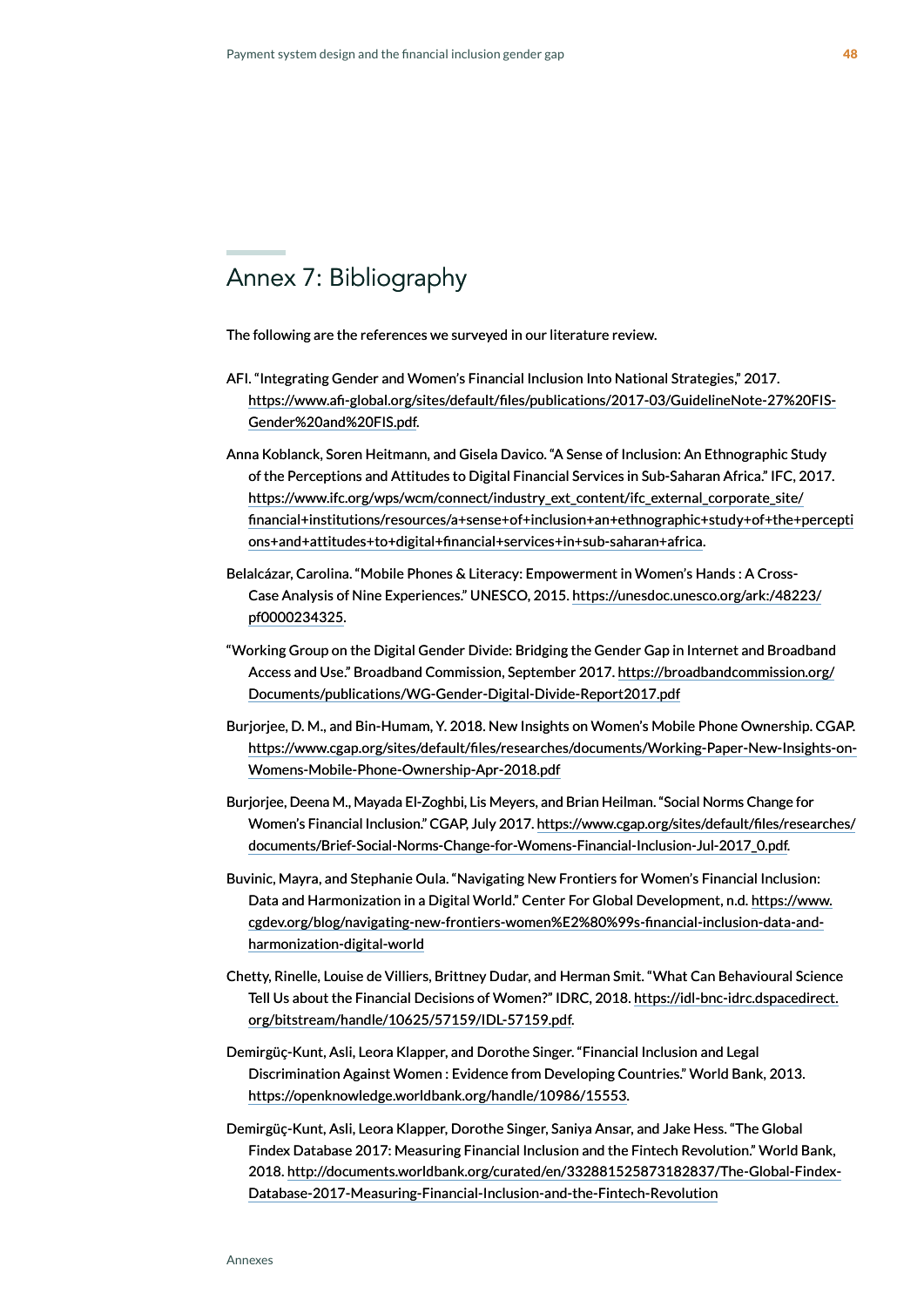- DFS Lab Blog. "How three companies are making fintech work for women," 2019[.](https://medium.com/dfs-lab/how-to-design-fintech-products-for-women-2b2dee381129)  <https://medium.com/dfs-lab/how-to-design-fintech-products-for-women-2b2dee381129>
- Fiala, Nathan. "Business Is Tough, but Family Is Worse: Household Bargaining and Investment in Microenterprises in Uganda," 2017. h[ttp://nathanfiala.com/wp-content/uploads/2017/05/](http://nathanfiala.com/wp-content/uploads/2017/05/Business-is-tough.pdf) [Business-is-tough.pdf](http://nathanfiala.com/wp-content/uploads/2017/05/Business-is-tough.pdf).
- Fiorillo, A. How to Bring More Women into Mobile Money. FinDev Gateway, 2017. <https://www.findevgateway.org/blog/2017/dec/how-bring-more-women-mobile-money>
- Gammage, Sarah, Aslihan Kes, Liliane Winograd, Naziha Sultana, Sara Hiller, and Shelby Bourgault. "Gender and Digital Financial Inclusion: What Do We Know and What Do We Need to Know?" International Center for Research on Women, 2017. [https://www.icrw.org/wp-content/](https://www.icrw.org/wp-content/uploads/2017/11/Gender-and-digital-financial-inclusion.pdf) [uploads/2017/11/Gender-and-digital-financial-inclusion.pdf](https://www.icrw.org/wp-content/uploads/2017/11/Gender-and-digital-financial-inclusion.pdf).
- Genesis Analytics. "Exploring Fintech Solutions for Women." IDRC, 2018. <https://idl-bnc-idrc.dspacedirect.org/bitstream/handle/10625/57158/IDL-57158.pdf>.
- GSMA. "Unlocking the Potential: Women and Mobile Financial Services in Emerging Markets," February 2013. [http://www.gsma.com/mobilefordevelopment/wp-content/uploads/2013/02/](http://www.gsma.com/mobilefordevelopment/wp-content/uploads/2013/02/GSMA-mWomen-Visa_Unlocking-the-Potential_Feb-2013.pdf) [GSMA-mWomen-Visa\\_Unlocking-the-Potential\\_Feb-2013.pdf](http://www.gsma.com/mobilefordevelopment/wp-content/uploads/2013/02/GSMA-mWomen-Visa_Unlocking-the-Potential_Feb-2013.pdf).
- GSMA. "Accelerating Digital Literacy: Empowering women to use the mobile internet," 2015. [https://www.gsma.com/mobilefordevelopment/wp-content/uploads/2015/06/DigitalLiteracy\\_v6\\_](https://www.gsma.com/mobilefordevelopment/wp-content/uploads/2015/06/DigitalLiteracy_v6_WEB_Singles.pdf) [WEB\\_Singles.pdf](https://www.gsma.com/mobilefordevelopment/wp-content/uploads/2015/06/DigitalLiteracy_v6_WEB_Singles.pdf)
- GSMA Connected Women. "Taking a Look at Women's Financial Inclusion via Mobile Money Barriers and Drivers to the Mobile Money Gender Gap in Rwanda." GSMA Mobile for Development (blog), December 14, 2016. [https://www.gsma.com/mobilefordevelopment/country/rwanda/taking](https://www.gsma.com/mobilefordevelopment/country/rwanda/taking-a-look-at-womens-financial-inclusion-via-mobile-money-barriers-and-drivers-to-the-mobile-money-gender-gap-in-rwanda/)[a-look-at-womens-financial-inclusion-via-mobile-money-barriers-and-drivers-to-the-mobile](https://www.gsma.com/mobilefordevelopment/country/rwanda/taking-a-look-at-womens-financial-inclusion-via-mobile-money-barriers-and-drivers-to-the-mobile-money-gender-gap-in-rwanda/)[money-gender-gap-in-rwanda/](https://www.gsma.com/mobilefordevelopment/country/rwanda/taking-a-look-at-womens-financial-inclusion-via-mobile-money-barriers-and-drivers-to-the-mobile-money-gender-gap-in-rwanda/).
- GSMA Connected Women. "Examining the Financial Inclusion of Women the Mobile Money Gender Gap in Rwanda." Mobile for Development (blog), January 17, 2017[. https://www.gsma.com/](https://www.gsma.com/mobilefordevelopment/country/rwanda/examining-financial-inclusion-of-women-mobile-money-gender-gap-rwanda/) [mobilefordevelopment/country/rwanda/examining-financial-inclusion-of-women-mobile-money](https://www.gsma.com/mobilefordevelopment/country/rwanda/examining-financial-inclusion-of-women-mobile-money-gender-gap-rwanda/)[gender-gap-rwanda/](https://www.gsma.com/mobilefordevelopment/country/rwanda/examining-financial-inclusion-of-women-mobile-money-gender-gap-rwanda/).
- Hasler, Andrea, and Annamaria Lusardi. "The Gender Gap in Financial Literacy: A Global Perspective." Global Financial Literacy Excellence Center, 2017. [https://gflec.org/wp-content/uploads/2017/07/](https://gflec.org/wp-content/uploads/2017/07/The-Gender-Gap-in-Financial-Literacy-A-Global-Perspective-Report.pdf) [The-Gender-Gap-in-Financial-Literacy-A-Global-Perspective-Report.pdf](https://gflec.org/wp-content/uploads/2017/07/The-Gender-Gap-in-Financial-Literacy-A-Global-Perspective-Report.pdf).
- Helms, Brigit. "Untapped Potential: Women and Mobile Money | Center for Financial Inclusion," 2013. <https://www.centerforfinancialinclusion.org/untapped-potential-women-and-mobile-money>
- "Women & Money: Insights and a Path to Close the Gender Gap." IDEO.org, November 2019. <https://www.womenandmoney.design/>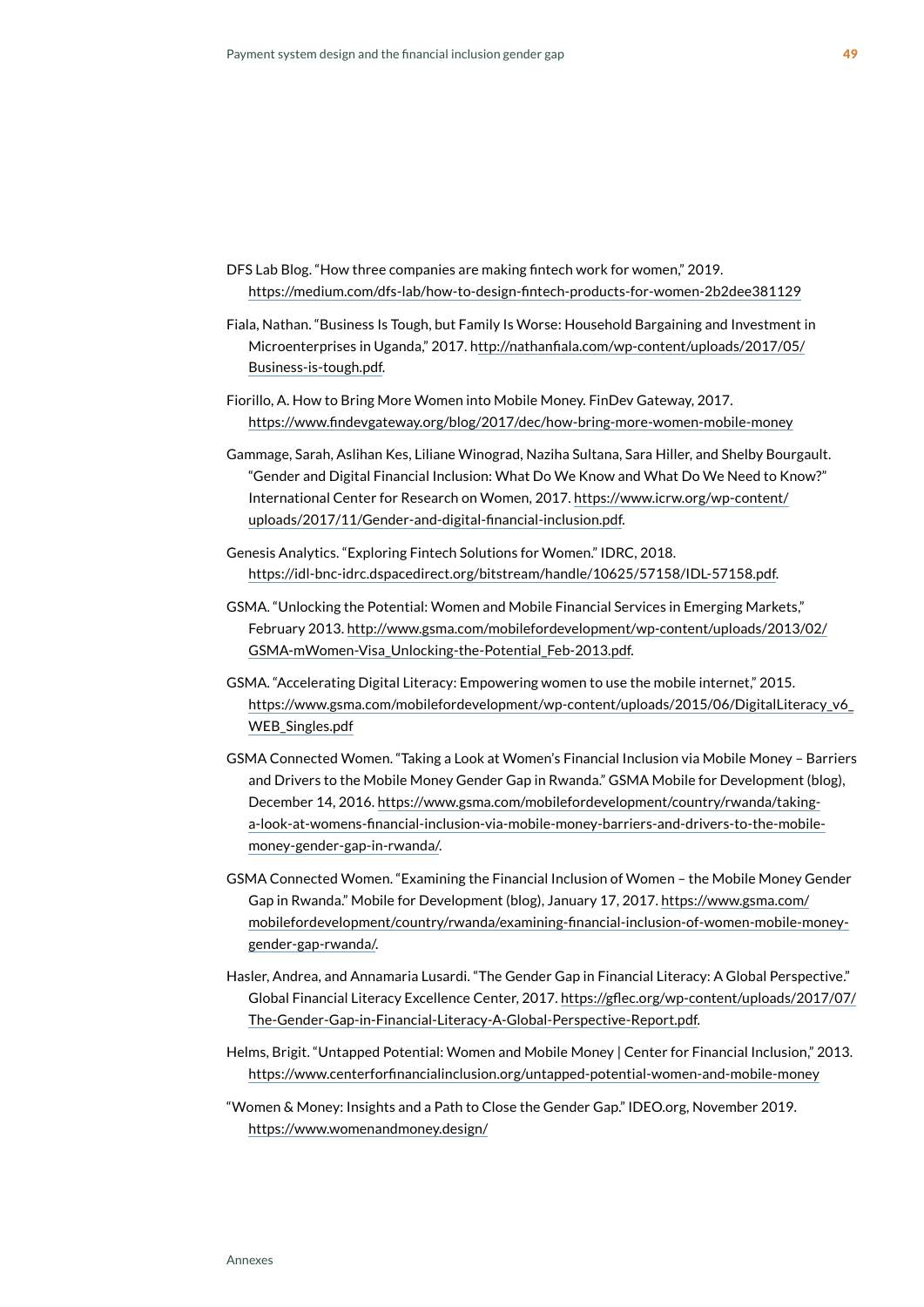- Iskenderian, Mary Ellen. "Empowering Women in the Developing World: Barriers and Opportunities— Women's World Banking," 2017. [https://www.womensworldbanking.org/insights-and-impact/](https://www.womensworldbanking.org/insights-and-impact/repost-empowering-women-developing-world-barriers-opportunities/) [repost-empowering-women-developing-world-barriers-opportunities/](https://www.womensworldbanking.org/insights-and-impact/repost-empowering-women-developing-world-barriers-opportunities/).
- Klapper, Leora. "Digital Financial Solutions to Advance Women's Economic Participation." World Bank, 2015. [https://btca-prod.s3.amazonaws.com/documents/122/english\\_attachments/Women's\\_](https://btca-prod.s3.amazonaws.com/documents/122/english_attachments/Women) [Economic\\_Participation\\_Report\\_16\\_November\\_2015.pdf?1447440924](https://btca-prod.s3.amazonaws.com/documents/122/english_attachments/Women).
- Maina, Juliet. "Addressing the Financial Needs of Women: Ensuring Data Protection in the Use of Gender Disaggregated Data," 2020. https://www.gsma.com/mobilefordevelopment/blog/ addressing-the-financial-feeds-of-women-ensuring-data-protection-in-the-use-of-genderdisaggregated-data/.
- "Mobile Money in Emerging Markets: The Business Case for Financial Inclusion." McKinsey, 2018. [https://www.mckinsey.com/industries/financial-services/our-insights/mobile-money-in-emerging](https://www.mckinsey.com/industries/financial-services/our-insights/mobile-money-in-emerging-markets-the-business-case-for-financial-inclusion)[markets-the-business-case-for-financial-inclusion](https://www.mckinsey.com/industries/financial-services/our-insights/mobile-money-in-emerging-markets-the-business-case-for-financial-inclusion)
- Ng'weno, Amolo, Oldja, Lauren, Hassan, Michelle, and Kapoor, Priyanka. "Demand-Side Review of Financial Inclusion for Women in Entrepreneurship and Smallholder Agriculture." IDRC, 2018. h[ttps://idl-bnc-idrc.dspacedirect.org/handle/10625/57157](https://idl-bnc-idrc.dspacedirect.org/handle/10625/57157).
- "Social Norms, Gender Norms and Adolescent Girls: A Brief Guide." ODI, 2015. <https://www.odi.org/sites/odi.org.uk/files/odi-assets/publications-opinion-files/9818.pdf>
- OECD. "Bridging the Digital Gender Divide: Include, Upskill, Innovate," 2018. <http://www.oecd.org/internet/bridging-the-digital-gender-divide.pdf>
- Pew Research Center.. "Internet Connectivity Seen as Having Positive Impact on Life in Sub-Saharan Africa,'" 2018. [https://www.pewresearch.org/global/wp-content/uploads/sites/2/2018/10/Pew-](https://www.pewresearch.org/global/wp-content/uploads/sites/2/2018/10/Pew-Research-Center_Technology-use-in-Sub-Saharan-Africa_2018-10-09.pdf)[Research-Center\\_Technology-use-in-Sub-Saharan-Africa\\_2018-10-09.pdf](https://www.pewresearch.org/global/wp-content/uploads/sites/2/2018/10/Pew-Research-Center_Technology-use-in-Sub-Saharan-Africa_2018-10-09.pdf)
- Pitcaithly, Lee-Anne, Margarete O. Biallas, Rubin Japhta, and Prashant Murthy. "Research and Literature Review of Challenges to Women Accessing Digital Financial Services." The World Bank, 2016. [http://documents.worldbank.org/curated/en/293211501140944710/Research-and](http://documents.worldbank.org/curated/en/293211501140944710/Research-and-literature-review-of-challenges-to-women-accessing-digital-financial-services)[literature-review-of-challenges-to-women-accessing-digital-financial-services](http://documents.worldbank.org/curated/en/293211501140944710/Research-and-literature-review-of-challenges-to-women-accessing-digital-financial-services).
- Potnis, D. "Inequalities Creating Economic Barriers to Owning Mobile Phones in India: Factors Responsible for the Gender Digital Divide." Information Development 32, no. 5 (2016): 1332–42[.](https://doi.org/10.1177/0266666915605163)  <https://doi.org/10.1177/0266666915605163>.
- Rowntree, Oliver. "The Mobile Gender Gap Report 2018." GSMA, February 2018. [https://www.gsma.](https://www.gsma.com/mobilefordevelopment/wp-content/uploads/2018/04/GSMA_The_Mobile_Gender_Gap_Report_2018_32pp_WEBv7.pdf) [com/mobilefordevelopment/wp-content/uploads/2018/04/GSMA\\_The\\_Mobile\\_Gender\\_Gap\\_](https://www.gsma.com/mobilefordevelopment/wp-content/uploads/2018/04/GSMA_The_Mobile_Gender_Gap_Report_2018_32pp_WEBv7.pdf) [Report\\_2018\\_32pp\\_WEBv7.pdf](https://www.gsma.com/mobilefordevelopment/wp-content/uploads/2018/04/GSMA_The_Mobile_Gender_Gap_Report_2018_32pp_WEBv7.pdf).
- Rowntree, Oliver. "The Mobile Gender Gap Report 2020." GSMA, 2020. [https://www.gsma.com/](https://www.gsma.com/mobilefordevelopment/wp-content/uploads/2020/02/GSMA-The-Mobile-Gender-Gap-Report-2020.pdf) [mobilefordevelopment/wp-content/uploads/2020/02/GSMA-The-Mobile-Gender-Gap-](https://www.gsma.com/mobilefordevelopment/wp-content/uploads/2020/02/GSMA-The-Mobile-Gender-Gap-Report-2020.pdf)[Report-2020.pdf](https://www.gsma.com/mobilefordevelopment/wp-content/uploads/2020/02/GSMA-The-Mobile-Gender-Gap-Report-2020.pdf).